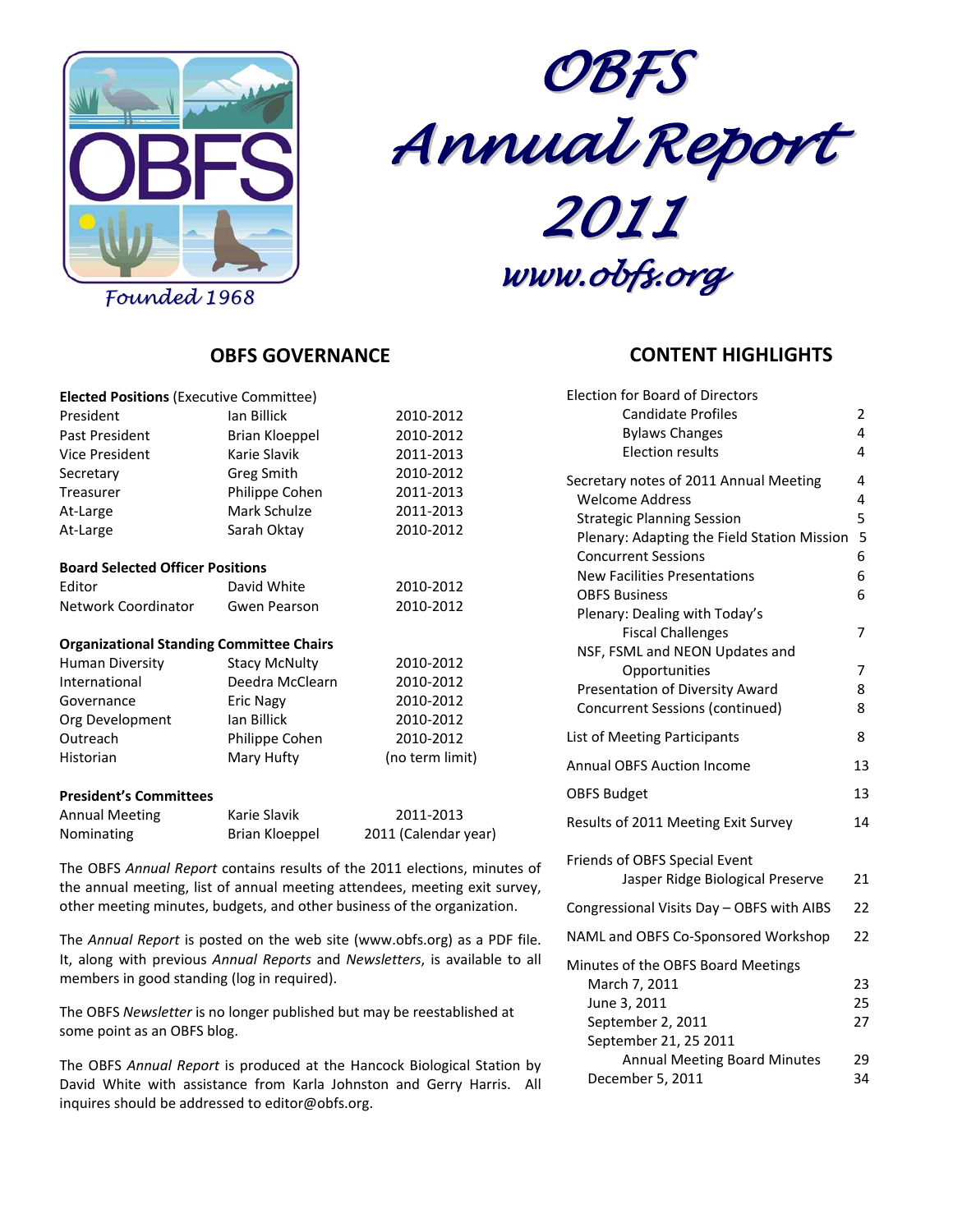## **CANDIDATE PROFILES FOR 2011 OBFS ELECTIONS.**  The election is held through SurveyMonkey and open to all member stations in good standing. **Polls were open from November 18 to December 18, 2011**

## **PRESIDENT**



**Bill Schuster** I have been Executive Director of the Black Rock Forest Consortium since 1992 with appointments at Columbia University's Lamont‐Doherty Earth Observatory (Senior Adjunct Research Scientist) and Center for Environmental Research and Conservation (Adjunct Research Scientist). My prior experience includes forestry, park

management, environmental protection, and teaching. I have a BA from Columbia, an MS from Penn State, a PhD from University of Colorado, and did postdoctoral work at University of Utah. I oversee the research, education, and conservation programs of the Consortium that operates the 1600‐hectare Black Rock Forest field station in southeast New York State. The Consortium has 23 academic institutional members from around the New York region. In the past 20 years use of the field station has increased to 15,000 visitor-days per year with about 500 papers produced, construction of 1700 square meters of new "green" facilities, and a quadrupling of the staff. My research interests are in ecology, ecosystem management, and environmental change. I have authored or co‐authored 50‐some research publications, and I teach, lecture, and train students in forest ecology and environmental science. My field experience ranges from the Eastern Deciduous Forest to the Great Plains, Rocky Mountains, Sonoran and Mohave deserts, Alaska's North Slope and the old growth Podocarp forests of New Zealand. OBFS has been outstandingly helpful in the growth of my station and is in position to contribute substantially to our nation's scientific understanding and dialog at a critical time. I am a passionate supporter of field stations, fully committed to OBFS, and would be most honored to serve a term as President if elected.



## **SECRETARY**

**Sarah Oktay** I am the Director of the UMass Boston Nantucket Field Station (zero industrial accidents since I started my tenure in 2003!), and I am the sole candidate (I think) for secretary. Greg has done a great job

and I won't be nearly as efficient, but I'll do my best. I have a B.S. in Marine Chemistry and a Ph.D. in Chemical Oceanography from Texas A&M University‐Galveston which is why I never understand what many of the biologists, botanists, and wildlife ecologists at OBFS are saying. I am a passionate believer in outreach and community involvement, and I dedicate approximately 30% of my time to working with students of all ages and the public via classes, workshops, citizen science projects, and via multiple media outlets. A serial volunteer, I serve on a half dozen or so other local committees, commissions, and environmental groups. I am very excited about the role OBFS has in fostering our collective research and education endeavors and would be willing to do all I can to work with my fellow draftees in furthering OBFS organizational goals. I believe coordinating and meeting with my colleagues in OBFS is one of the most efficient and fun ways of improving my own field station. I am currently the chair of the recently merged Small Field Stations/Member Support Committee. Last year I participated in Congressional Visit Day, which I highly recommend to OBFS members.

## **MEMBER AT LARGE (Member Number 2) Vote for one of the choices**



**Jeff Brown** Hi! My name is Jeff Brown and I am the Director of the UC Berkeley – Central Sierra Field Research Stations (CFFRS) and resident at the Sagehen Creek Field Station. Sagehen is located about 8 miles north of Truckee, California. CFFRS represents about 29,000 acres and covers a true trans‐ Sierra transect. This includes the entire North Fork of the American River (West

if the Sierra Crest), the Central Sierra Snow Lab (at the sierra Crest), and the Sagehen Creek Field Station (on the East side of the Sierra Crest). I am not an 'ologist; however, I have had a lot of experience working with and learning from scientists. I have over ten years of experience managing field stations and reserves, and my supervisor would say that I have been extremely effective. I have been active in the OBFS since 2004 and feel very strongly that it is an asset with tremendous potential, great member support, and an active and engaged board. Some say that my greatest strength is my enthusiasm for all endeavors that I engage in as well as my ability to get things done; some also say that every once in a while I actually have a good idea. These are traits that I think would directly benefit OBFS, and I am willing to commit to do my share in the interest of furthering the needs of its diverse membership as well as those of the organization.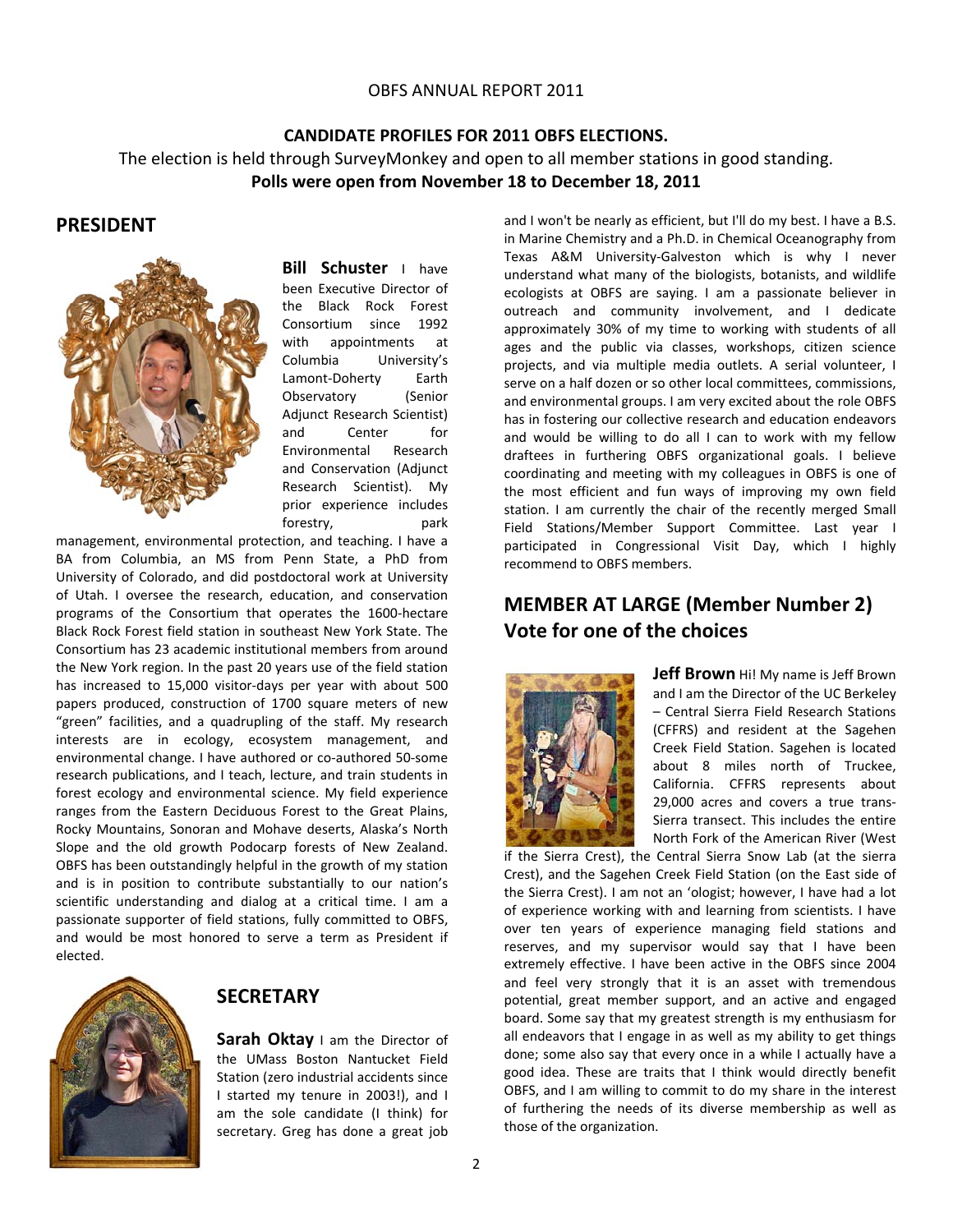**Jerald Dosch** My name is Jerald Dosch. I have a Ph.D. in Ecology and Evolution from Rutgers and am the Director of Macalester College's Katharine Ordway Natural History Study Area (aka, Ordway Field Station). I have over 20 years of research and teaching experience and first joined the OBFS a few



years ago. I co‐wrote a successful NSF‐ FSML planning grant proposal for the Ordway station and have several years of board experience serving on the Friends of Fort Snelling/Fort Snelling State Park Association (an organization dedicated to the preservation of the historic and natural values in the Minneapolis‐St. Paul metropolitan area). Since becoming director of

Macalester's field station I have helped strengthen its commitment to its four pillar mission of education, research, sustainability, and civic engagement. In addition to reinvigorating the station's undergraduate research program we became a core network member of the NSF‐RCN funded Ecological Research as Education Network (EREN) and a new partner with Discover Life. The station has reached out to the local elementary school (we began serving as an outdoor extension of their classrooms in 2011), scouts (Girl, Boy, and Cub), the local Sierra Club chapter, a local arts organization, and a regional citizens' organization aimed at protecting and enhancing the Mississippi River watershed. I would love to serve as an OBFS officer in order to represent the organization's small



stations and liberal arts colleges. I believe these members with relatively little land and small budgets need representation on the board in order to achieve our big hopes.

**Becca Fenwick** During the last four years as the Director of the James Reserve, my appreciation of the vital

role that field stations play in the natural sciences has increased ten fold. My background as a tectonic geomorphologist has enabled me to spend extensive time in the field all over the world, working with many different types of field scientists and students. I have spent the last 4 years integrating technology, ecological research, and data management in a Mediterranean type ecosystem and across the UCNRS, learning new appreciation for interdisciplinary collaborations. OBFS is a network that fosters community spirit and support between the members and helps us do our jobs more effectively. If asked to serve as a member at large I look forward to helping better this process.



**Deedra McClearn** My early training was in mammalogy, and I am particularly drawn to small mammals such as bats, mice, and shrews. Recent research projects

in Costa Rica have taken me into the plant world, with phenological studies of big rainforest canopy trees and small understory ferns. For the past 15 years I have worked for OTS (Organization for Tropical Studies), coordinating graduate ecology courses in Costa Rica, developing an undergraduate study abroad program in South Africa, and then serving as director of the La Selva Biological Station for the past six years. One dominant theme of our work at La Selva for the past five years has been organizing our databases, gathering and creating metadata for hundreds of research projects, and updating all of the information about the station (species inventories, trail maps, bibliographies). Although I am leaving my job as station director in a few months, I plan to continue several OTS projects on a contract basis, including compiling meteorological data for tropical stations throughout Latin America. I'm looking forward to taking courses in web design and educating myself in areas where I need to reformat large areas of my cortex.



**Stacy McNulty** I have 15 years combined experience in field biology research, education and field station administration. My background is terrestrial vertebrate ecology, and I serve as Associate Director of the SUNY ESF Adirondack Ecological Center (AEC) in New York. In addition to

representing the AEC at many OBFS meetings since 2002, I served twice as a reviewer for National Science Foundation Field Stations and Marine Labs. In 2010 I became Chair of the OBFS Human Diversity Committee designed to promote diversity at FSMLs. In my time at the field station, I have been a graduate student, faculty researcher, teacher, field trip leader, event coordinator, editor, boat mover, budget planner, fundraiser, counselor, and macaroni salad maker. Field stations facilitate a transformative bond to place; like many OBFS members, it was at a field station that I found my passion. The combination of setting, facilities, data and especially the expertise of dedicated individuals at field stations provides a special opportunity to understand ecosystems and how humans interact with them. I endeavor to help OBFS showcase these strengths by linking field stations' scientific legacy with future societal needs, including creating openings for the next generation to become involved in OBFS. If chosen, I would be pleased to serve the organization with dedication and humor.



**Tom Risch** My career has been profoundly impacted by biological field stations both in terms of undergraduate education and research opportunities. Currently as a Professor of Animal Ecology, I am able to see these same positive outcomes of field station experiences on my students. Annually I teach a class, Neotropical Bat Ecology, at

a station in Nicaragua, where I have opportunity to introduce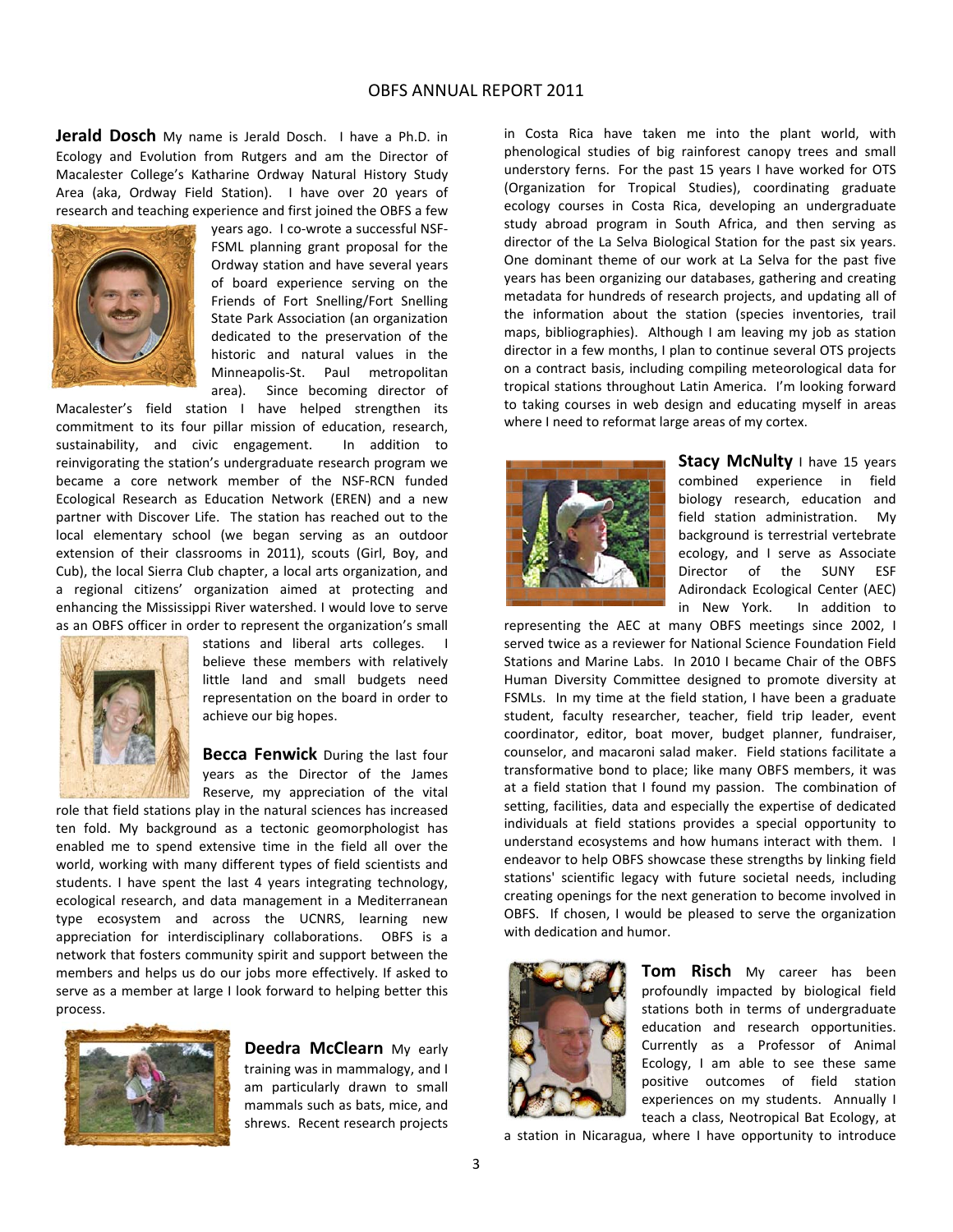tropical ecology to students from Arkansas State University (ASU) and other institutions. In the past two years, while serving as Chair of my department, I have been instrumental in establishing two field stations for ASU. These stations are located in very different ecosystems: the Ozark Mountains and

### **BYLAWS CHANGES**

Please vote yes or no on the proposed changes to the OBFS Bylaws

Proposed deletions are in red, insertions are in blue.

Article IV Section 5. Selection of Voting Member Elected Directors.

the Mississippi Delta. OBFS is an organization that reflects my own personal passions for field station research, education, and outreach. It would be a privilege to be able to utilize my administrative experience and love of field stations to further the mission of OBFS.

A) Nominations. Voting member elected directors shall be nominated by the voting members at the annual meeting of the voting members held for that purpose. Nominations may be made by the Board of Directors, by individual board members, by voting members, or by individual nonvoting members. Or members, or by an ad hoc "Nominations Committee" appointed by the President to serve the sole, and short‐term task, of developing a slate for a particular election.

## **ELECTION RESULTS!!!**

\_\_\_\_\_\_\_\_\_\_\_\_\_\_\_\_\_\_\_\_\_\_\_\_\_\_\_\_\_\_\_\_\_\_\_\_\_\_\_\_\_\_\_\_\_\_\_\_\_\_\_\_\_\_\_\_\_\_\_\_\_\_\_\_\_\_\_\_\_ \_\_\_\_\_\_\_\_\_\_\_\_\_\_\_\_\_\_\_\_\_\_\_\_\_\_\_\_\_\_\_\_\_\_\_\_\_\_\_\_\_\_\_\_\_\_\_\_\_\_\_\_\_\_\_\_\_\_\_\_\_\_\_\_\_\_\_\_\_

OBFS congratulates the newly elected officers from the 2011 ballot and thanks all who were willing to run and provide their services to the organization. Positions begin April 1, 2012.

> **President –** Bill Schuster **Secretary –** Sarah Oktay **Member at Large (2) –** Stacy McNulty **Bylaws Changes –** Adopted

\_\_\_\_\_\_\_\_\_\_\_\_\_\_\_\_\_\_\_\_\_\_\_\_\_\_\_\_\_\_\_\_\_\_\_\_\_\_\_\_\_\_\_\_\_\_\_\_\_\_\_\_\_\_\_\_\_\_\_\_\_\_\_\_\_\_\_\_\_ \_\_\_\_\_\_\_\_\_\_\_\_\_\_\_\_\_\_\_\_\_\_\_\_\_\_\_\_\_\_\_\_\_\_\_\_\_\_\_\_\_\_\_\_\_\_\_\_\_\_\_\_\_\_\_\_\_\_\_\_\_\_\_\_\_\_\_\_\_

## **Official Secretary Notes OBFS 2011 Annual Meeting Bodega Marine Laboratory and Reserve, Bodega Bay, CA**

## **Thursday, September 22, 2011 Welcome Address** (7:00 pm – 8:45 pm)

Suzanne Olyarnik welcomed OBFS and gave an overview of the BMLR facilities, programs, and policies. Suzanne introduced the BMLR staff. Combined, they had over 80 years of marine lab experience. Suzanne also thanked all of the people who helped make the meeting possible, and discussed the history of Bodega Head. (Bodega Ocean Observing Node www.bml.ucdavis.edu/boon/)

Marine Laboratory Director, Gary Cherr, gave an address to OBFS. He welcomed OBFS and discussed the Marine Lab programs and research objectives. The lab is characterized by a "Point of Distinction: Multidisciplinary Approach to Complex Environmental Issues." Funding for the lab is 65% federal, 17% state 18% private. The lab also has a number of specialized facilities. The undergraduate research curriculum and the NSF GK‐12 programs also were discussed.

President Ian Billick thanked Suzanne and BMLR for their work hosting the meeting. The membership then introduced itself. Brian Kloeppel announced that three offices are open for nomination: President, Secretary, and one Member-at-Large position. The Nomination Committee has received several nominations for each position but would like more. Eric Nagy announced that there would be a By‐Laws change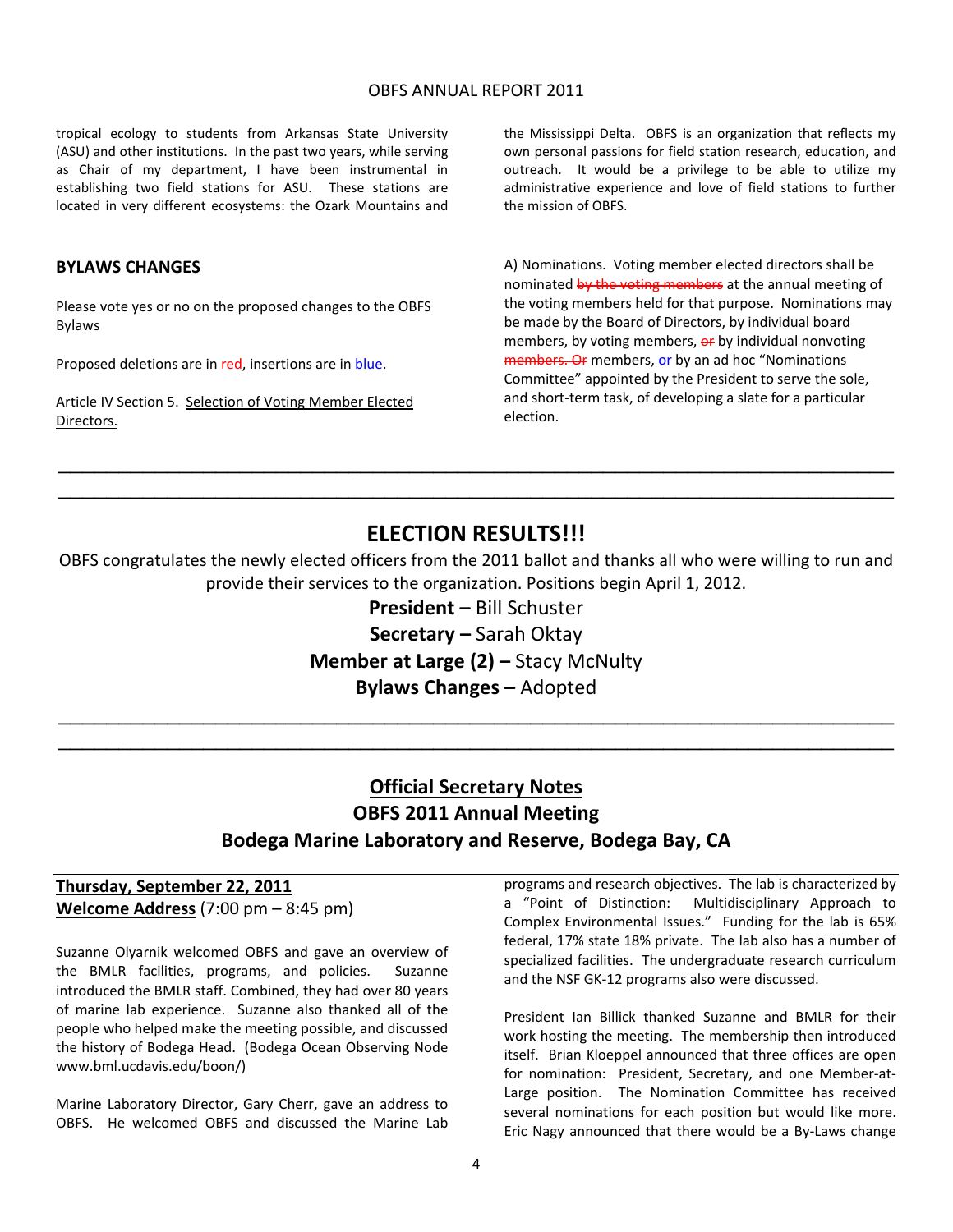up for vote that would clarify that station members and individual members could nominate officers. Peter Connors made a few announcements about the upcoming auction. This year there will be a silent auction that will close Saturday afternoon, plus the traditional live auction Saturday evening.

### **This year's theme is "Facilitating Field Research and Education in Changing Landscapes."**

President Billick then presented Tom Callahan's "Core Principles of the Callahan Academy for Interpersonal Sensitivity and Political Correctness" or the "Four Maxims for Conduct at OBFS Meetings:" "(1) treat everyone decently, (2) learn to laugh at yourself, (3) know that everyone makes mistakes, so **Get Over It!**, and(4) don't call the authorities unless there is fire or blood."

### **Friday, September 23, 2011**

**Strategic Planning Session Discussion** (8:00 am – 8:45 am)

## Future of Field Stations and Marine Labs: A

### Strategic Planning Effort (Ian Billick)

OBFS and NAML are leading the charge to discuss how to position field stations for the future. Ian presented some Strengths, Weaknesses, Opportunities, and Threats (SWOT Analysis) for field stations. Ian also mentioned the term "creative destruction." Difficult times can be creative times.

Critical Issues for the Strategic Planning Effort:

‐‐ How important are field stations and marine labs (IFSML's) as scientific platforms for addressing critical emerging issues in research, education, and management?

‐‐ (Innovation, Transformation, Translation)

‐‐ What are the most promising areas of research that could benefit from greater collaborations and networking among FSML's.

‐‐ What components of FSML's (living facilities, information technology, remote sensors, databases, field equipment, staff, etc.) are most critical to meeting those emerging trends?

‐‐ What is the current status of critical infrastructure components at FSML's?

‐‐ What investments in will yield the greatest returns?

‐‐ What are the critical best practices for management and operations of FSML's in order to maintain the long‐term value of FSML's as long‐term research platforms?

‐‐ (Assessment, financial reporting, sustainability plan)

### Timeline:

Workshop – Where is research, education, and resource management headed?

November 1‐18, 2011; Colorado Springs, CO

Survey – What is status of existing infrastrure? Spring 2012

Final Report – Recommendations about future investments, best practices.

December 2012

Working Groups:

Macrosystems, Organismal Biology, Molecular Biology and Genomics, Environmental Change, Ecosystems

There are two web links for OBFS members to participate in the process.

> fsmlfuture.weebly.com groups.google.com/group/fsml‐general‐comments

#### **Plenary Session #1** (8:45 am – 10:15 am)

Adapting the Field Station Mission (Paul Foster, Karie Slavik, Jeff Brown)

Karie Slavik presented an overview of the Michigan Biological Station (http://www.lsa.umich.edu/umbs/). Funding is from UM, grants, and service fees. UMBS has adapted course offerings to the students curricular needs. Research support also has changed with the changing research climate. UMBS has also expanded its interaction with local land conservancies as well as with specialized outreach programs and technological workshops.

Paul Foster presented an overview of Reserve Ecologica Bijagual. The reserve was established 10 years ago. It is a private reserve managed by an NGO. Bijagual has adapted by increasing infrastructure (e.g., housing space). They are working on ways to participate in regional data sharing and increasing its influence on government agencies.

Jeff Brown presented an overview of the Central Sierra Field Research Stations (Sagehen.berkeley.edu). This is a series of six reserves, stations, and labs that are part of the UC Berkeley system. Jeff presented challenges and how the station adapted over its storied history. They put together "The Vision" that presented plans for Sagehen's future. Sagehen approached local agencies and groups and adapted projects to meet their needs. They also looked at ways to communicate results to a much broader audience. Partnering with a local watershed council (and NGO) enhanced their ability to collaborate. Education programs have expanded as well. As part of an outreach program, Sagehen has worked with local media to get broader coverage and established its own web‐based "Sagehen TV."

The floor was then opened for discussion. A number of OBFS members contributed their thoughts, ideas, and questions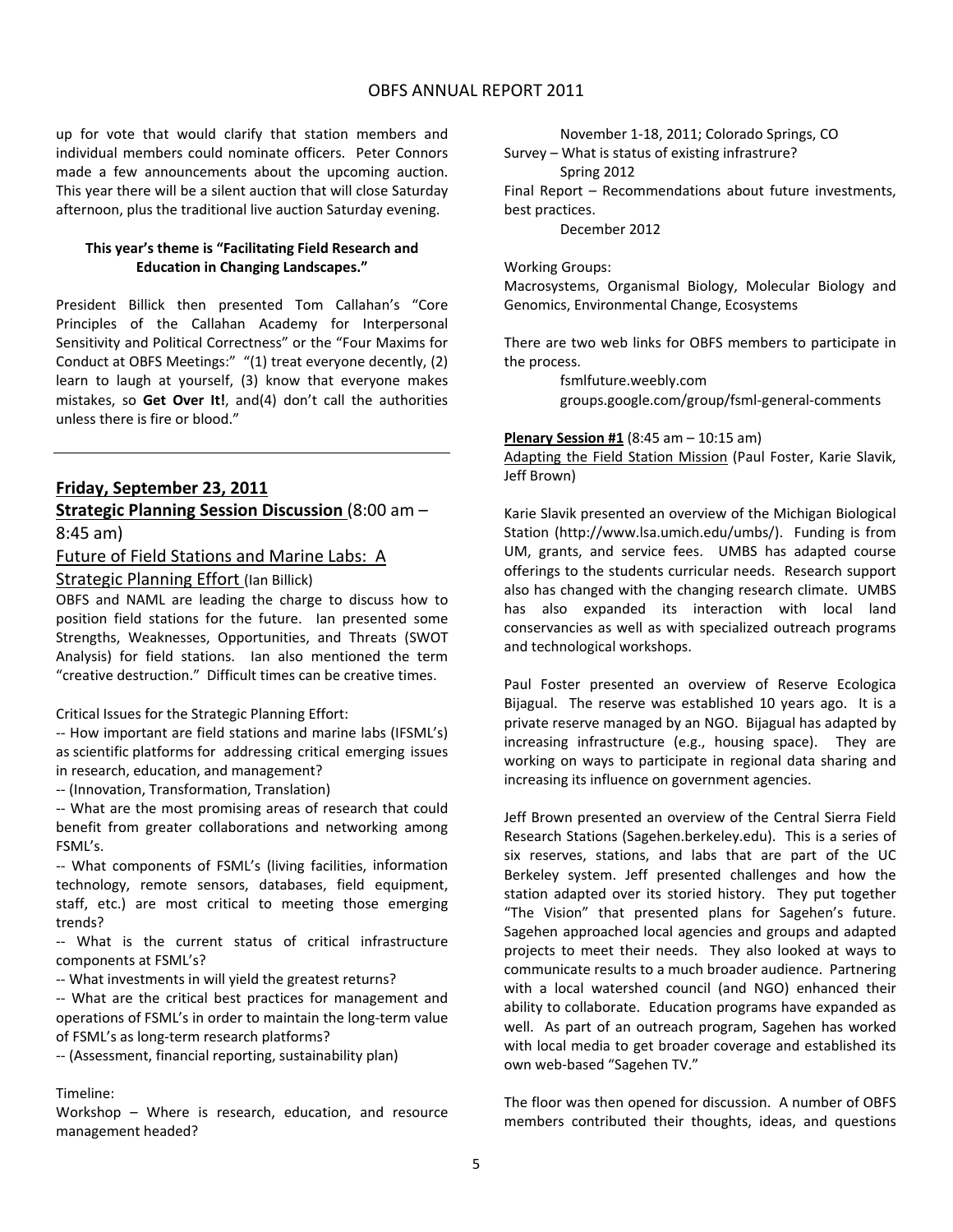about how to adapt strategic plans for changing research, education, and economic climates.

Bill Michener presented a brief introduction to DataONE – Data Observation Network for Earth (DataONE.org). One billion data sensors will be in the field in the near future. DataONE is an attempt to coordinate and integrate disparate datasets and to develop new techniques for exploration, visualization, and analysis of data. Cyberinfrastructure consists of all of the places where data are stored. The structure is built on member nodes (data repository), coordinating nodes, and an investigator toolkit. There will be a public release of DataONE in December. There are advanced search tools in the portal to help you find the data in which you are interested. There is also a tool that will help users build an NSF data management plan. DataONE is on Facebook and Twitter and has a Wikipedia page for more information.

### **Concurrent Sessions** (10:45 am – 12:00 am)

**Working with Volunteers and Citizen Scientists** (Sarah Oktay)

**Engaging Arts and Humanities in OBFS Programs** (Mark Schulze)

A discussion of why, how, and for what outcomes do we engage the arts and humanities.

## **Macrosystems, Field Stations, and Strategic Planning** (Jim Gosz)

Jim is leading the Macrosystems working group for the FSML strategic planning workshop. Art McKee provided feedback from his experience on the first NSF macrosystem panel. Successful proposals focused on theory, were collaborative, had clear education components, and had some sense of risk. Macrosystem includes large temporal and/or spatial scales. There was discussion of how to approach NSF funding for macrosystems work. Plugging into the goals of NEON might be a useful strategy for proposals. The working group will put together a bibliography of references that will aid future applicants. Researchers and stations should work to move their data beyond their laptop or desktop computers.

## **Concurrent Sessions** (1:00 pm – 2:15 pm) **Phenology as a Tool for Science, Management, and Education in a Changing Landscape (Jake Weltzin) A discussion of the USA National Phenology**

**Network** (http://www.usanpn.org/).

**New Member Roundtable** (Sarah Oktay)

## **Outreach Committee Meeting** (Philippe Cohen)

Philippe introduced Scott Loarie who presented an overview of iNaturalist (www.inaturalist.org). iNaturalist is focused on: the importance of fine scales for understanding extirpation and colonization, repeated surveys across time, and the potential of crowd‐sourcing (citizen science). Gwen Pearson also presented an update on the new OBFS website (www.obfs.org/), the website map, and the OBFS Facebook page.

## **Historian Report / Group Photo** (2:15 pm – 2:45 pm)

**New Facilities Slide Show** (3:00 pm – 4:45 pm)

Several new facilities introduced themselves to OBFS and next year's host, Archbold Biological Station, informed the membership of what they could expect at our next annual meeting. The meeting will take place in Archbold's new Learning Center and Lodge. The buildings are on track for LEED Platinum status. The facilities can handle 140 people in meeting space and sleep 41 people. Other sleeping arrangements are nearby. The meeting will likely be 19-23 September, 2012.

Other facility presentations were given by Archbold Biological Station, FL (next year's host) Hastings Reserve, CA (updates to facilities) Kenneth Norris Rancho Marino Reserve, CA Sonoma State University Field Stations & Nature Preserves, CA University of Wyoming – National Park Service Research Center, WY OIMB's Remotely Operated Vehicle, OR (new equipment) Adirondack Ecological Center, Huntington Wildlife Forest, NY Kipili Research Station, Tanzania (on the shore of Lake Tanganyika) Pepperwood Preserve, CA (updates to facilities) Simonson Biological Field Station, AR Claytor Nature Study Center, VA National Great Rivers Research & Education Center, **IL Service State** Chucanti Cloudforest Field Station, Panama Idaho Mountain Research Station, ID Taylor Wilderness Research Station, ID Lake Erie Center, OH (new sensor network).

### **Mixer with Posters** (5:00 pm – 6:00 pm)

A number of great posters were on display for the OBFS membership.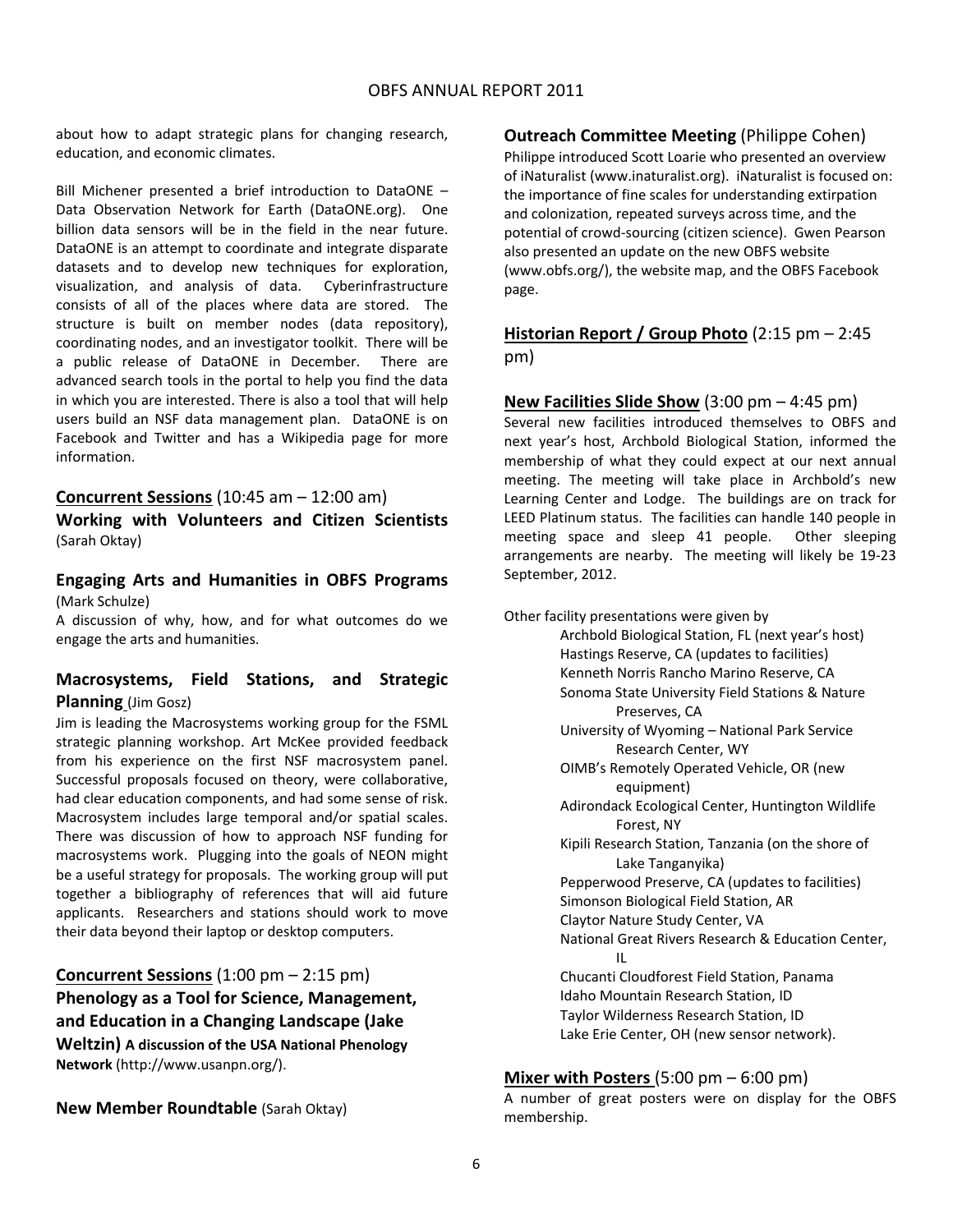## **History of Hitchock's "The Birds" at BMR** (7:00 pm

### $-8:30 \text{ pm}$

Jackie Sones presented a history of the filming of "The Birds" here at BMR. That was followed by the world premier of a film clip produced by Faerthen Felix celebrating the Leopold Family connection to Sagehen Creek and a screening of the Aldo Leopold documentary, "Greenfire."

## **Saturday, September 24, 2011**

## **OBFS Business** (8:00 am – 9:00 am)

President Ian Billick *finally* called the meeting to order with the Tom Callahan Memorial Big‐Assed gavel.

Eric Nagy reported on the activities of AIBS. OBFS is a member organization of AIBS and there are some services OBFS members can receive from AIBS. It are a resource that member stations should take advantage of. OBFS has a seat on the OBFS Council. AIBS is reworking their governance and undergoing long‐range planning. AIBS may also facilitate a paid staff person for OBFS in the future.

Mark Stromberg and Sarah Oktay discussed Congressional Visits Day (CVD). There were 5‐6 people who attended this year's CVD. This is a chance to partner with AIBS and visit with your local Congress person, or their aides, for a few minutes and discuss important issues for NSF funding and general research. If you would like to attend CVD, contact Mark Stromberg. Members who have attended before shared their experiences and encouraged other OBFS'ers to take the time to participate. OBFS pays for 4‐5 people to attend every year.

Greg Smith asked for members to share their notes from the concurrent sessions to incorporate into the meeting minutes. Also, the large OBFS display is available for OBFS members. OBFS will pay to ship it to you. Schedule the use of the display with Greg Smith or David White.

Peter Connors made some announcements about the upcoming auction. The auction will begin at 7:30 pm this evening instead of 7:00 pm.

Brian Kloeppel updated the group on LTER happenings. The LTER 30-year review has been submitted to NSF and is awaiting review. Once it is approved, it will be posted on the LTER website. The short grass steppe LTER is winding down. Its final year will likely be 2014. Brian thanked LTER for their support of the previous versions of the OBFS website and member database.

Sarah Oktay mentioned the OBFS social event Sunday night at Jasper Ridge. This is a "friend raising" event for OBFS. The purpose of the event is to let the guests know who OBFS is and possibly encourage participation at some level. There will be a program with food and music. The intent behind this event is to show OBFS members how to put together and host such an event. This may be something that OBFS decides to do again in the future.

Philippe Cohen reported on the outcomes of the Outreach Committee meeting.

Ian encouraged new OBFS members to get involved. It is also important to maintain membership and make the annual meetings effective. He also asked participants to complete the exit survey before they leave. He also made a plea for a full-time paid staffer to handle OBFS day-to-day activities. The way it will happen is to maintain, and increase membership, have strong meetings, and conduct development. Ian called for a strong, healthy organization because the things field stations do are critical in providing the knowledge our children and grandchildren will need to deal with the world we leave behind.

## **Plenary Session #2**(9:00 am – 10:30 am)

### **Dealing With Today's Fiscal Challenges**

Shorty Boucher, Damon Gannon, Dawn Wilson, and Mark Schulze shared their experiences related to financial issues at their stations. Each person was asked to respond to three questions: Who sets the budget? What are income sources? Does your field station maintain cost centers (i.e. different areas have to cover their costs)?The floor was then opened for discussion of fiscal issues at field stations and many members shared their experiences in fund raising and budget issues.

## **FSML, NSF, and NEON Updates** (10:45 am – 11:40 am)

Peter McCartney presented an NSF Briefing. The good news is that there will be an FSML deadline in FY12. The solicitation is not out yet, but will give at least 90 days for proposals to be submitted. The Education and Human Resources directorate will join the cross-foundation collaboration in this program, with BIO and GEO. NSF is committed to FSML's. The program continues to provide money for planning grants (\$25K) and infrastructure grants (up to \$350k).The most influential factors for success in a FSML proposal are: advanced capacity for priority research, high impact to NSF funded research, broad and diverse user community, and educational and public outreach. Peter again presented his top 10 weaknesses in proposals: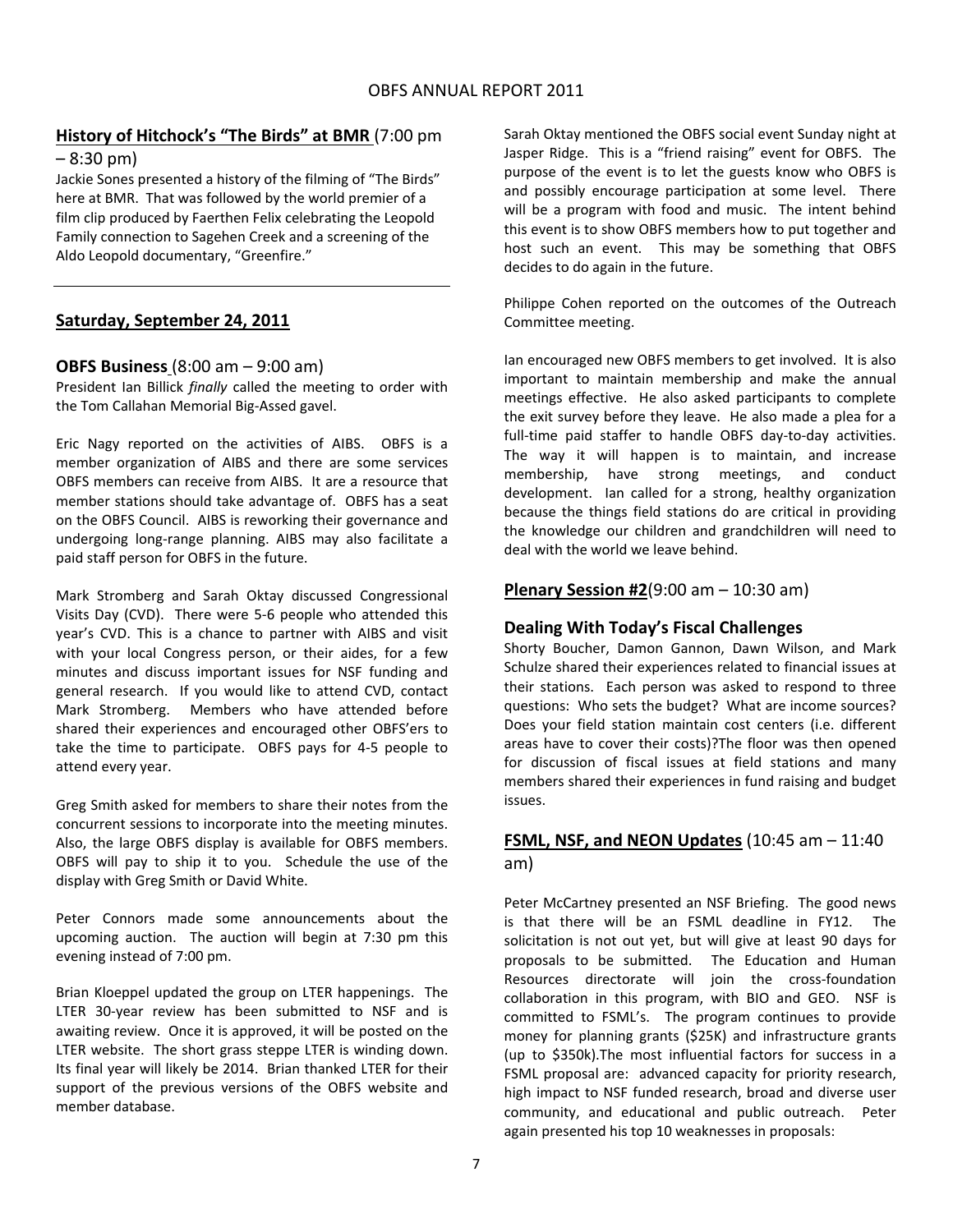- ‐‐ doesn't show advance over current capabilities
- ‐‐ limited benefit to NSF funded, basic research
- ‐‐ limited or declining visiting users
- ‐‐ limited research productivity
- ‐‐ request primarily serves PI's research or teaching
- ‐‐ limited institutional support
- ‐‐ missed opportunities in outreach
- ‐‐ request for multiple, disconnected items (especially if need arises out of faulty
- maintenance, design, or planning) ‐‐ proposed action not well thought out in terms of sustainability, feasibility, or alternatives
- ‐‐ no data management plan in place.

The less than good news includes: the need for compliance with NEPA, crack‐down on project management and oversight, crack‐down and changes to NSF policy (indirect costs, cost share, common use equipment [see the most current GPG]),changes to BIO and DBI policy (deadlines not target dates, no letters of support, no corrections). Peter ended with some advice including: read the Grant Proposal Guide (GPG) and the solicitation carefully, be "shovel ready," keep copies of documents and records that may help in the NEPA assessment process, and track down‐stream impacts of FSML investments. The importance of field stations should be trumpeted by the researchers actually using the station, not only from the stations themselves.

Hilary Swain presented a NEON update. NEON, Inc. is a 501(c)(3) organization, and many field stations are involved, in some way, with NEON (http://www.neoninc.org/). There has been a leadership shift in NEON, Inc. They are hiring a new Executive Director (the previous one is now the Chief Scientist) and other positions. Besides the fixed arrays of terrestrial and aquatic instrumentation, there will be several aircraft with sensor equipment that will be flown regularly in each NEON domain. The protocols for Fundamental Sentinel Units (FSU's) are being developed and will be posted for others to copy.

Suzanne introduced John Wingfield, interim director of the UC Davis Natural Reserve System. He is also the new head of the NSF BIO Directorate. John addressed the membership and discussed some of the budget challenges and upcoming changes for NSF and fielded questions from the group. Check the NSF website for updates on the new changes, especially the changes to the submission process (pre‐proposals are due Jan. 12, if invited full proposals are due Aug. 2). NSF is not

cutting the number of grants given by reducing the deadlines to one date. Only the timing has changed.

### **Presentation of the Diversity Award** (11:40 am –

12:00 pm)

Stacy McNulty presented the 5<sup>th</sup> Annual OBFS Diversity Award to Sagehen Creek Field Station for its "Adventure Risk Challenge." This program works with primarily Latino students to help them get into college. Most of them that attend will be first‐generation students. It combines academics and outdoor activities and provides a variety of services. Stacy encouraged stations to apply for the award. There are many different good programs that stations are doing and you should be recognized. You may nominate yourself and may continue to apply if you have not already won.

## **Concurrent Sessions** (1:30 pm – 2:30 pm)

**Financial Model and Fee Structure** (Ian Billick) Ian led a discussion on financial systems and how to achieve your financial goals. Your ability to raise funds is related to your exposure to people/groups that have capacity, but also your ability to sell your station needs in terms of "this is what will happen for the greater good if we get this." The group also discussed fee structures. The percent of budgets covered by user fees varied between stations. Raising scholarship money is often easier than raising money for operating costs and infrastructure. Working out a chart of accounts for your station is one way to get a handle on your finances.

**Development** (Dan Dawson and Claudia Luke)

## **Extending Outreach and Stretching Budgets** (Gregory Eaton)

**BML&R Facilities Tour** (2:30 pm – 5:00 pm) Tours were provided of the BMLR facilities.

### **OBFS Auction** (7:30 pm ‐ ???)

This year's auction theme was, "Pirates of the Pacific: On Strangest Tides." The auction went well into the night, a good time was had by all, and \$7430 was raised for OBFS.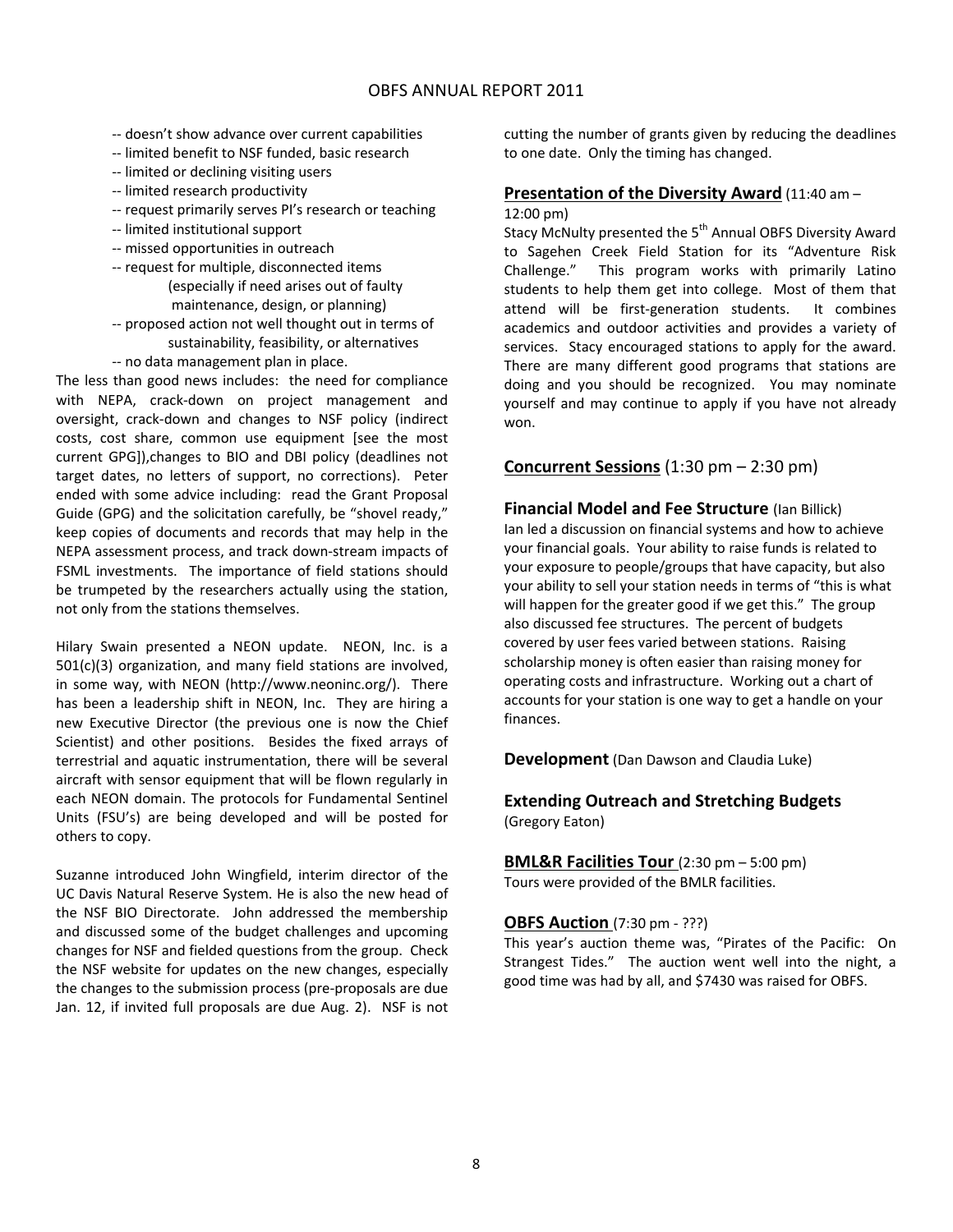## **2011 Annual Meeting Participant List**

Diego Araya OTS, La Selva Biological Station Puerto Viejo de Sarapiqui, Kilometro 29.5 Ruta 4 Puerto Viejo de Sarapiqui Heredia 676‐2050 Costa Rica

Tom Arsuffi Llano River Field Station PO Box 186 Junction, TX 76849

Julian Avery Hutcheson Memorial Forest Rutgers University Dept. of Ecology, Evolution and Natural Resources 14 College Farm Road New Brunswick, NJ 08902

Stephen Barnhart Pepperwood Preserve 2130 Pepperwood Preserve Road Santa Rosa, CA 95404

Brett Biebuyck Toolik Field Station PO Box 757000 Fairbanks, AK 99775

Ian Billick RMBL PO Box 519 Crested Butte, CO 81224

Virginia Boucher Quail Ridge Reserve JMIE/NRS The Barn UC Davis One Shields Avenue Davis, CA 95616

Jeff Brown Sagehen Creek Field Station 11616 Sagehen Road Truckee, CA 96160

Hugh Brown Pierce Cedar Creek Institute 701 W Cloverdale Road Hastings, MI 49058

Tim Brown Utah Field Station Network 1116 3<sup>rd</sup> Avenue Salt Lake City, UT 84103

Nicole Campbell Sagehen Creek Field Station (UC) 2492 Willowdale Drive El Dorado Hills, CA 95762

Don Canestro Ken Norris Rancho Marino Reserve, UCSB 393 Ardath Drive Cambria, CA 93428

Gregory Carlson Catamount Center Field Station 3168 County Road 28 Woodland Park, CO 80863

Sara Carlson Catamount Center Field Station 3168 County Road 28 Woodland Park, CO 80863

Enrique Castro OTS, La Selva Biological Station Estacion Biologica La Selva Puerto Viejo Heredia 0 Costa Rica

Jeffrey Clary UC Davis Natural Reserve System The Barn One Shields Avenue Davis, CA 95616

Philippe S Cohen Jasper Ridge Biological Preserve 4001 Sand Hill Road Woodside, CA 94062

Peter Connors Bodega Marine Reserve PO Box 1015 Bodega Bay, CA 94923

William Cook Dalquest Desert Research Station

Biology Dept‐Midwestern State University 3410 Taft Blvd., Bolin 218 Wichita Falls, TX 76308

Michelle Cooper Bodega Marine Reserve PO Box 1015 Bodega Bay, CA 94923

Neil Davies Gump South Pacific Research Station Gump Station, UC Berkeley BP 244 Maharepa, Moorea 98728 France

Dan Dawson Sierra Nevada Aquatic Research Lab & Valentine Reserve 1016 Mt. Morrison Road Mammoth Lakes, CA 93546

Marie‐Ann De la Fuente Reserva Ecologica Bijagual

Mel Dean Hawaii Experimental Tropical Forest 60 Nowelo Street Hilo, HI 96720

Suzanne DeCoursey Fairfield Osborn and Galbreath Wildlands Preserves

Jane Dell Capitol Reef Field Station Capitol Reef National Park Torrey, UT

Chad Diesinger Toolik Field Station PO Box 84954 Fairbanks, AK 99708‐4954

Jerald Dosch Katharine Ordway Natural History Study Area Macalester College 1600 Grand Avenue St. Paul, MN 55105‐1899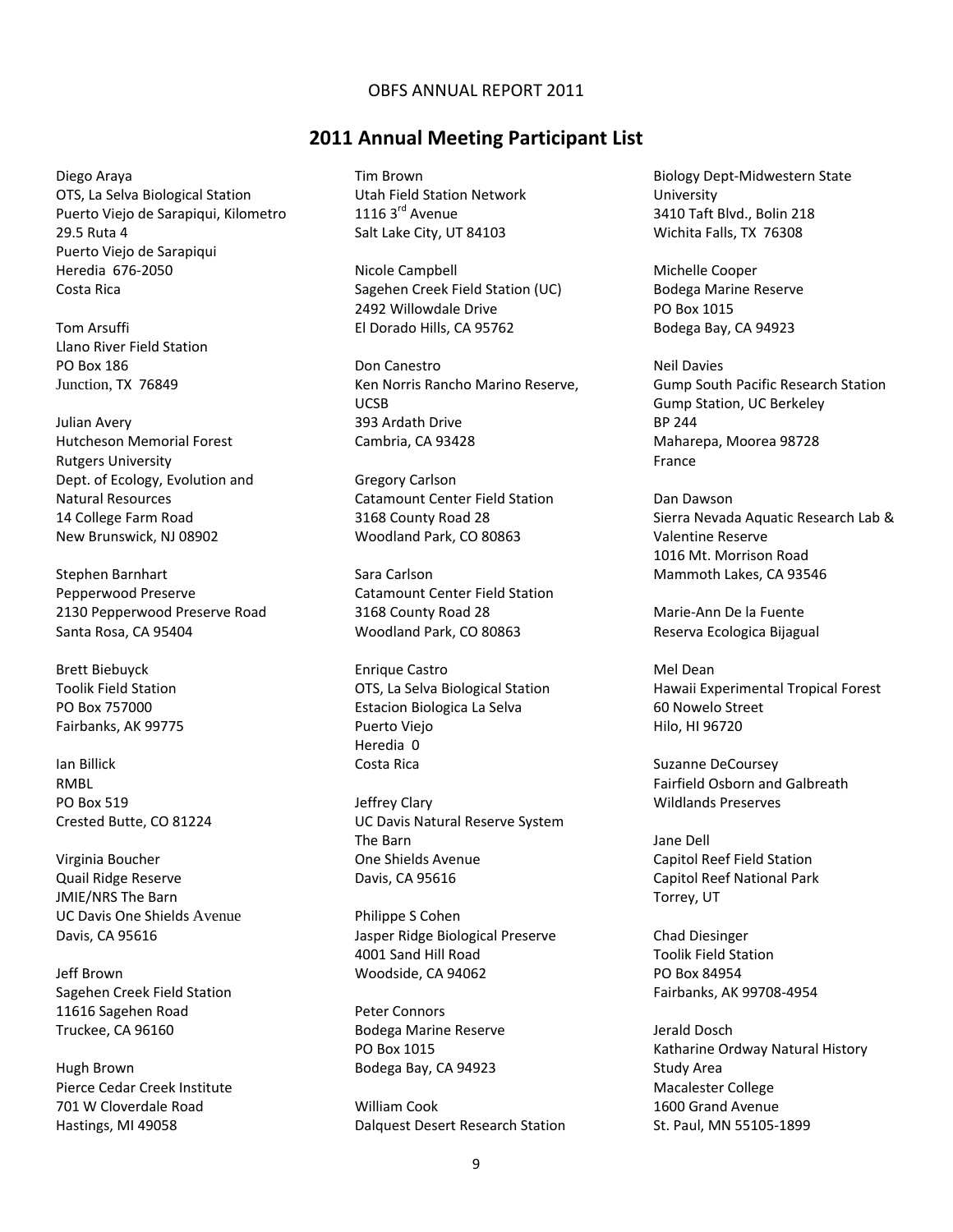Martin Duval Gault Nature Reserve of McGill University 422, chemin des moulins Mont‐Saint‐Hilaire QC J3G‐456 Canada

Bohdan Dziadyk Green Wing Environmental Laboratory Department of Biology  $639$  38<sup>th</sup> Street Rock Island, IL 61201

Greg Eaton Claytor Nature Center of Lynchburg College 1501 Lakeside Drive Lynchburg, VA 24501

Jan Eitel Intermountain Research Station McCall, ID

James Engman Simonson Biological Field Station 100 Simonson Road Bismarck, AR 71929

Faerthen Felix Sagehen Creek Field Station 11616 Sagehen Road Truckee, CA 96160

Rebecca Fenwick James Reserve PO Box 1775 20950 Hwy 243 Idyllwold, CA 92549

Paul Foster Reserva Ecologica Bijagual

Alex Fremier Taylor Wilderness Research Station Box 441136 Moscow, ID 83843‐1136

Melquisedec Gamba‐Rios Tirimbina Biological Reserve 600 m Norte del cementerio La Virgen de Sarapiqui Heredia 856

#### Cost Rica

Damon Gannon Bowdoin Scientific Station Bowdoin College c/o Biology Dept. 6500 College Station, ME 04011

Jon Garbisch Cedar Point Biological Station University of Nebraska 101 Manter Hall Lincoln, NE 68588‐0118

Jennifer Gee Bernard Field Station PO Box 1738 Palm Desert, CA 92261

Phil Gibson Kessler Farm Field Laboratory Department of Botany and Microbiology University of Oklahoma Norman, OK 73019

Alyson Gill Harp Field Station 300 W Philadephia Road Jonesboro, AR 72401

Michael Gillogy Pepperwood Preserve 2130 Pepperwood Preserve Road Santa Rosa, CA 95404

James Gosz Taylor Wilderness Research Station College of Natural Resources University of Idaho PO Box 441138 Moscow, ID 83844‐1138

Jeff Griffitts Quetzal Education Research Center

Jennifer Gurecki Sagehen Creek Field Station PO Box 6602 Tahoe City, CA 96145

Lyle Guyon National Great Rivers Research and Education Center

One Confluence Way East Alton, IL 62024

Paul Hai SUNY ESF Adirondack Interpretive Center 6312 State Rd 28N Newcomb, NY 12852

Michael Hamilton Blue Oak Ranch Reserve 23100 Alum Rock Falls Road San Jose, CA 95127

Hank Harlow UW NPS Research Station Box 3166 1000 E University Avenue Laramie, WY 82071

Mary Ann Harlow UW NPS Research Station Coe Library 304 N 1000 E University Avenue Laramie, WY 82071

Dean Hendrickson Centro de Investigation Cientifica de Cuatrocienegas 6301 Amberly Place Austin, TX 78759

Lucina Hernandez Rice Creek Field Station 193 Thompson Road SUNY Oswego, Bldg 23 Oswego, NY 13126

Jan Hodder Oregon Institute of Marine Biology

Steve Hollenhorst University of Idaho College of Natural Resources PO Box 1139 Moscow, ID 83844‐1139

Norman Horner Dalquest Desert Research Station Dept of Biology – Midwest State University 3410 Taft Blvd., Bolin 218 Wichita Falls, TX 76308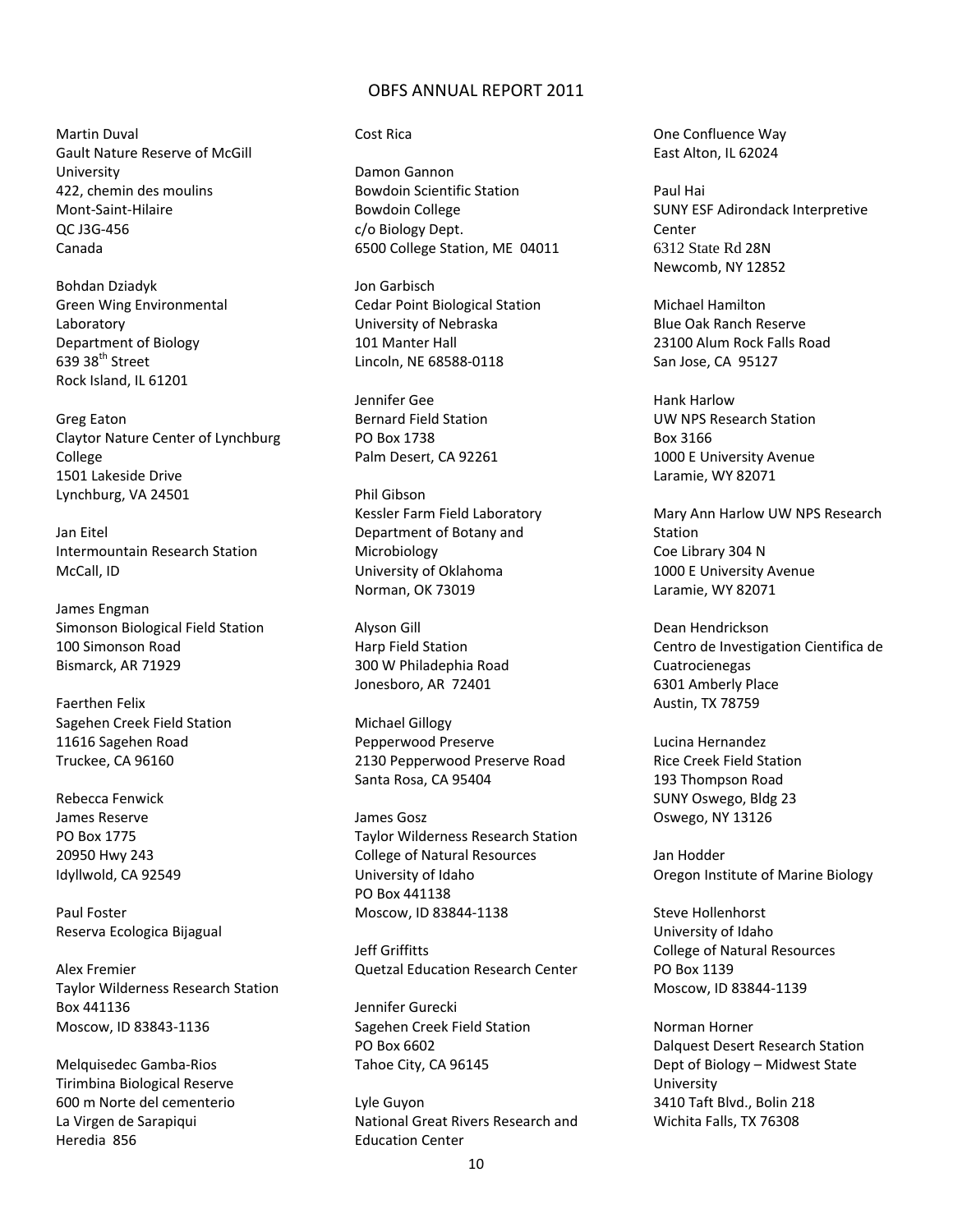Mary Hufty Archbold Biological Station 123 Main Drive Venus, FL 33960

Michelle Jensen Pepperwood Preserve 2130 Pepperwood Preserve Road Santa Rosa, CA 95404

Jennifer Johnson UNM Sevilleta Field Station PO Box 611 Socorro, NM 87801

Brian Kloeppel Highlands Biological Station Western Carolina University Department of Geoscience 307 Stillwell Building Cullowhee, NC 28723

Lyndal Laughrin Santa Cruz Island Reserve Marine Science Building, #2312 University of California Santa Barbara, CA 93106‐6150

Allen Leible Simonson Biological Field Station 100 Simonson Road Bismarck, AR 71929

Scott Loarie Department of Global Ecology Carnegie Institution for Science 290 Panama Street Stanford, CA 94305

Chris Lorentz Thomas More College Biology Field Station 8309 Mary Ingles Highway Route 8 California, KY 41007

Claudia Luke Galbreath Wildlands Preserve & Fairfield Osborn Preserve 1801 East Cotati Avenue Rohnert Park, CA 94928

David Maneli

Gault Nature Reserve of McGill University 422 chemin des Moulins Mont‐Saint‐Hilaire QC J3G 4S6 Canada

Peter McCartney National Science Foundation 4201 Wilson Blvd Arlington, VA 22230

Deedra McClearn La Selva Biological Station Apdo 676‐2050 Organization for Tropical Studies San Pedro Costa Rica

Art McKee Flathead Lake Biological Station 32125 Bio Station Lane Polson, MT 59860

Stacy McNulty SUNY ESF Adirondack Ecological Center 6312 State Rt 28N Newcomb, NY 12852

Gretchen Meyer University of Wisconsin Milwaukee Field Station 3095 Blue Goose Road Saukville, WI 53080

William Michener DataONE University of New Mexico 1312 Basehart Drive, MSC04 2815 Albuquerque, NM 87131‐0001

Jennifer Morris Blue Oak Ranch Reserve 23100 Alum Rock Falls Road San Jose, CA 95127

Teresa Mourad Ecological Society of America

Eric Nagy Mountain Lake Biological Station University of Virginia PO Box 400327

Charlottesville, VA 22904‐4327

Sarah Oktay Nantucket Field Station 180 Polpis Road Nantucket, MA 02554

Suzanne Olyarnik Bodega Marine Reserve PO Box 247 2099 Westside Road Bodega Bay, CA 94923

Richard Page OU Biological Station 1074 OU Road Kingston, OK 73439

Steven Paton Smithsonian Tropical Research Institute Panama

Gwen Pearson University of Connecticut 39 Karosi Road Ashford, CT 06278

Michael Purnell Therkildsen Field Station at Emiquon University of Illinois – Springfield 1512 Saltcedar Ct. Springfield, IL 62712

Karol Quesada OTS, La Selva Biological Station Puerto Viejo de Sarapiqui, Kilmetro Puerto Viejo de Sarapiqui Heredia Costa Rica

Stewart Reid Kipili, Tanzania/Cuatro Cienagas, Mexico 2045 East Main Ashland, OR 97520

Stephen Richter EKU Division of Natural Areas 235 Moore 521 Lancaster Avenue Richmond, KY 40475

Tom Risch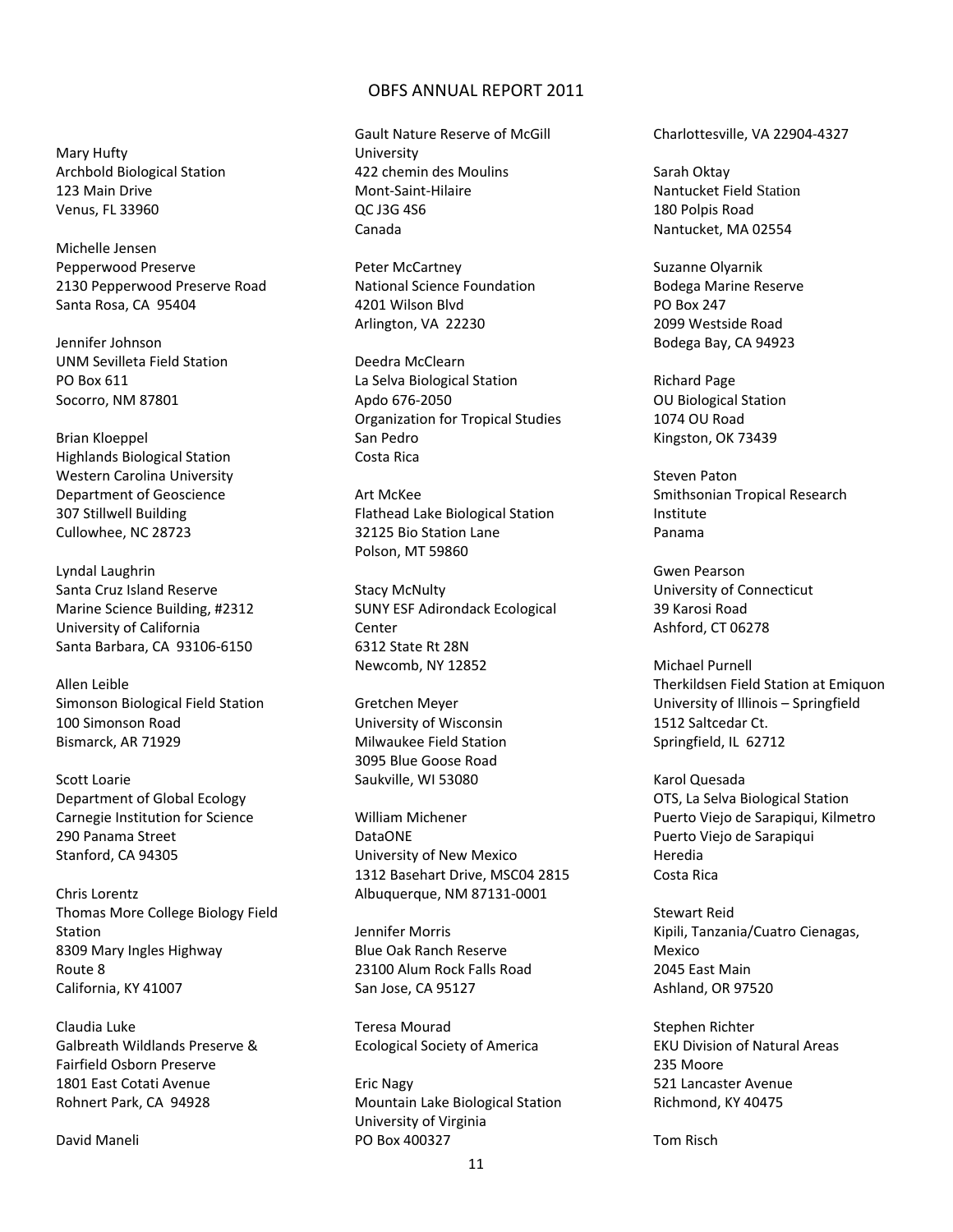George Harp Environmental Field Station PO Box 599 State University, AR 72467

Mark Schulze H.J. Andrews Experimental Forest PO Box 300, USFS Rd 15‐130‐132 Blue River, OR 97413

William Schuster Black Rock Forest Consortium 129 Continental Road Cornwall, NY 12518

Denise Simmons Savannah River Environmental Sciences Field Station SC State University 300 College St., NE PO Box 8143 Orangeburg, SC 29117

Paul Siri 123 Howard Street Pataluma, CA

Karie Slavik University of Michigan Biological Station 9133 Biological Road Pellston, MI 49769

Greg Smith University of Akron Field Station University of Akron Department of Biology Akron, OH 44325‐3908

Jackie Sones Bodega Marine Reserve 2099 Westside Road PO Box 242 Bodega Bay, CA 94923

Carol Stepien Lake Erie Center University of Toledo 6300 Bayshore Road Oregon, OH 43616

Mark Stromberg Hastings Natural History Reservation 38601 East Carmel Valley Road Carmel Valley, CA 93924

Hilary Swain Archbold Biological Station 123 Main Drive Venus, FL 33960

Debbie Upp Archbold Biological Station 123 Main Drive Venus, FL 33960

Renee Van Buren Capitol Reef Field Station Utah Valley University 800 West University Parkway Orem, UT 84058

Orlando Vargas OTS, La Selva Biological Station Estacion Biologica La Selva, Flaminia Puerto Viejo Heredia Costa Rica

Shane Waddell Quail Ridge Reserve JMIE – NRS The Barn UC Davis One Shields Avenue Davis, CA 95616

Bob Waide Dept of Biology MSC03 2020 1 University of New Mexico Albuquerque, NM 87131

Larry Weider

University of Oklahoma Biological Station 1074 OU Road Kingston, OK 73439

Jake Weltzin USA National Phenology Network National Coordinating 1955 East 6<sup>th</sup> Street Room 101 Tucson, AZ 85721

Amy Whipple Merriam‐Powell Research Station S Beaver Street Department of Biological Sciences Flagstaff, AZ 86011

Melinda Wilder EKU Division of Natural Areas 105 Case Annex 521 Lancaster Avenue Richmond, KY 40475

Mark Williams Kellogg Biological Station 3700 East Gull Lake Drive Hickory Corners, MI 49083

Dawn Wilson Southwestern 2003 W Cave Creek Road PO Box 16553 Portal, AZ 85632

Jack Witham Holt Research Forest 508 Old Stage Road Arrowsic, ME 04530

Chuck Yohn Raystown Field Station 1700 Moore Street Huntingdon, PA 16652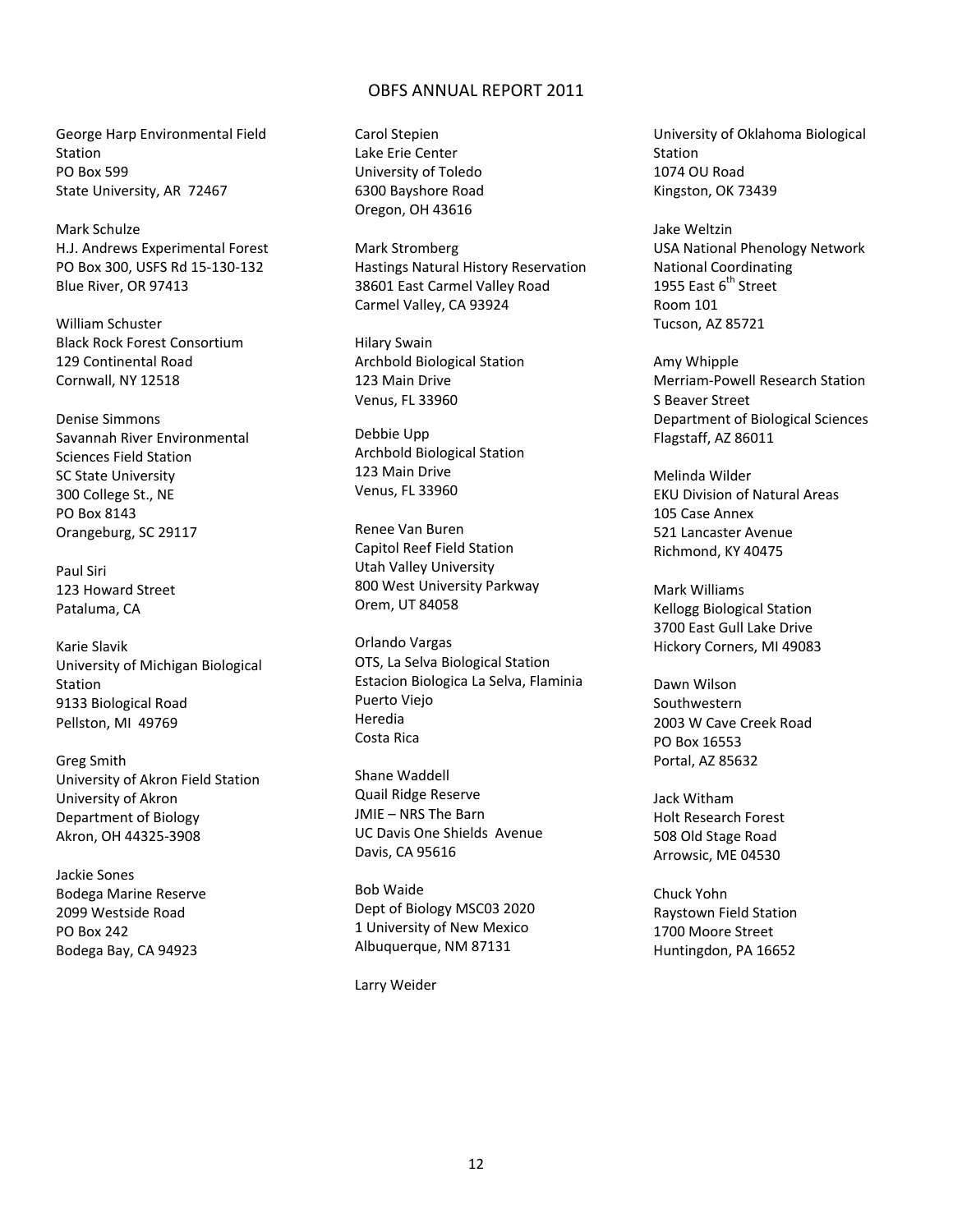## **ANNUAL OBFS AUCTION INCOME**

| Year | Amount          | <b>Annual Meeting Location</b>   |
|------|-----------------|----------------------------------|
| 1997 | \$2,164         | Oregon Inst. of Marine Biology   |
| 1998 | \$3,543         | Archbold Biological Station      |
| 1999 | \$3,059         | Mountain Lake Biological Station |
| 2000 | \$5,847         | HJ Andrews Experimental Forest   |
| 2001 | \$5,559         | Oklahoma Biological Station      |
| 2002 | \$4,973         | Kellogg Biological Station       |
| 2003 | \$6,002         | Kananaskis Field Station         |
| 2004 | \$5,889         | Shoals Marine Laboratory         |
| 2005 | \$6,131         | Coweeta Hydrologic Laboratory    |
| 2006 | \$5,593         | Flathead Lake Biological Station |
| 2007 | \$6,793         | Llano River Field Station        |
| 2008 | \$6,327         | <b>Black Rock Forest</b>         |
| 2009 | \$4,722         | La Selva Biological Station      |
| 2010 | \$8,033         | Michigan Biological Station      |
| 2011 | \$7,430         | Bodega Marine Lab and Reserve    |
|      | Total 1997-2011 | \$82,145                         |



## **OBFS 2012 BUDGET**

|                                                 |                                                                                                                          | 2011 Year End | 2012 Budget        |
|-------------------------------------------------|--------------------------------------------------------------------------------------------------------------------------|---------------|--------------------|
|                                                 | \$<br>0.00                                                                                                               |               |                    |
|                                                 |                                                                                                                          |               |                    |
|                                                 |                                                                                                                          |               |                    |
|                                                 |                                                                                                                          | 24,000.00     | 27,750             |
|                                                 |                                                                                                                          | 243.63        | 200                |
|                                                 |                                                                                                                          | 178.01        | 175                |
|                                                 |                                                                                                                          |               |                    |
|                                                 |                                                                                                                          |               |                    |
|                                                 |                                                                                                                          | 100,00        |                    |
|                                                 |                                                                                                                          | 24,522.64     | 28,125             |
|                                                 |                                                                                                                          |               |                    |
|                                                 |                                                                                                                          | 4,310.00      | 4,000              |
|                                                 |                                                                                                                          |               |                    |
|                                                 |                                                                                                                          | 346.60        | 400                |
|                                                 |                                                                                                                          |               | 20                 |
|                                                 |                                                                                                                          | 500.59        | 1,500              |
|                                                 |                                                                                                                          |               | 1,000              |
|                                                 |                                                                                                                          | 1,439.45      | 1,500              |
|                                                 |                                                                                                                          | 4,756.89      | 5,500              |
|                                                 |                                                                                                                          |               | 150                |
|                                                 |                                                                                                                          |               |                    |
|                                                 |                                                                                                                          | 5,182.65      | 5,200              |
|                                                 |                                                                                                                          |               | 1,620              |
|                                                 |                                                                                                                          |               | 170                |
|                                                 |                                                                                                                          |               | 50                 |
|                                                 |                                                                                                                          | ٠             | 100                |
| Website maintenance & support<br>(MemberClicks) |                                                                                                                          | 1,597.40      | 500                |
|                                                 | Treasurer support &<br>reimbursements<br>MemberClick fees<br>Survey Monkey<br>Tax fees & preparation<br>Brochure mailing |               | 200.00<br>1,569.50 |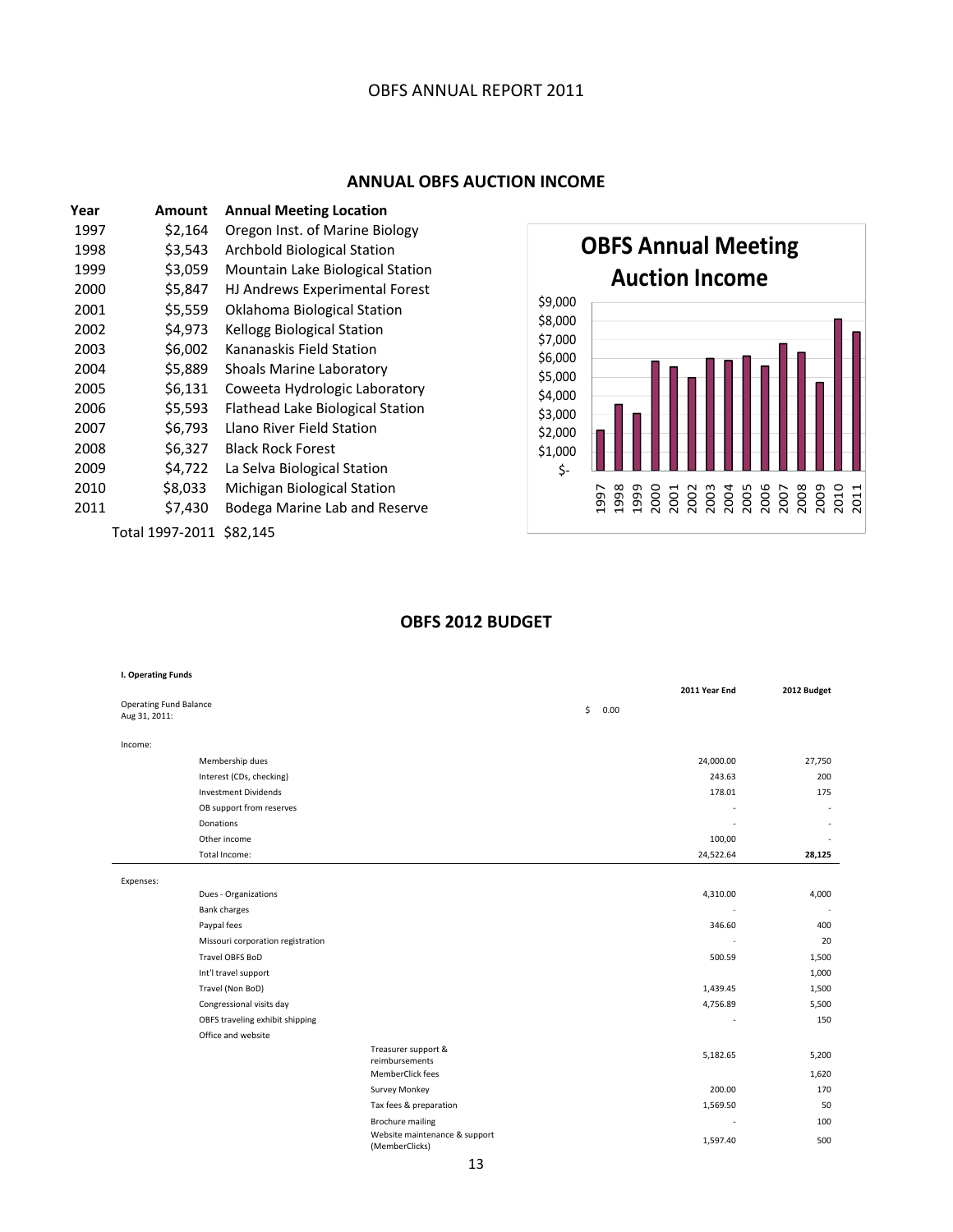|                         | Annual Report/Newsletter<br>Committee Expenses - Expendable   |                               |                                     |              |           |
|-------------------------|---------------------------------------------------------------|-------------------------------|-------------------------------------|--------------|-----------|
|                         | <b>Materials and Supplies</b>                                 |                               |                                     | 187.49       | 200       |
|                         |                                                               | Governance                    |                                     |              |           |
|                         |                                                               | <b>Annual Meeting</b>         |                                     |              |           |
|                         |                                                               | Member Support                |                                     |              |           |
|                         |                                                               | Common Interests              |                                     |              |           |
|                         |                                                               |                               | Diversity - travel<br>International | 1,000.00     | 1,200     |
|                         |                                                               |                               | <b>Small Field Stations</b>         |              |           |
|                         |                                                               | Organizational Development    |                                     | 1,439.45     | 5,000     |
|                         |                                                               | Outreach                      |                                     |              |           |
|                         |                                                               |                               |                                     |              |           |
|                         | <b>Subtotal Regular Operating Expenses</b>                    |                               |                                     | 22,530.02    | 28,110    |
|                         | Committee Project Proposals<br>(Contingent Upon Review by EB) |                               |                                     |              |           |
|                         |                                                               | Common Interests              |                                     |              |           |
|                         |                                                               |                               | Diversity - workshop                |              |           |
|                         |                                                               |                               | International - travel              |              |           |
|                         |                                                               |                               | Small field stations                |              |           |
|                         |                                                               | Outreach Committee - brochure |                                     |              | 100       |
|                         |                                                               |                               | Website and db upgrade              |              |           |
|                         | Other Non-Budgeted Expenses                                   |                               |                                     |              |           |
|                         |                                                               |                               |                                     |              |           |
|                         | Subtotal other expenses                                       |                               |                                     |              | 100.00    |
|                         | <b>Total Expenses:</b>                                        |                               |                                     | 22,530.02    | 28,210    |
|                         |                                                               |                               |                                     |              |           |
|                         |                                                               |                               |                                     |              |           |
| <b>Expense Variance</b> |                                                               |                               |                                     |              | (85)      |
|                         |                                                               |                               |                                     |              |           |
|                         | Projected Operating Fund Balance August 31, 2009              |                               |                                     |              | (85)      |
|                         |                                                               |                               |                                     |              |           |
| <b>Balance</b>          |                                                               |                               | checking                            | 8,594.47     | 8,500     |
|                         |                                                               |                               | PayPal Balance                      | 2,089.70     | 2,000     |
|                         |                                                               |                               | CDs                                 | 33,155.06    | 29,000    |
|                         |                                                               |                               | <b>Beginning OB Reserves</b>        | 43,839.23    | 39,500.00 |
|                         |                                                               |                               |                                     |              |           |
|                         | Sentinel Sustainable Core Opportunities<br>Fund               | 4,954.606 as of 11/30/11      | $12.57$ /share =                    | 57,889.31    | 68,689    |
|                         | Sentinel Sustainable Growth                                   | 2,529.633 as of 11/30/11      | $15.43$ /share =                    | 34,813.30    | 45,613    |
|                         | Opportunities Fund<br><b>Auction Proceeds</b>                 |                               |                                     | 8,113.00     | 5,000     |
|                         | <b>Auction Expenses</b>                                       |                               |                                     | 750.00       | 150       |
|                         |                                                               |                               | <b>Total Restricted Funds</b>       | 101,565.61   | 119,303   |
|                         |                                                               |                               |                                     |              |           |
|                         |                                                               |                               | <b>Total Assets</b>                 | 145,404.84   | 158,803   |
|                         | OB support from reserves                                      |                               |                                     |              | \$        |
|                         |                                                               |                               | <b>Total Net Assets</b>             | \$145,404.84 | \$158,803 |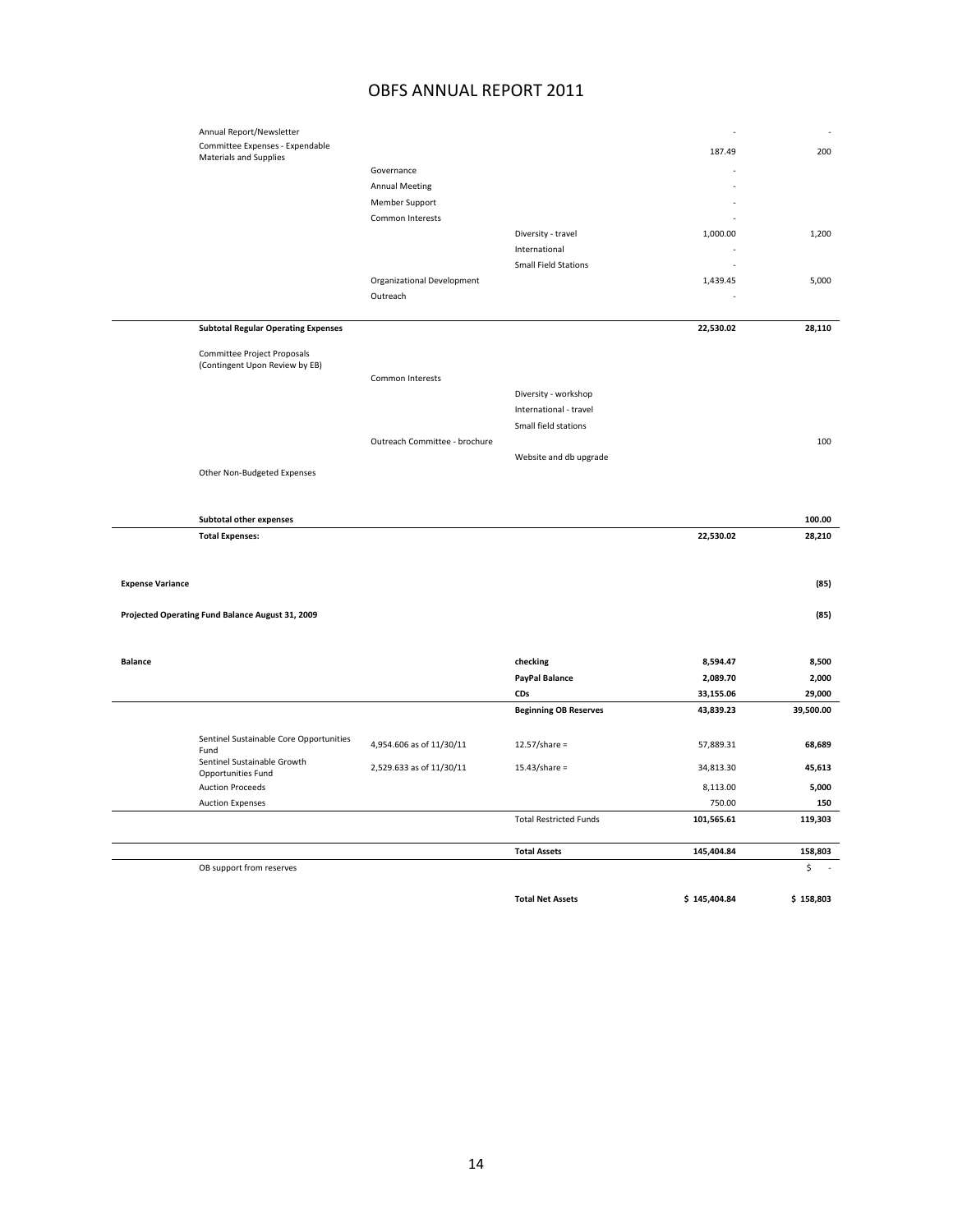## **OBFS 2011 Annual Meeting Exit Survey Bodega Marine Reserve and Laboratory September 22‐25, 2011**

(Suzanne Olyarnik)

### **Survey Summary**

The 2011 Annual Meeting at Bodega Marine Reserve and Laboratory was well attended with 110 participants representing 81 different stations/organizations. Thirty‐eight attendees completed exit surveys. We received suggestions topics attendees would like to see addressed at future meetings, feedback on how to best allocate time, thoughts on the overall conference structure, services that OBFS could provide, and information on attendees and their field stations.

The programmatic theme of the meeting was **facilitating field research and education in changing landscapes**. There were two plenary sessions: 1) Adapting the Field Station Mission and 2) Dealing with Today's Fiscal Challenges. Feedback regarding the plenary sessions focused on plenary #2 and was a mix of positive and negative; some responders found it informative and relevant while others found it to be weak and disorganized. The program included nine concurrent sessions related to the plenary sessions, as well as three other unrelated concurrent sessions (Phenology Network, New Member Roundtable, and Outreach Committee). Some respondents felt that three concurrent sessions at a time offered too many choices.

Two of the sessions that were highlighted by the survey responses were Bill Michener's "Practical Data Management and Intro to DataOne" and Gwen Pearson's "Social Media". The most frequently listed topics that respondents would like to see addressed in future meetings were science at field stations, funding, social media, and expanding and integrating educational programs. The majority of respondents agreed sessions and social networking opportunities were allocated the right amount of time. In summary, 87% of respondents felt the meeting was useful enough to send a representative in the future.

Moving beyond the meeting feedback, respondents reported that organizations are primarily facing challenges related to funding, staffing, and use levels (both too high and too low). Both educational and research use is increasing at the majority of stations, while less than a quarter reported an increase in their funding. Respondents would like to see OBFS provide more data management services as well as more resources on the website, including strategic planning and development tools, documents from other field stations, forms, and more networking opportunities.

### **Exit Survey Results (38 Responses out of 110 attendees)**

## **1) What topics would you like to see addressed in sessions at future annual meetings**?

### *Funding*

- How to build an endowment (bring in non‐ OBFS speakers).
- Ideas on funding always useful.

#### *Science*

- Visionary talks about great science at field stations.
- I think a couple of visionary talks about how field stations can contribute to future science (e.g., Dave Schimel).
- Highlights/case studies of major contributions to science or scientific studies provided by field stations.
- Science in the reserve. More opportunities to explore. Learn more from successful stations.

#### *Education*

- Integrating field station with home institution's education programs.
- More on collaborations bringing arts and sciences together for credited courses.

### *Social media*

- Gwen's social media session was fabulous and could easily be a plenary as well additional concurrent. Our station is very involved in the children and nature network and this could also be a good conversion for a plenary and or concurrent. (What is going on, how to get involved, how to use C&NN to grow visitorship and outreach).
- Using social media, general field station challenges other than funding.

#### *Other*

• Strategic planning.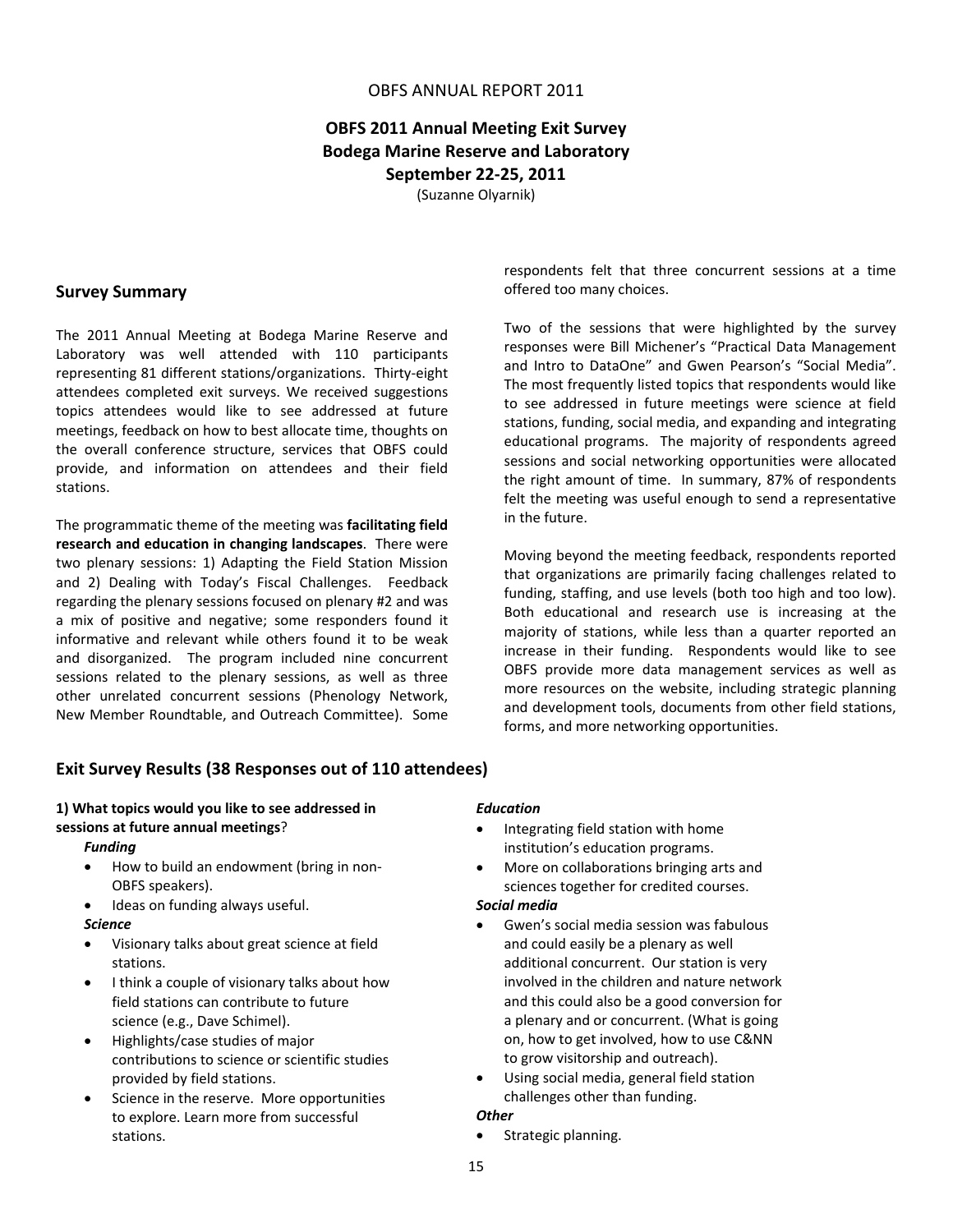- How to deal with a resistant administration.
- Increasing active representation of high school‐college, early career professionals in OBFS: starting an "ambassadors program".
- $\bullet$
- Regional field station networks (among institutions).
- Because instrumentation is always changing & developing, it seems worth addressing every year. Especially with NEON growing & changing, this seems appropriate.
- Form exchange; navigating the NSF programs.
- Field station role in regional conservation efforts.
- Small station lunch/breakout; organized meals (breaks by short topics/needs).
- Long term habitat monitoring programs/strategies; more concrete ideas of how to evaluate merit (need list of suggestions).
- Technical web issues/tools for use in outreach & tracking: with changing

technology available, would be useful to have annual session providing information on tools as they develop. Would be helpful to have breakout sessions based on tech competence: novice, intermediate, advanced.

- Perhaps providing some financial support for new station startups to visit other stations; mentoring program – lists of those who are willing to mentor & area of expertise.
- Field Station Management: can a field station director also teach & perform research & still make the station's programs successful?

**2) Evaluations of the informational sessions and suggestions as to how often they should be addressed at OBFS meetings**

| <b>USEFULNESS</b>                           | <b>USEFUL</b> | <b>SOMEWHAT</b> | <b>NOT VERY</b> | <b>NA</b> |
|---------------------------------------------|---------------|-----------------|-----------------|-----------|
| Adapting the Field Station Mission and      | 63%           | 5%              | 5%              | 26%       |
| <b>Discussion</b>                           |               |                 |                 |           |
| Dealing with Fiscal Challenges and          | 58            | 24              | 5               | 13        |
| <b>Discussion</b>                           |               |                 |                 |           |
| Working with Volunteers and Citizen         | 26            | 5               | $\Omega$        | 68        |
| <b>Scientists</b>                           |               |                 |                 |           |
| Engaging Arts & Humanities in OBFS          | 29            | 5               | $\Omega$        | 66        |
| Programs                                    |               |                 |                 |           |
| Macrosystems, Field Stations & Strategic    | 29            | 16              | 8               | 47        |
| Planning                                    |               |                 |                 |           |
| Using Social Media and Other Programs for   | 29            | 5               | $\Omega$        | 66        |
| <b>Outreach and Tracking</b>                |               |                 |                 |           |
| Increasing Diversity of Field Station Users | 26            | 11              | $\Omega$        | 63        |
| <b>Practical Data Management Tips</b>       | 37            | 11              | 3               | 50        |
| Financial Models & Fee Structures           | 34            | 18              | 0               | 47        |
| Development Issues                          | 45            | 3               | $\Omega$        | 53        |
| "What is Beyond Our Mission?" Discussion    | 13            | 11              | $\Omega$        | 76        |
| New Member Roundtable Discussion            | 34            | 5               | $\Omega$        | 61        |
| Session                                     |               |                 |                 |           |
| National Phenology Network                  | 37            | 16              | 3               | 45        |

|                                        |               |                 |               | <b>ONCE WAS</b> |           |
|----------------------------------------|---------------|-----------------|---------------|-----------------|-----------|
| <b>RECOMMENDED FREQUENCY</b>           | <b>YEARLY</b> | <b>OCCAS'LY</b> | <b>RARELY</b> | <b>ENOUGH</b>   | <b>NA</b> |
| Adapting the Field Station Mission and | 21%           | 32%             | 3%            | 0%              | 45%       |
| <b>Discussion</b>                      |               |                 |               |                 |           |
| Dealing with Fiscal Challenges and     | 42            | 13              |               |                 | 39        |
| <b>Discussion</b>                      |               |                 |               |                 |           |
| Working with Volunteers and Citizen    |               | 32              |               |                 | 63        |
| <b>Scientists</b>                      |               |                 |               |                 |           |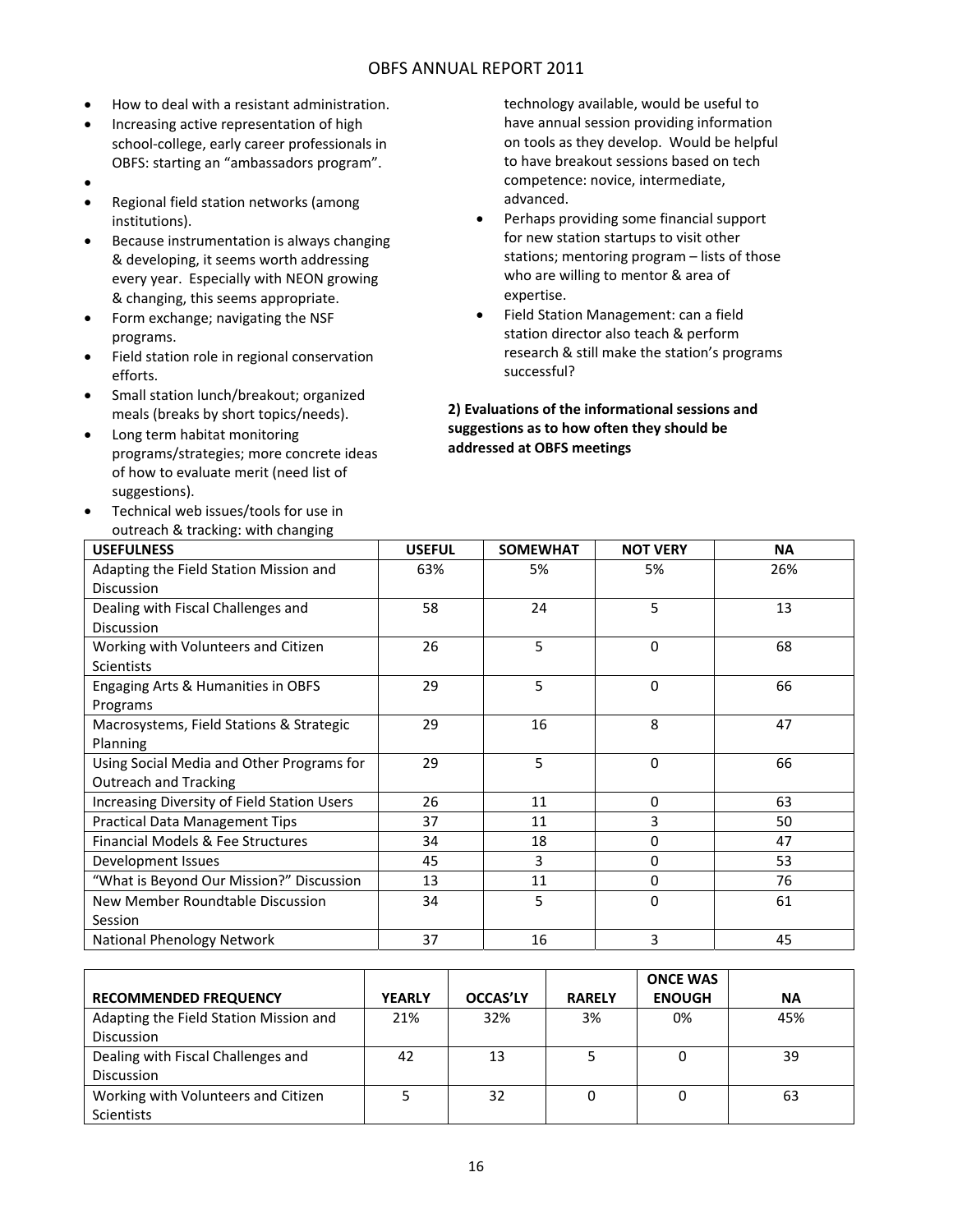|  | <b>OBFS ANNUAL REPORT 2011</b> |  |  |
|--|--------------------------------|--|--|
|--|--------------------------------|--|--|

|                                             |               |                 |               | <b>ONCE WAS</b> |           |
|---------------------------------------------|---------------|-----------------|---------------|-----------------|-----------|
| <b>RECOMMENDED FREQUENCY</b>                | <b>YEARLY</b> | <b>OCCAS'LY</b> | <b>RARELY</b> | <b>ENOUGH</b>   | <b>NA</b> |
| Engaging Arts & Humanities in OBFS          | 21            | 18              | 5             | 0               | 55        |
| Programs                                    |               |                 |               |                 |           |
| Macrosystems, Field Stations & Strategic    | 8             | 34              | 3             | $\Omega$        | 55        |
| Planning                                    |               |                 |               |                 |           |
| Using Social Media and Other Programs       | 26            | 11              | $\Omega$      | $\Omega$        | 63        |
| for Outreach and Tracking                   |               |                 |               |                 |           |
| Increasing Diversity of Field Station Users | 16            | 21              | 0             | $\Omega$        | 63        |
| <b>Practical Data Management Tips</b>       | 29            | 16              | 0             | $\Omega$        | 55        |
| Financial Models & Fee Structures           | 24            | 21              | 3             | $\Omega$        | 53        |
| Development Issues                          | 32            | 8               | O             | $\Omega$        | 61        |
| "What is Beyond Our Mission?"               | 8             | 13              | 0             | $\Omega$        | 79        |
| <b>Discussion</b>                           |               |                 |               |                 |           |
| New Member Roundtable Discussion            | 32            | 3               | 0             | $\Omega$        | 66        |
| Session                                     |               |                 |               |                 |           |
| National Phenology Network                  | 11            | 32              | 8             | 3               | 47        |

#### **Comments about sessions**

- If possible, fewer choices per session so we don't miss out on good topics. I'm sure many feel the same way although it's a challenge to create a longer meeting. More free time to meet with colleagues would be great too.
- I was interested in attending almost all of the concurrent sessions.I would be happy if successful concurrent sessions were scheduled (even without change) for 2 meetings in a row.
- Please make sure we have material from all the workshops online as I was sorry I couldn't attend them all!
- $\bullet$
- I really appreciate the presentation of other stations.
- Arts & humanities session was great.
- How about a poster that documents how OBFS functions  $-$  governance  $-$  who is secretary/treasurer etc. Committees & their missions; Web site address – Activities – Congressional visits etc. This would be useful for new stations & a reminder for older ones.
- Session for undergraduate stations.
- Excellent social media session plenary session for 2012 meetings. Financial models & fee structures could have been more productive if it were a bit more organized or provided a comparison of the different types of models/fee structures the various field stations implement.

Data‐One, a plus!

- Bill Michener's session was excellent structure of meeting was better this year than past two. Best to focus on organization needs rather than themes like International Stations or Sensor Networks – more low key – broader interest.
- Bill Michener's data management session was thought provoking & provided great step‐by‐step information as well.
- Speaker-dependent usefulness; sometimes learned more from comments than speakers; Sessions/Plenary #2 some not very useful – misery poker (this may be the hangover talking!) more helpful would have been successful models – again session got very good at end – discussion groups.
- Plenary #2 I found informative, but all over the place.
- I was surprised but I though the plenary sessions were weak. I think the program committee should provide more structure and direction.
- $\bullet$
- I liked the questions asked at Plenary #2. It's a great way to highlight how different stations are run & you get a deeper picture of each station that presents information. I get the most out of small group sessions that allow introduction time for the participants, which allows the opportunity to express why they are in the session. This allows the speaker some perspective for driving the rest of the discussion. If that's not always possible or not the intention, then plenty of time should be left in small sessions for questions.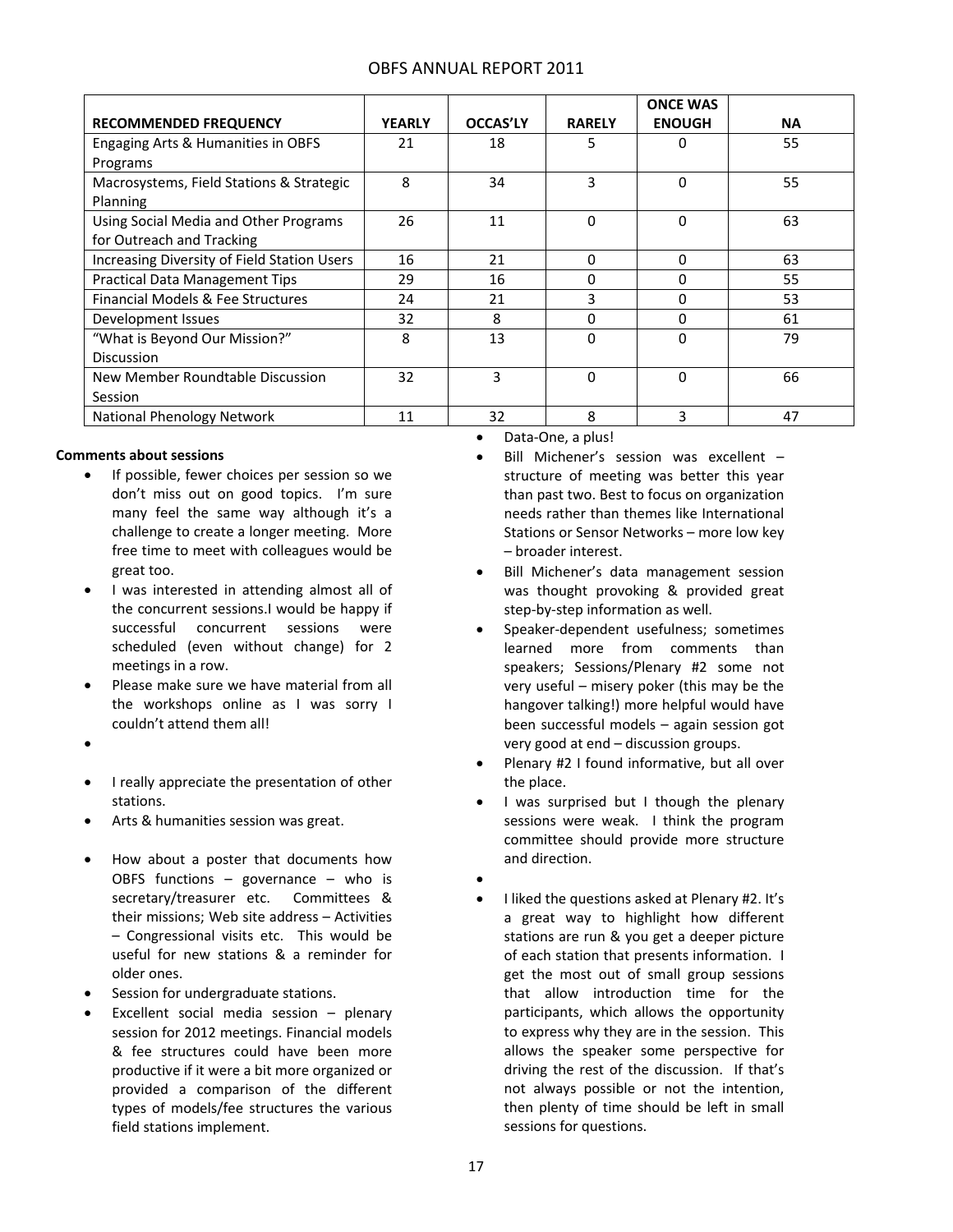Meal sessions at the table for small stations were excellent for networking. Would love to see more small station (small capacity) sessions.

### **3) Was the time allocated to the following sessions adequate?**

|                                                                           | Too<br>long | Just<br>right | Too<br>short | <b>NA</b> | Adjust time by __ min                              |
|---------------------------------------------------------------------------|-------------|---------------|--------------|-----------|----------------------------------------------------|
| New station & facilities session                                          | 8%          | 58%           | 16%          | 18%       | 10, 15, 30 min longer; 15 min<br>shorter           |
| <b>Field trips</b>                                                        | 3%          | 76%           | 3%           | 18%       | 2 hours longer; Split up trips<br>to multiple days |
| <b>Panel discussions</b>                                                  | 5%          | 68%           | 3%           | 24%       | 20 min shorter; 15 min longer                      |
| Annual Updates (e.g. FSML,<br>congressional visits, nominations,<br>etc.) | 5%          | 79%           | 0%           | 16%       |                                                    |
| <b>Committee meetings and reports</b>                                     | 3%          | 68%           | 0%           | 29%       |                                                    |
| <b>OBFS (plenary) business sessions</b>                                   | 3%          | 55%           | 0%           | 42%       |                                                    |
| Informal "networking" time                                                | 0%          | 74%           | 13%          | 13%       | 60 min, 1 day longer                               |

### **4) Did you find the Committee/Subcommittee Meetings that you attended to be well organized and worth your time?**

Yes: 59% No: 3% NA: 38% **Comments:**

- Informative, however unclear ultimate direction, nothing tangible, eg. Action items.
- They were great, managed the time very well, and I learned a lot.
- Outreach was helpful & informative.
- Interesting and organized.
- Organization was impeccable.

### **5) Please provide any additional specific comments that might help us in organizing future meetings.**

- This, I think, was the best meeting I've been to.
- Planning was good, food was good, wine and beer good.
- Keep up the great work.
- This was my first meeting but found it to be well organized and informative.
- I would like to see some target initiatives addressed that can be engaged by large & small stations – I think this would bring together the organizational whole.
- Specific to running the meeting: well run meeting; Dining hall services could be improved – quantity was rather limited – food/milk/coffee/tea choice often ran out

before I got through the line. No toast option at breakfast? Would be nice to have coffee/tea option available all through the meeting.

- Auction was fun, but too long.
- Acoustics for auction not good.
- Reorganize small station comm.
- Themed sessions & plenaries are great, concurrent sessions are a great idea.
- Dining tables by topic of discussion like at 2010 meeting – use table tents.
- Larger font size for names on badges. Each committee should give a report, however brief so that names & faces can be matched – some committees seem dormant (international).
- Handouts of powerpoints like FSML funding.
- Topic tables for meals? Survey members pre‐meeting to find topics of general interest that people would be willing to discuss or problem‐solve over meals. Or choose topics people would like to use to network more effectively/efficiently. Announce topics in the meeting schedule and organize the seating at meals to accommodate the topic tables.
- Breakout sessions for non-profits.
- Short overview of all diversity award submissions would be helpful (or top 3‐4) by candidates. These could generate ideas and discussions for others wanting to develop these programs.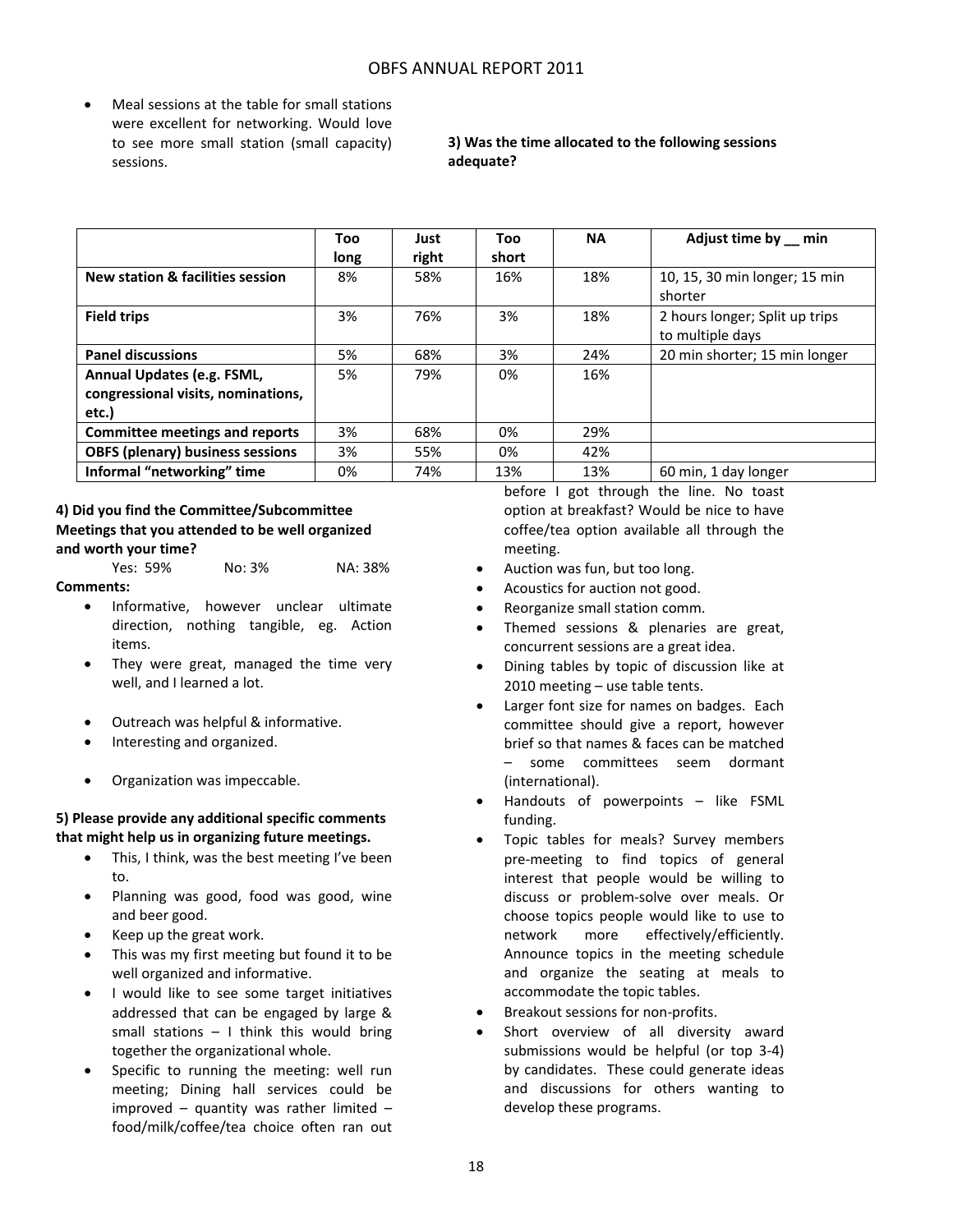- Get the flip charts for questions up ASAP & announce throughout the meeting they are available. Did they go up? I looked for them a few times but never saw them.
- The rideshare website mostly didn't work but let's choose another way to carpool for next year.
- Let's find funds to bring some students from local schools/community colleges to a poster session/mixer.

### **6) What services would you like to see OBFS provide, either through its annual meeting or through additional activities, to assist your field station?**

### *Data management*

- Data management, business plan.
- Data management!
- Data management resources (database for met data, etc.).
- Help with station IT & data management.
- Keep inform of activities and help put together or motivate more the stations to continue sharing data among field stations.

#### *Web resources*

- Web resources: Strategic planning information & tools. – Examples of documents from field stations (legal waivers, management plans, etc.) - Tools & examples to facilitate data management. – Tools & resources to facilitate development activities.
- The forms folks are using will be nice to be able to access on line.
- Website is critical. If it is too much for a volunteer to handle we should pay someone. We need the field stations manual there & all the data on all the stations. This is the best way for people to find us or for us to find like stations. Let's get that fixed.
- Provide a draft or "dummy" of a DMP (OMP?) on your website.
- Improve stability and reliability of website.
- Increased opportunities for field station networking, collaboration, etc. (maybe through website tools?)

### *Other*

- So far, you guys are helping us a lot.
- More lobby/awareness activity through AIBS & other professional organizations. We need to have a strong showing at ESA, SWS, & other meetings as OBFS.
- More integrated science planning.
- **•** Teams of reviewers to do site visits.
- Best practices manuals for waivers/ emergency plans; recruitment liaisons for previous members to recruit more members.
- People announce informally at sessions that they are available to field questions but we can't be at all sessions at once. Create a list of members who are willing to be a resource or a point person who can better direct us to resources pertaining to various topics: event planning, computer/web issues, development ideas, etc. Send out a general request for people who have a talent/specialty and are willing to share it. Create a list of these people with their name, email, institution and specialty. Distribute to the members.
- Perhaps same structured guidelines for different programs; outreach, etc.

### **7) Demographics**

| <b>Previously attended an OBFS meeting?</b>     |                |          |  |  |  |  |
|-------------------------------------------------|----------------|----------|--|--|--|--|
| Yes: 63%                                        | No: 32%        | NA: 5%   |  |  |  |  |
| Field station previously represented at an OBFS |                |          |  |  |  |  |
| meeting?                                        |                |          |  |  |  |  |
| Yes: 71%                                        | No: 18%        | NA: 11%  |  |  |  |  |
| Was this meeting useful enough to send a        |                |          |  |  |  |  |
| representative in the future?                   |                |          |  |  |  |  |
| Yes: 87%                                        | $No: 0\%$      | NA: 13%  |  |  |  |  |
| Gender                                          |                |          |  |  |  |  |
| Female: 37%                                     | Male: 61%      | NA: 3%   |  |  |  |  |
| Highest degree:                                 |                |          |  |  |  |  |
| PhD: 19                                         | MS/MA: 10      | BS/BA: 5 |  |  |  |  |
| MD: 1                                           | Other: 2 NA: 1 |          |  |  |  |  |
|                                                 |                |          |  |  |  |  |

#### **Job Title:**

Director: 15 Director of Natural Laboratories Field Station Director Program Director Faculty Director Executive Director Director and Adjunct Asst. Prof. Director & Operations Manager & Staff Manager General Services Administration Director Assistant Director Station Manager/Facility Supervisor Chairman of the Board Service manager of security Outreach coordinator Projects Manager Asst. Manager Site manager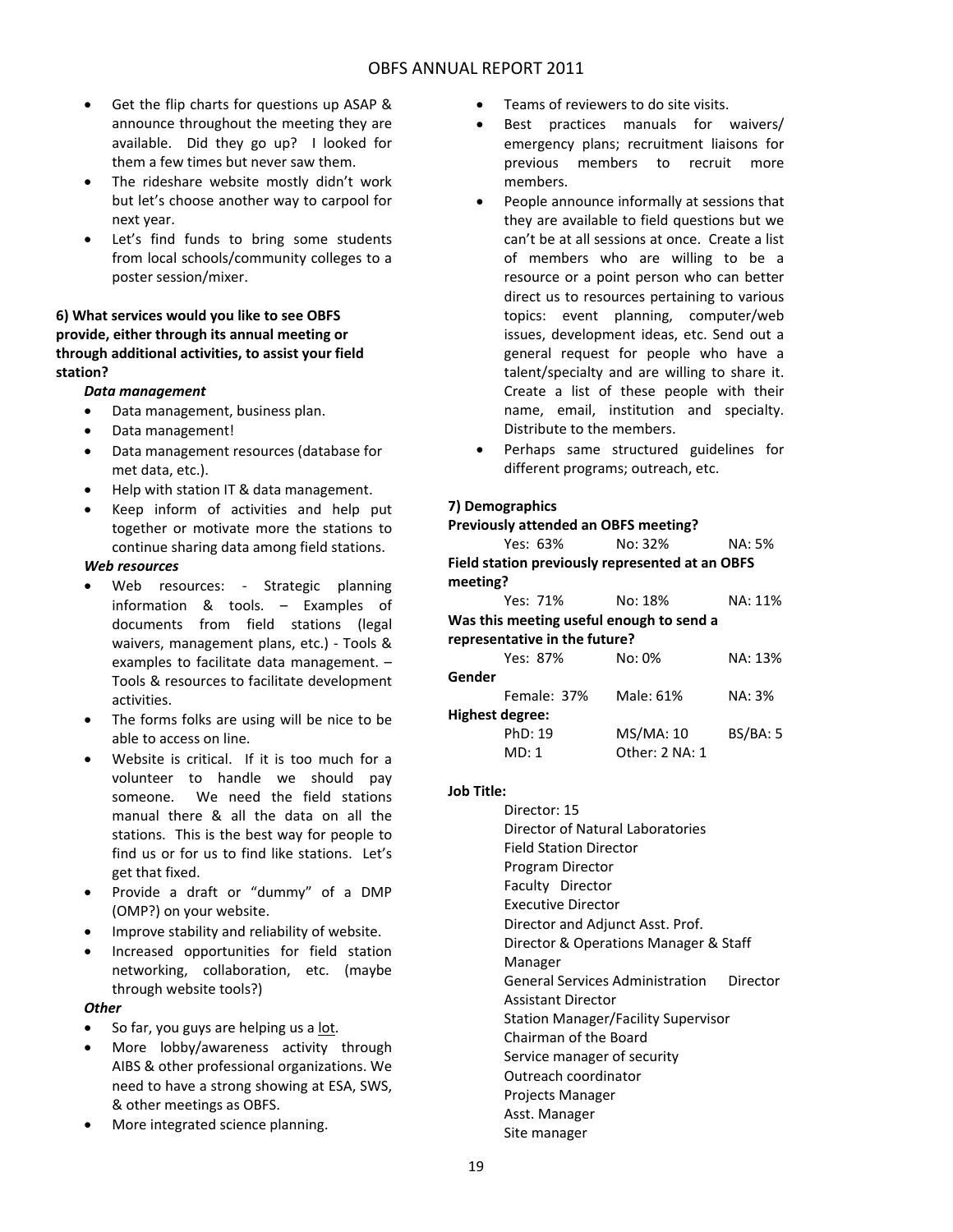Head of Scientific Services Manager of field stations operations Conservation &Academic Affairs Administrator Dept. Chair and Organizing Committee Member Ops manager Coordinator

### **Field Station Status**

- **•** Operated by a college or university: 27
- Stand-alone not for profit: 5
- **Parted as part of a larger not for** profit: 2
- **•** Operated by a museum: 0
- Other: 4 (Government agency, in construction, consortium of stand‐ alone non‐profit, colleges and universities, none)

### **Field Station Programs:**

- 1. Research, education, management
- 2. Research mostly, education/outreach during "fringe seasons"
- 3. Undergraduate internship training in 1) environmental education 2) grassland management 3) insect biology
- 4. Restoration, cattle & land management
- 5. Research, education, management, conservation
- 6. Research, outreach, conference center for corporate and other internal dept.
- 7. Research, education
- 8. Major purpose research followed by education
- 9. Research, education, management
- 10. Major program is undergraduate research but we have community programs, college courses & art, etc.
- 11. Research, education, management, some outreach
- 12. Full spectrum
- 13. Research, monitoring, education, outreach, conferences/symposia
- 14. Research, education, management
- 15. Education, research, conservation
- 16. Research, education
- 17. Research, education
- 18. Research, education, conservation
- 19. Research, education, management
- 20. Research: long‐term data on permanent plots; invasive plant spp program; bird counts; data base management.
- 21. Research facilities = dataset long‐ term; education – biological science
- 22. Research, hosting courses, conservation
- 23. Research, education, management
- 24. Research, education
- 25. Conservation, education, research
- 26. Research
- 27. Outreach, K‐12, stewardship
- 28. Research, education, management, conservation
- 29. Research
- 30. Research, education, management
- 31. Year‐round outreach & research, summer courses only
- 32. Research, education
- 33. Research, education, just getting started.
- 34. NA: 4

### **Is educational use of your station**

**Increasing: 67% Decreasing: 6% Stable: 19% NA: 8%**

**Is research use of your station Increasing: 46% Decreasing: 16% Stable: 32% NA: 5%**

**Is funding for your station Increasing: 22% Decreasing: 25% Stable: 47% NA: 6% Comments:** Depends – Institutional funding

decreased 20% in 3 years; external is increasing.

### **What is the primary challenge your organization is facing?**

### *Money*

- o 1) Utilization and defraying costs of new buildings; 2) Meeting the cost of our expanded mission in education & restoration & agriculture.
- o Funding for long‐term.
- o Decreasing institutional funding, under staffed.
- o Money.
- o Need major donor(s) for new building.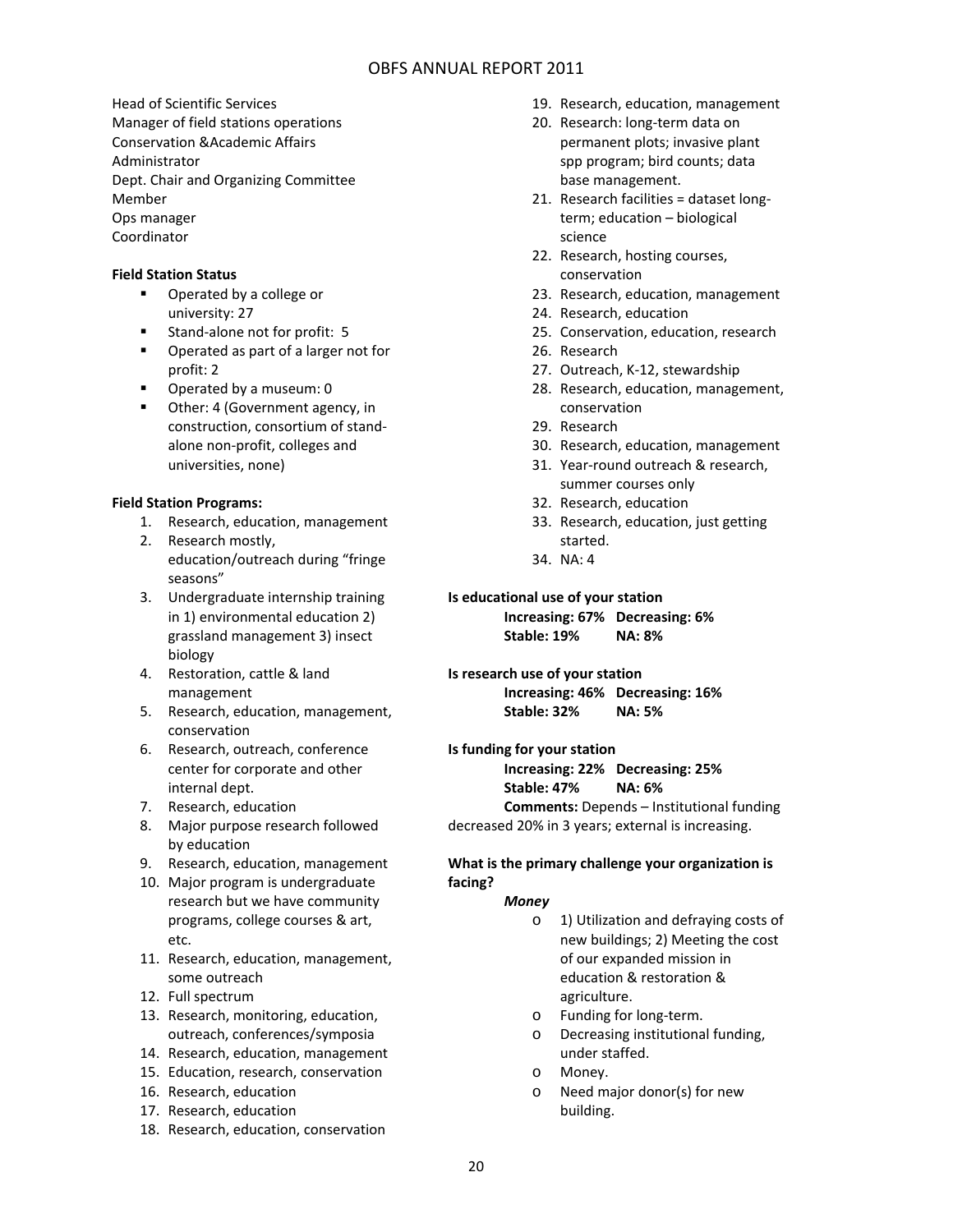- o The economic downturn (we have a large endowment).
- o The California fiscal crisis.
- o Funding.
- o Money & ideas.
- o Basic operating expenses! Especially how to afford proper data management & web site costs.
- o Funding; data management.
- o Funding, declining university funding.
- o We are attempting to secure funds to erect our first building.
- o Funding.
- o 1) Workload, 2) Finances.
- o Lack of university participation; limited funding by supporter.
- o Database management; finance, operating budget; finance for keeping ongoing research.

### *Staffing*

- o Finding a site manager & salary someone who can take over duties such as "the toilet's broken," etc.
- o Staffing. We have just 1 full‐time employee (plus seasonal/part‐time staff). Limits what we can accomplish.
- o Reducing operational funds & understaffing; departure of 70‐80% of management team (retire‐ ments) in next 18‐36 months.

### *Use*

- o We struggle most with data management & leveraging info (long‐term) to create greater station use.
- o Demand for use exceeding capacity of infrastructure.
- o Structural deficit; positioning field stations as central to university's mission; creating inter‐disciplinary opportunities.
- o Increasing use.
- o Growth of overnight users increasing and we are not able to grow fast enough to meet user needs/pressure.
- o Summer session enrollment in our courses continues to decline.

### *Facilities*

- o Renovation of our main research building and defining and reviewing master plan to define our renovation on our needs.
- o Facilities maintenance (deferred maintenance).

### *Other*

- o New field station: expanding programming, and programmatic funding.
- o Inertia! But I'll try and take all the energy from these meetings home with me and be contagious.
- o Not enough time in a day.
- o No identity, no direction.

### **Overall/Miscellaneous Comments about 2011 Meeting:**

- I very much enjoyed this meeting. Found it (&OBFS) to be extremely useful & relevant to our field station & hope to attend next year!
- Thank you!! Loved it.
- Thank you to the Bodega crew, OBFS officers, and volunteers for putting on an excellent meeting.
- I loved the topics included in meeting. I wish I could have been at more session simultaneously. Information was excellent and the format for open exchange was valuable!

## **Friends of OBFS Special Event Jasper Ridge Biological Preserve September 25th, 2011** (Sarah Oktay)

On a beautiful Sunday afternoon on September  $25^{th}$ , 2011, the Organization of Biological Field Stations and hosts Stanford University's Jasper Ridge Biological Preserve (JRBP) and Mary Page Hufty held the first ever "OBFS Friend Raising" event. Approximately fifty people enjoyed an afternoon of music, wonderful food and cocktails while learning about the role OBFS member stations in education and research across the country. First class catering was provided by Karen Bevels

\_\_\_\_\_\_\_\_\_\_\_\_\_\_\_\_\_\_\_\_\_\_\_\_\_\_\_\_\_\_\_\_\_\_\_\_\_\_\_\_\_\_\_\_\_\_\_\_\_\_\_\_\_\_\_\_\_\_\_\_\_\_\_\_\_\_\_\_\_\_\_\_\_\_\_\_\_\_\_\_\_\_\_\_\_\_\_\_\_\_ \_\_\_\_\_\_\_\_\_\_\_\_\_\_\_\_\_\_\_\_\_\_\_\_\_\_\_\_\_\_\_\_\_\_\_\_\_\_\_\_\_\_\_\_\_\_\_\_\_\_\_\_\_\_\_\_\_\_\_\_\_\_\_\_\_\_\_\_\_\_\_\_\_\_\_\_\_\_\_\_\_\_\_\_\_\_\_\_\_\_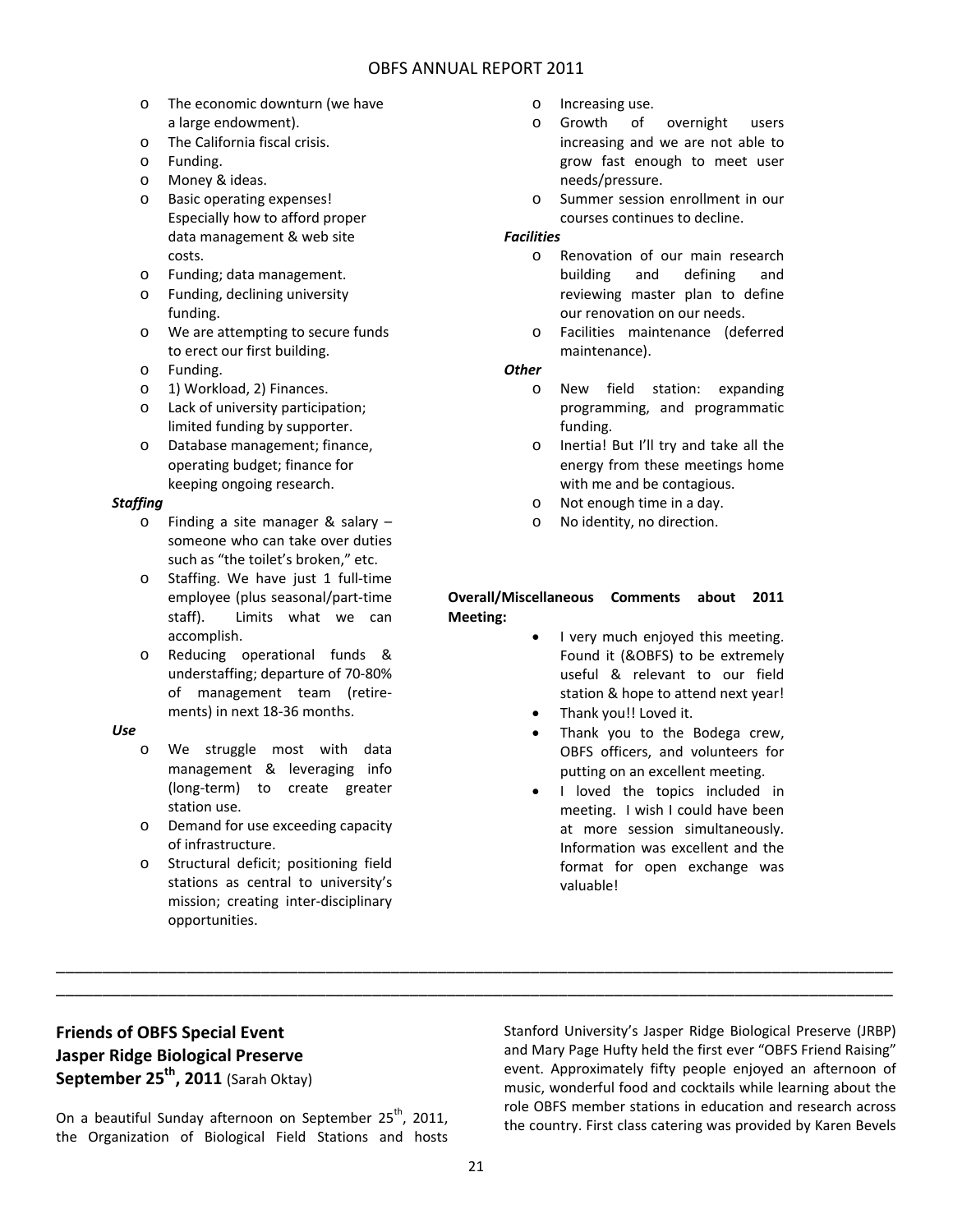and her amazing catering crew and sound engineer Scott Loarie insured that the world famous slide guitarist Ellen McIlwaine's music rang loud and clear. The event team of Philippe Cohen, Ian Billick, and Sarah Oktay were assisted by volunteers Mary Hufty, Hilary Swain, Karie Slavik, and Bill Schuster. Costs for the event were offset by generous donations not the least of which were given by Mary Hufty and Jasper Ridge's staff support.

Guest speakers included Dr. Mary Page Hufty, OBFS Historian and President of the Board of the Archbold Biological Station, Dr. Philippe Cohen, Administrative Director of JRBP, and OBFS President and Executive Director of the Rocky Mountain Biological Lab, Dr. Ian Billick. The event was held on the grounds of JRBP's beautiful Leslie Shao‐ming Sun Field Station which allowed attendees to tour the facility and learn about station research and habitats. This "test run" showed that a fundraising event associated with our yearly meetings could be done relatively easily and would serve a new purpose for OBFS by encouraging new members to join and station enthusiasts to learn more about the OBFS mission. Ellen McIlwane eloquently sang and spoke the praises of our organization and electrified listeners. She came away with a deep appreciation of our mission and shared OBFS and JRBP links on her web site which created a unique opportunity to reach new audiences.

A "how to" protocol should come out of this experiment for OBFS member stations to use when they wish to have a similar event. OBFS may want to consider holding an event like this each year either in conjunction with the host station for the annual meeting or at a location that is closer to potential donors.



*OBFS President Ian Billick welcomes guests*



*Ellen McIlwaine*

## **Congressional Visit Day ‐ OBFS with AIBS**

(Mark Stromberg)

AIBS hosted a variety of biologists in a two‐day effort to inform various senators and congress members about field stations, and to help deliver the message that through supporting the National Science Foundation, better science and education can be improved at field stations.

OBFS had several members attend March 30 and 31. AIBS staff, led by Robert Gropp with Nadine Lymn (ESA) held a half day training session at the ESA offices in Washington, D.C. We went through a training to give background on how legislation worked, at least in theory. At the time, Congress was (as now) at an impasse on passing budgets. But, we argued for an increase in NSF funding. We were able to throw in a few bits of support for our individual field stations. After this half‐day session, many of us visited our congressional staff as individuals, or with local University representatives. Some universities have staff assigned to Washington, D.C.

AIBS arranged a series of meetings for us the second day. We started early and would visit as many congressional offices as possible, up to 8 or 9. We were able to actually talk to a few congress members, but we generally spoke with younger office staff. You spend a lot of time walking back and forth across the Capitol park between the House and Senate office buildings. That is probably good; these office staff members are the people who spend time listening to constituents and advising the congressional member later on. We focused on visiting staff from our local delegations but also went along with other OBFS members to lend support. OBFS was represented by Damon Gannon (Bowdoin, Maine), Deedra McClearn (La Selva and OTS), Mark Stromberg (Hastings,

**\_\_\_\_\_\_\_\_\_\_\_\_\_\_\_\_\_\_\_\_\_\_\_\_\_\_\_\_\_\_\_\_\_\_\_\_\_\_\_\_\_\_\_\_\_\_\_\_\_\_\_\_\_\_\_\_\_\_\_\_\_\_\_\_\_\_\_\_\_\_\_\_\_\_\_\_\_\_\_\_\_\_\_\_\_\_\_\_\_\_ \_\_\_\_\_\_\_\_\_\_\_\_\_\_\_\_\_\_\_\_\_\_\_\_\_\_\_\_\_\_\_\_\_\_\_\_\_\_\_\_\_\_\_\_\_\_\_\_\_\_\_\_\_\_\_\_\_\_\_\_\_\_\_\_\_\_\_\_\_\_\_\_\_\_\_\_\_\_\_\_\_\_\_\_\_\_\_\_\_\_**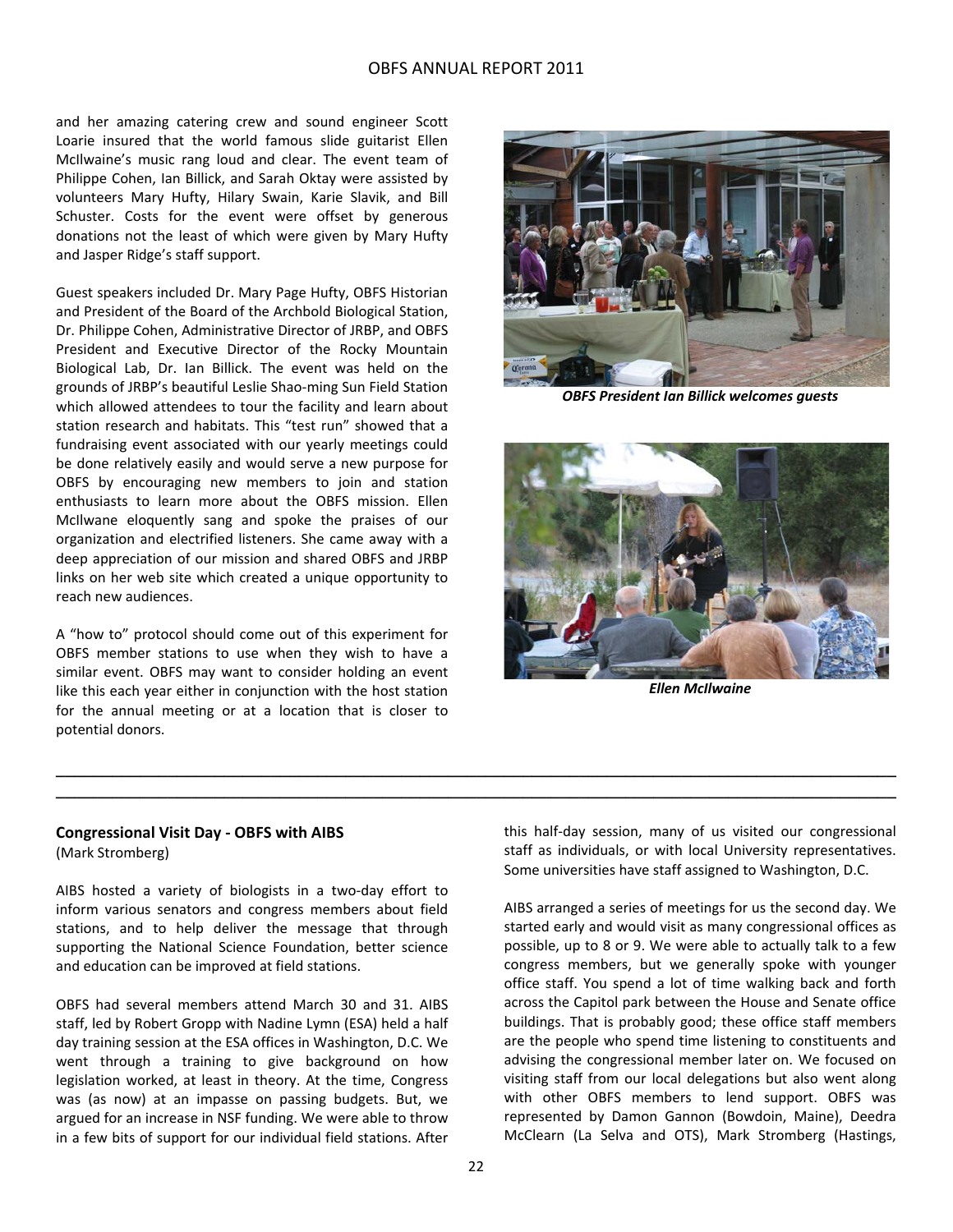California), Knute Nadelhoffer (University of Michigan Biological Station), Kim Crews (Reelfoot, TN), Chad Jemison (Huyck Preserve, NY) and Sarah Oktay (Nantucket Field Station). This is a large group and many of the OBFS participants paid their own travel or hotel costs. We expect to have 5 OBFS member, all of whom have not done this previously, visiting March 28 and 29 later this year.

### **NAML and OBFS Cosponsored Workshop**

(Ian Billick)

On November 17th and 18th the NAML‐OBFS co‐sponsored workshop "Future of Field Stations and Marine Labs; a Strategic Planning Effort" was held in Colorado Springs, Colorado and featured two days of dynamic discussions. The workshop focused on identifying the emerging science needs that FSMLs can best address in several broad categories including environmental change, ecosystem dynamics, macrosystems, organismal and population biology, and molecular biology and genomics. There also were two cross‐ cutting themes of education and resource management. Each of these groups was led by a Working Group Chair and member of the workshop Steering Committee.

Throughout the discussions the diversity of FSMLs, from the smallest field station to large marine lab, was recognized and celebrated as strong contributors to the network.

The results of the workshop 1) defined many of the unique attributes of FSMLs that allow them to address research and education needs, 2) generated examples and scenarios of how these attributes apply to address emerging science needs and grand challenges, 3) linked the science drivers to societal value and the emerging goal of global sustainability, and 4) framed a network architecture that would could connect the FSMLs together to form a more robust observing system to address the research, education and management challenges. We will generate a draft workshop report that will be circulated for comment within the OBFS and NAML communities.

Quite a bit of discussion revolved around the desire/need to have stronger networking - make it easier for scientists to find resources as well as to develop common best practices for a range of items (e.g., handling biosamples). The next phase of this project will be the development and dissemination of a survey to assess the status of the existing infrastructure and capacity of FSMLs to address the grand challenges ahead. This will be an important opportunity for us to better define the valuable assets offered by field stations and marine labs. Consequently we encourage you to participate when/if you are contacted about the survey.

We look forward to your continued participation and input in this critical process to identify and clearly articulate the role that FSMLs play – both individually and as a synergistic network spanning from the land to the sea.

## **Minutes of the 2011 Board of Directors Meetings**

## **OBFS Board of Directors Meeting Conference Call March 7, 2011 – 3:00 pm (EST)**

**In Attendance:** Ian Billick, Philippe Cohen, Brian Kloeppel, Eric Nagy, Sarah Oktay, Gwen Pearson, Bill Schuster, Karie Slavik, Greg Smith, David White

### **Meeting Action Items:**

‐‐ round‐up names of officers (Ian)

‐‐ update website (Gwen)

‐‐ collect nominations for the open Member‐At‐Large position (Ian)

‐‐ email the membership to ask for potential invitees to the development event (Ian)

‐‐ email the membership to ask for volunteers to help with the development event (Sarah)

- ‐‐ solicit proposals for 2012 meeting host (Karie)
- ‐‐ contact Canadian stations as possible meeting hosts (Ian)
- ‐‐ send Karie the meeting site wish list (Bill)
- ‐‐ talk with AIBS about FSML efforts (Eric)
- ‐‐ coordinate face‐time with NSF during CVD (Sarah)

#### **Motions:**

‐‐ MOTION made (and seconded) to approve amended minutes from the December 6, 2010 Board Meeting passed unanimously.

#### **1.) Approval of Minutes from 2010 Annual Meeting** (Ian)

Sarah provided a few corrections to the December 6, 2010 Board Meeting minutes. Minutes as amended were approved unanimously.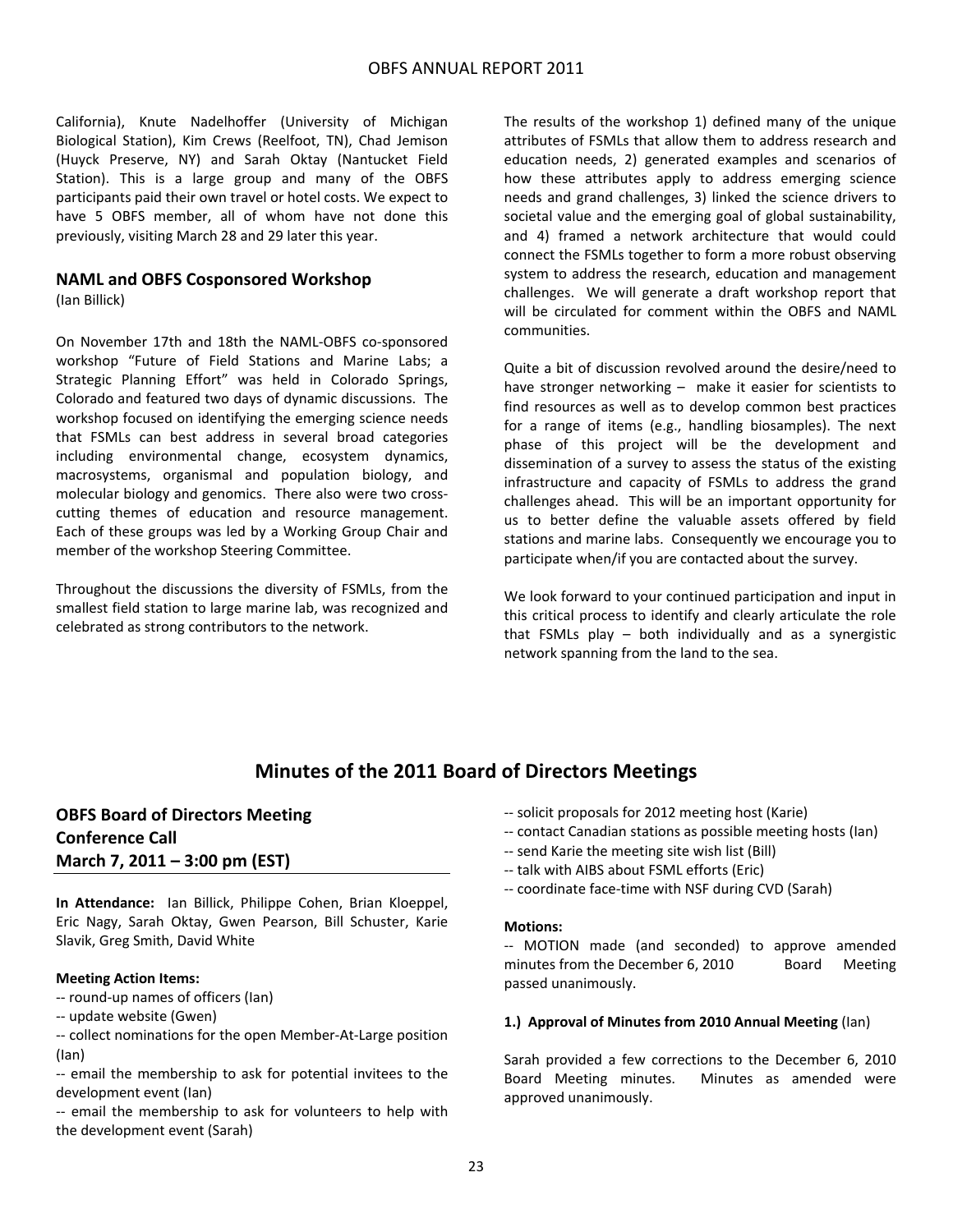### **2.) Schedule for Next Board of Directors Conference Call** (Ian)

The next BOD conference call will be June 3, 2011, 3 pm (EST)

### **3.) Board Elections** (David)

Sixty-nine stations voted, up from 47 last year. SurveyMonkey worked well and seems to have helped increase participation. Karie – Vice President; Philippe – Treasurer; Mark Schulz – Member‐At‐Large. New members will take office April 1. That leaves one Member-At-Large spot vacant with Karie moving up. There was discussion about potential candidates. Ian will continue to ask and take nominations and present a slate to the Board at the next meeting.

### **4.) 2012 Annual Meeting Update** (Karie)

The theme will be "Facilitating Research and Education in Changing Landscapes." Karie Slavik sent out a solicitation for sessions around this theme. A registration form will be placed on the new website but money will not be collected online. There will be information for mailing a check or calling in to pay by credit card. The target for all information online is May 1 (http://bml.ucdavis.edu/bmr/obfs\_ 2011.html). Philippe Cohen asked about stations in the Bay area that were willing to host field trips. Karie Slavik will check in to the response for host sites. The agenda is pretty rough at the moment. Karie Slavik will work on fleshing it out in the near future. Ian Billick suggested that a general agenda should be ready soon but changes could be made as the meeting nears.

### **5.) Development Event at the Annual Meeting** (Sarah)

The event will take place on Sept. 25, 4 pm, at Jasper Ridge. The timing coincides with the Sunday OBFS Board Meeting. One limitation might be parking space. We would like to have 5-6 volunteers willing to share their station experiences and help set-up. There will be a small ask at the end of the event. There will be food, music, and socializing. Sarah, Ian, and Philippe are currently working on logistics for the event. We also need names of people/groups that we might want to invite. Philippe will maintain the invitee list. Ian will send an email to the membership asking for names of potential invitees. They can send the name and contact info. to Philippe (name, physical address, email). Bill suggested having a save‐the‐date card so that members could hand deliver them to people they might want to invite. The timing of the event will likely make it necessary for folks to fly home Monday morning. Sarah will work with the entertainment to arrange travel. Philippe may be able to reserve a block of rooms at the Stanford House. Ian, Philippe, and Sarah will continue to plan and ask for input as needed.

### **6.) 2012 Annual Meeting** (Karie)

There have been no proposals submitted for the 2012 Annual Meeting. Karie has had some discussions with potential stations. For now we should push to get as many proposals in as possible and then make a decision. Brian suggested we try to set ourselves up for the next 2‐3 years so we don't have to scramble every year to find a site. Eric suggested we look at our "wish list." Bill will find that list and pass it along to Karie. Philippe suggested we also consider Canadian stations. Ian will email a couple of people to see if there is interest. We should have the 2012 meeting decided on by the 2011 meeting. The host for 2012 will present their station at the 2011 meeting. As we get closer to the June Board meeting, if we do not have proposals submitted, Karie will inform the Board that we need to round‐up potential hosts.

### **7.) NSF‐FSML Update** (Ian)

The FSML program for FY2011 has been delayed; it has not been canceled. NSF is working out how to properly manage construction projects. They hope to have a revised announcement at some point (September?) that detail how stations will comply with NEPA, among other things. Ian shared some concerns that FSML is not a high priority and with pending budget cuts FSML may be an easy target if we are not vigilant. There is some flexibility to delay the program but still spend from the current fiscal year. Philippe suggested that there is some feeling at NSF that they should not be funding construction projects at all. Ian asked if Eric could bring up this issue at the AIBS meeting. Eric said that he would do that and thinks that AIBS would be willing to stand up and support OBFS. Eric asked what we would want AIBS to do. Ian suggested an action alert and/or a skeleton letter that folks could modify and send to congressional offices. Ian also suggested that AIBS may be aware of NSF machinations that we are not. Brian said that he will be at NSF in a few weeks for a panel. Brian will ask Peter for a meeting and/or meet with personnel above Peter. The more face-time we get with NSF, the more we show how important the program is for OBFS and beyond. Ian suggested that others that will be in DC should also arrange meetings. Philippe suggested that participants at Congressional Visits Day (March 30‐31) could take time to visit with NSF. Sarah, who is going to CVD, will pursue this. Mark Stromberg is organizing this and Sarah will touch base with him. Ian suggested that this issue should be one of the messages at this year's CVD. Eric will ask AIBS to see if this could be included. Philippe suggested we pass out our own OBFS material also.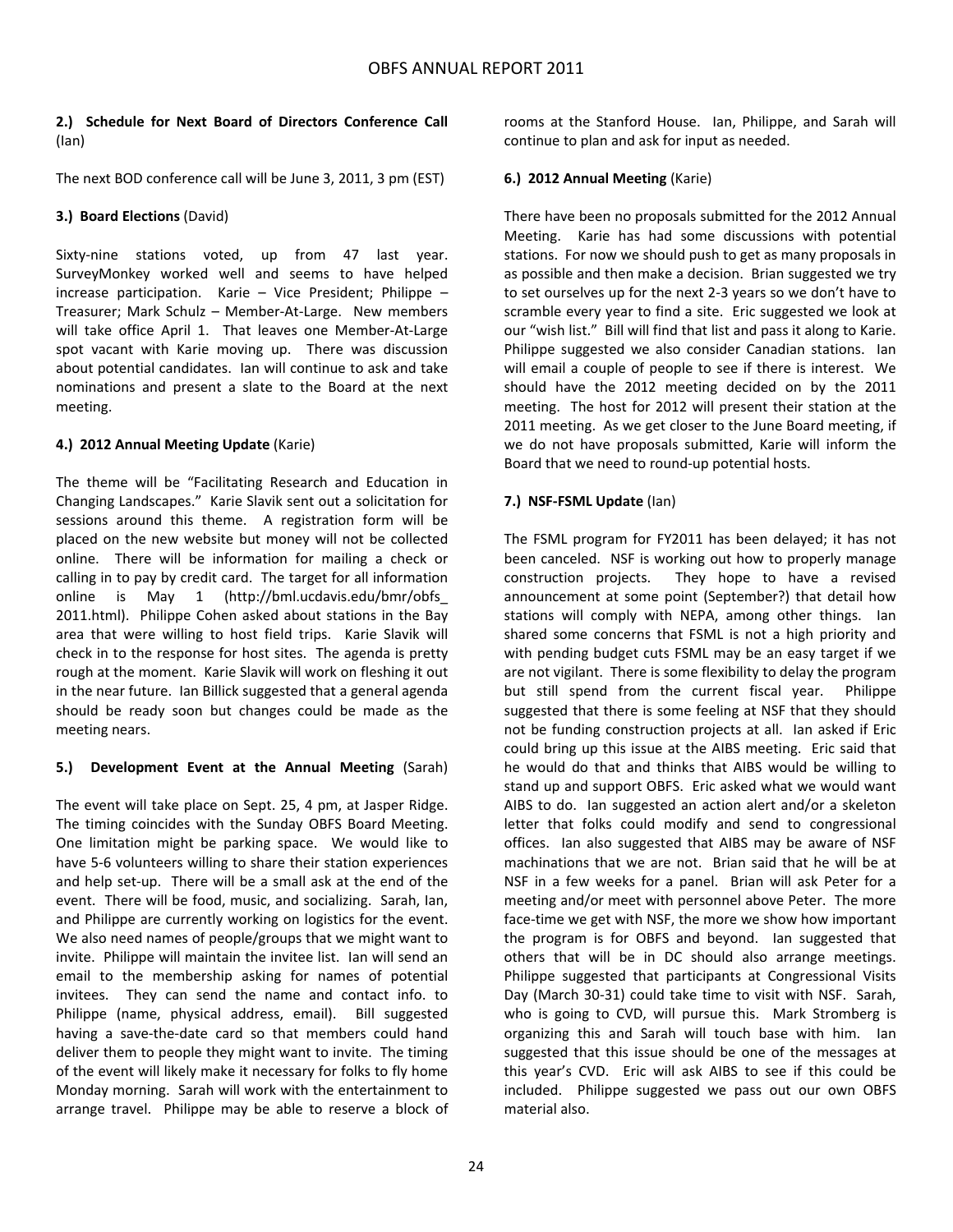### **8.) Strategic Planning Proposal** (Ian)

Ian placed a copy of the proposal on the Google Docs page. NSF will review it out of cycle and Peter plans to fund it as long as reviews do not raise red flags. The meetings will take place in October and will focus on science. We need to construct a science‐based argument and detail how field stations play into that. The proposal also calls for extensive attempts to get feedback from the field station community (webinars, websites, surveys, etc.). Once the proposal is funded, it will be placed on the OBFS website for retrieval by the membership. (It turns out that the last‐4 digits of Brian's cell phone # are the same as Peter's wife.)

### **9.) Website** (Gwen)

The site has been transitioned for the most part. Gwen is waiting to hear from Discover Life about recreating the station map. This will take longer than expected. Gwen may be moving to a new position that will not be at a field station. She is committed to completing this transition. The new site has very good customer support and may not require a continuing webmaster. Philippe said that online payment is working well, save a couple of minor issues. As people pay online, the database gets cleaner and more manageable. It is now much easier to see the trail of payment and changes of information in the database. Gwen has done a great job

**OBFS Board of Directors Meeting Conference Call June 3, 2011 – 3:00 pm (EST)**

**In Attendance:** Ian Billick, Philippe Cohen, Brian Kloeppel, Eric Nagy, Sarah Oktay, Gwen Pearson, Bill Schuster, Karie Slavik, Greg Smith, David White

### **Meeting Action Items:**

‐‐ begin the nominating process for 2012 elected positions (Brian)

‐‐ provide feedback to Karie on 2011 Annual Meeting agenda (Board)

- ‐‐ organize planning call for 2011 Annual Meeting (Karie)
- ‐‐ discuss arrangement of 2012 and 2013 Annual Meetings with SWRS and Archbold (Karie)

‐‐ contact Arcadia to gauge interest in hosting the 2014 Annual Meeting(Ian)

‐‐ continue moving material from the old website to the new website (Gwen)

### **Motions:**

‐‐ MOTION made (and seconded) to approve minutes from the March 7, 2011 Board Meeting passed unanimously.

migrating the site! Philippe said that we have control over what information is visible and what isn't. If we see things that we think should be visible (or not) let Gwen or Philippe know. Gwen also needs an updated list of officers and committee members. Gwen will also work on providing information at log‐in so that members know they are logged‐ in. Currently there is no indication that you successfully logged‐in. Gwen can view traffic into and out of the site and can use this to make information more readily accessible. Ian suggested adding the new offices to the OBFS mailing list. Gwen will load instructions for members on the Google Docs page.

\*\* Brian left the call at 4:03 pm.

### **10.) Other Items** (Philippe)

Philippe will have the quarterly report out soon. There are not many changes except for an up‐tick in revenue due to folks paying dues.

The meeting adjourned at 4:15 pm (EST).

Respectfully submitted,

Greg Smith

**\_\_\_\_\_\_\_\_\_\_\_\_\_\_\_\_\_\_\_\_\_\_\_\_\_\_\_\_\_\_\_\_\_\_\_\_\_\_\_\_\_\_\_\_\_\_\_\_\_\_\_\_\_\_\_\_\_\_\_\_\_\_\_\_\_\_\_\_\_\_\_\_\_\_\_\_\_\_\_\_\_\_\_\_\_\_\_\_\_\_\_\_\_\_\_\_\_\_\_\_\_\_\_\_\_\_\_\_**

‐‐ MOTION made (and seconded) to approve an arrangement for the wife of the Treasurer to help with OBFS duties passed unanimously, with one abstention.

‐‐ MOTION made (and seconded) to appoint Sarah Oktay to the open Member‐at‐Large position passed unanimously.

### **1.) Approval of Minutes from March 7, 2011 Board Meeting** (Ian)

Minutes from 3‐7‐2011 were approved unanimously with no changes.

### **2.) Schedule for Next Board of Directors Conference Call** (Ian)

The next BOD conference call will be September 2, 2011, 3 pm (EST)

### **3.) Nominations Process** (Ian)

Ian suggested that the slate of nominees need to be approved by the membership. Perhaps this should occur on the Saturday of the annual meeting. Eric noted that the nominating committee needs to be very visible during the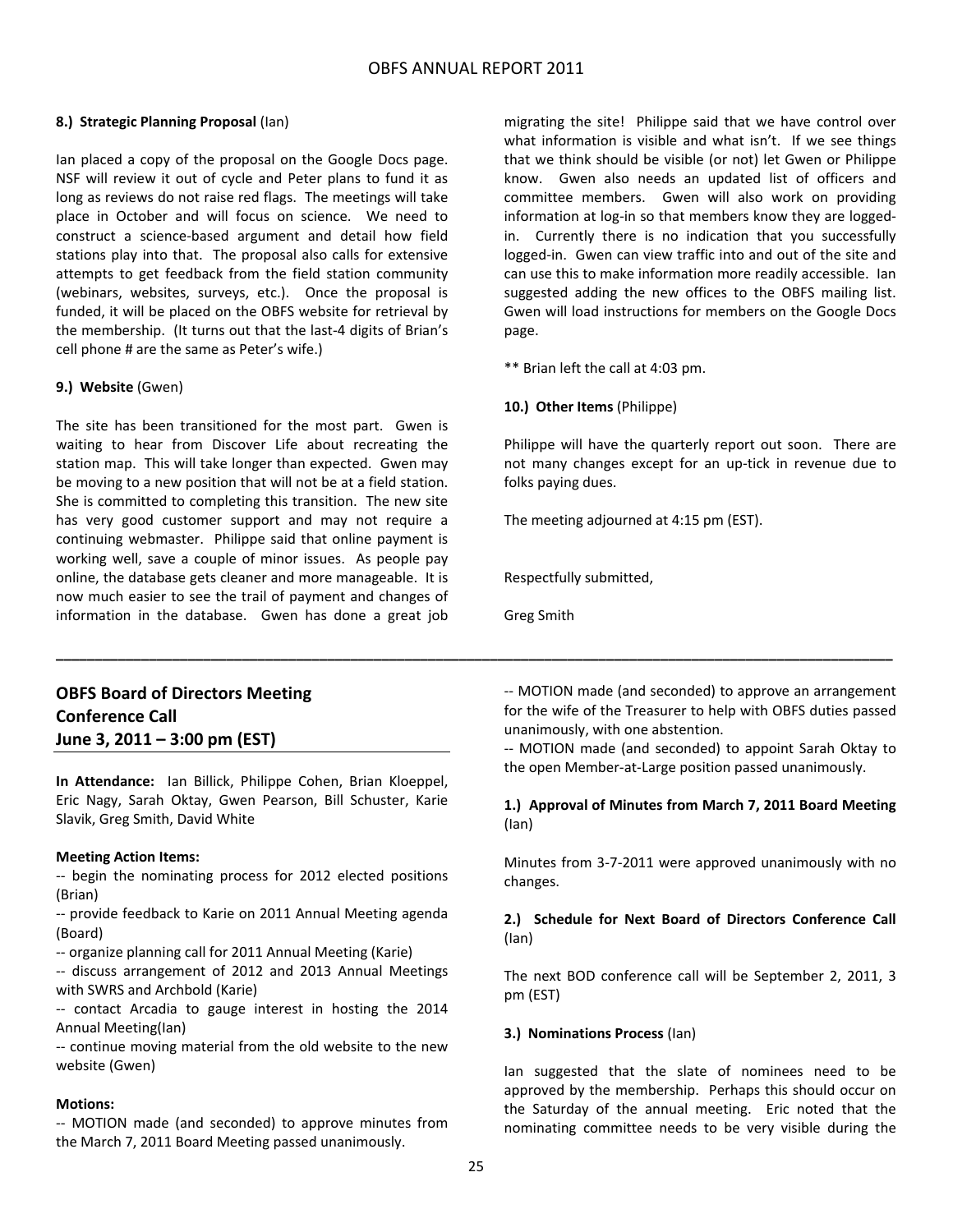meeting so that the list of nominees could be finalized as soon as possible before/during the meeting. There will be a slot on the annual meeting agenda this year to make this happen. Nominations will be solicited before the annual meeting and during the meeting as needed. Traditionally, the Past President chairs the nominating committee and Brian has agreed to do this. Bill and Dave will round out the group. Does it matter if someone on the nominating committee is nominated? No, that will be fine. There will be an announcement at the beginning of the meeting soliciting nominations as well as an email sent to the membership prior to the meeting. The Bylaws currently read:

A) Nominations. Voting member elected directors shall be nominated by the voting

members at the annual meeting of the voting members held for that purpose.

Nominations may be made by the Board of Directors, by individual board members, by

voting members, or by individual nonvoting members. Or by an ad hoc "Nominations

Committee" appointed by the President to serve the sole, and short‐term task, of

developing a slate for a particular election.

The wording here is a bit confusing and should be revisited to make it more clear. The Nominating Committee will proceed as they have done in the past. If there is confusion during the process, we will figure it out as we go. Once it is set, the list of nominees will be approved and closed by the membership at the annual meeting. Brian will send an announcement very soon so that the membership will be able to discuss. Offices to be elected this year are: President, Secretary, and one Member‐at‐Large position. Ian suggested that the Nominating Committee will "meet" later this month to be sure the candidate slate is clear. Once the list of openings is clear, then Brian will send a solicitation email.

### **4.) 2011 Annual Meeting Update** (Karie)

The theme will be "Facilitating Research and Education in Changing Landscapes." There is a draft agenda posted at https://sites.google.com/site/biofieldstations/agenda.

Registration fee will be \$490 (with lodging at Bodega Bay) and the registration information is now online. Transportation from the airport is on your own. There will not be transportation provided by Bodega. It is still uncertain if Peter McCartney will have funding to attend. Claudia Luke will help with a regional emailing to increase attendance by local members. Karie asked for some clarifications on various items of the agenda. Committee meetings should be downplayed or pushed to an evening. Having these meetings during the main meeting time can be off‐putting to new members. We should focus on concurrent sessions. The Board should review the session ideas and get feedback to Karie. What are the most important items to be included? Try to get this feedback within the next week. Karie will then organize a follow‐up phone call with Ian and Susan to finalize sessions. Ian would like an update on registration in July to see if a push is necessary for attendance.

### **5.) 2012 Annual Meeting** (Karie)

SWRS and Archbold have contributed proposals to host the 2012 Annual Meeting. Dawn promises that housing will be available. Philippe suggested that given the tight timeline we go with Archbold in 2012 and SWRS in 2013. Brian suggested that this would lock us in for the next two years and take some pressure off when finding hosts. Karie will contact Hilary and Dawn to discuss this arrangement. Whoever is chosen for 2012 will be present at the 2011 meeting. The 2013 host will also be announced. Arcadia National Park also expressed an interest and might be considered for the 2014 meeting. Ian will contact Arcadia to see if they could send a representative in the next year or two.

Eric mentioned that the registration price has been going up, especially this year. He suggested that we might return to a suggested registration cap to try and control the rising costs. This may begin to have real impacts on attendance. Unfortunately, this also puts more burden on the hosting station to underwrite some of the cost. Ian suggested that we need more places interested in hosting so that we have more options. We could ask for potential costs upfront and use that as part of the selection criteria.

### **6.) Financial Report** (Philippe)

Right now we are doing well. Our assets are up as a function of reduced spending, auction proceeds, an increase in investments, and an increase in membership renewals. We are in good shape for the moment. The projected net assets by the end of the year will be around \$150,000. There are some tax-related headaches that Philippe is dealing with: inconsistencies with filing date and some CA issues. Philippe has asked his staff assistant to no longer help with OBFS duties. Philippe's spouse is helping with these duties and he has reduced the amount of staff support he takes. Philippe will also document the time Cindy spends on OBFS duties. Philippe disclosed this conflict of interest, there was a MOTION to accept this arrangement (seconded), and it was approved unanimously (Philippe abstained). Philippe has set‐ up an automatic deposit of \$800 per month into investments and will also send a check in the amount of \$400‐\$500 per investment until we catch up on our investment payments.

### **7.) Update on Website** (Gwen)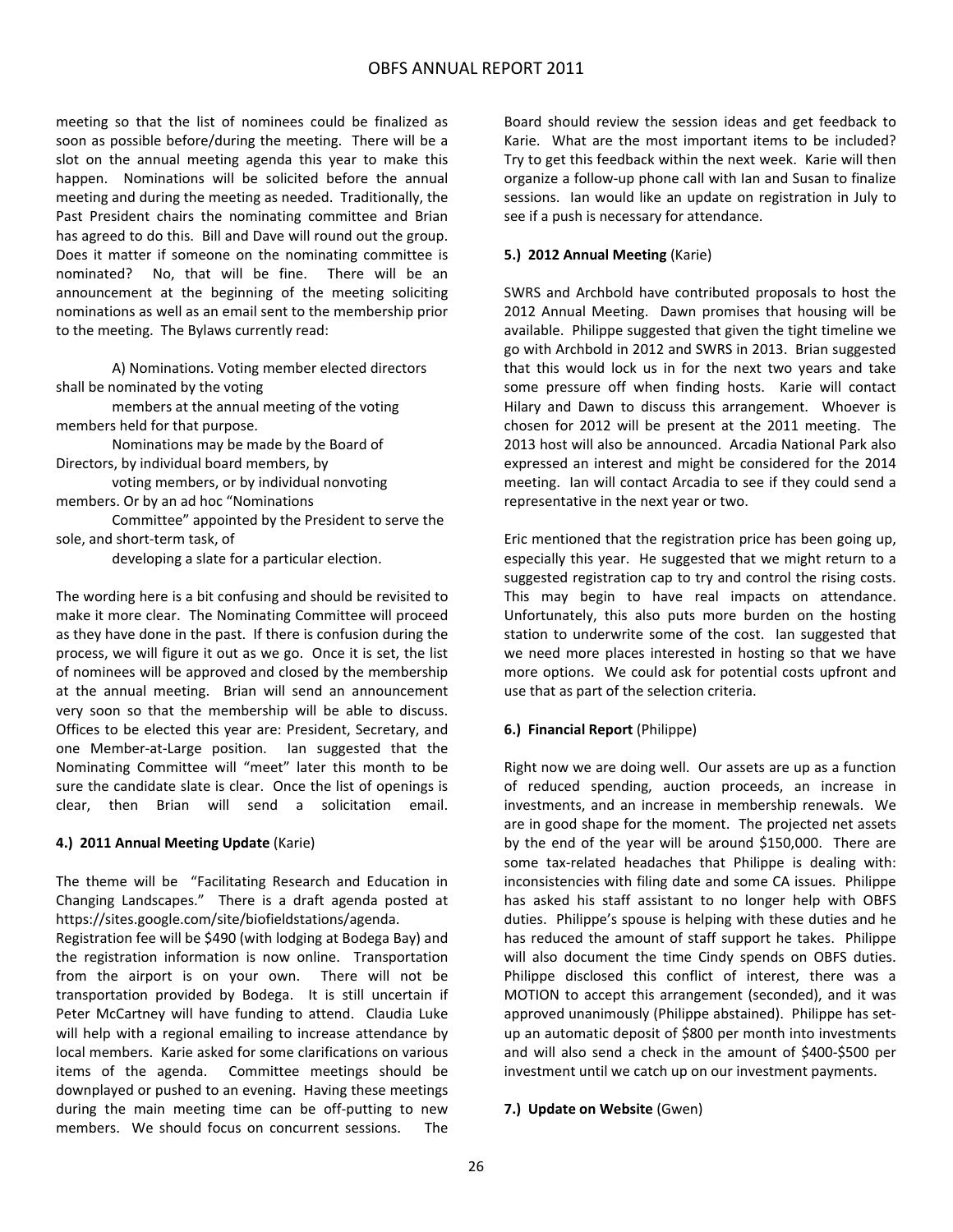Gwen has settled into her new digs and will begin catching up on moving material from the old website to the new website. There will also be some updates on information for the Annual Meeting. Gwen will accept volunteers for help updating/editing pages. These people can be given admin. powers but will not have access to everything. Sarah volunteered to help.

#### **8.) Update on Strategic Planning** (Ian)

The NSF planning grant was funded. The steering committee (Ian, Brian, Jan Hodder, Hilary Swain, and some NAML folks). The meeting will be held in mid‐November in CO. There will soon be an announcement for workshop chairs and participants. A project website can be found at http://fsmlforward.weebly.com/ (this url may change). The attempts are to diversify who participates. The focus is what is happening in science and how do field stations and marine labs facilitate these advancements.

\*\* Sarah left the call at 4:12 pm.

## **OBFS Board of Directors Meeting Conference Call September 2, 2011 – 3:00 pm (EST)**

\*The crowing of the rooster heralded the start of business\*

**In Attendance:** Ian Billick, Philippe Cohen, Brian Kloeppel, Deedra McClearn, Art McKee, Eric Nagy, Sarah Oktay, Gwen Pearson, Bill Schuster, Karie Slavik, Greg Smith, David White

#### **Meeting Action Items:**

‐‐ confirm date for December conference call at the Annual Meeting (Ian)

‐‐ add a slot for the Nominations Committee at the Annual Meeting (Karie)

‐‐ put together a list of Board activities over the past year (Greg)

‐‐ check on video technology at Bodega (Karie)

‐‐ confirm housing for the development event musical guest (Philippe)

‐‐ investigate options for reincorporation and bank changes (Philippe)

‐‐ send OBFS display to Jasper Ridge (David)

#### **Motions:**

‐‐ MOTION made (and seconded) to approve minutes from the June 3, 2011 Board Meeting passed unanimously.

**1.) Approval of Minutes from June 3, 2011 Board Meeting** (Ian)

#### **9.) Member‐at‐Large Position** (Ian)

Ian nominated Sarah Oktay to fill the open Member‐at‐Large position. This nomination will fill Member‐at‐Large 2 and will be up for election next year. MOTION made, seconded, and approved unanimously.

#### **10.) Other Items**

Philippe asked for names for people that we might want to target for the September 25 event during the annual meeting.

The meeting adjourned at 4:15 pm (EST).

Respectfully submitted,

Greg Smith

**\_\_\_\_\_\_\_\_\_\_\_\_\_\_\_\_\_\_\_\_\_\_\_\_\_\_\_\_\_\_\_\_\_\_\_\_\_\_\_\_\_\_\_\_\_\_\_\_\_\_\_\_\_\_\_\_\_\_\_\_\_\_\_\_\_\_\_\_\_\_\_\_\_\_\_\_\_\_\_\_\_\_\_\_\_\_\_\_\_\_\_\_\_\_\_\_\_\_\_\_\_\_\_\_\_\_\_\_**

Minutes from 6‐3‐2011 were approved unanimously with minor typos corrected.

### **2.) Schedule for Next Board of Directors Conference Call** (Ian)

The next BOD meeting will be held at the Annual Meeting. At that meeting we will confirm a date for the next BOD conference call.

#### **3.) Update on Nominations Process** (Brian)

The nomination process has begun. Anyone can make nominations and several nominations have been received. Brian will follow‐up with nominees to see if they are willing to run. David would like to have the nominees by the Saturday of the Annual Meeting. At that point, the nominations will be closed. Brian, David, and Bill comprise the Nominations Committee. Elections will be done online again this year using SurveyMonkey. The annual license for SurveyMonkey is \$200. The Board approved the continuation of the license. Gwen mentioned that this could, in theory, be done through the new website. We will discuss this more at the Annual Meeting. Gwen can show the Board how this would work.

### **4.) By‐laws Changes** (Eric)

Eric suggested a clarification to the By‐laws to clarify who could nominate and vote for officers. The suggested changes are below in brackets and bold.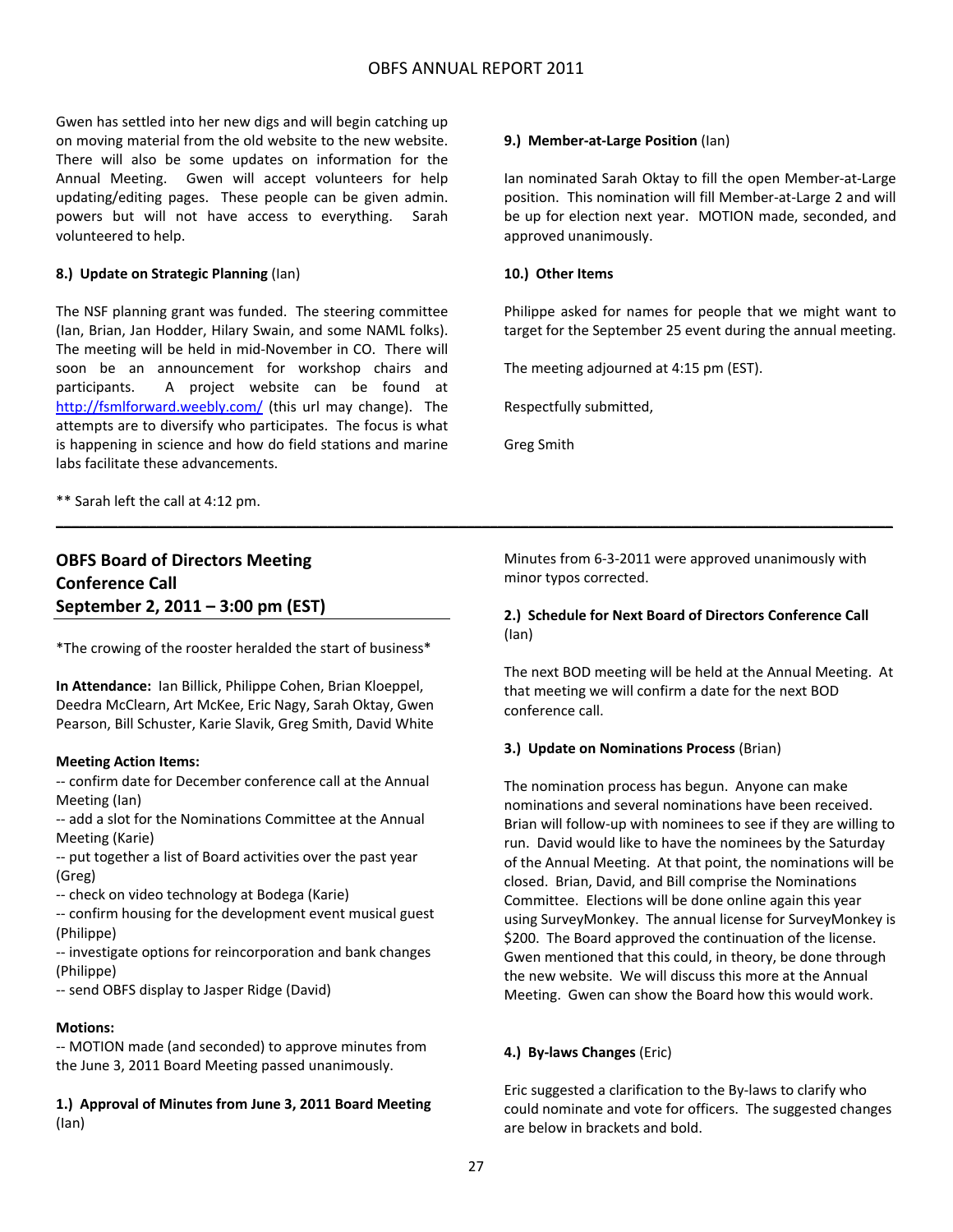### Section 5. Selection of Voting Member Elected Directors.

A) Nominations. Voting member elected directors shall be nominated by **[the voting]** members at the annual meeting of the voting members held for that purpose.

*Nominations may be made by the Board of Directors, by individual board members, [or] by voting members, by individual nonvoting members, [. O] or by an ad hoc "Nominations Committee" appointed by the President to serve the sole, and short‐term task, of developing a slate for a particular election.*

Eric will bring the proposed change to the membership and it will appear on the next ballot.

### **5.) Update on 2011 Annual Meeting** (Karie)

There are at least 100 people registered so far for the Annual Meeting. All plenary speakers and concurrent session leaders are confirmed and will be attending. The agenda is final but Karie will add a slot for the Nominations Committee just before lunch on Saturday to present nominees. The nomination process and the By‐laws changes will be announced at the opening session. Eric asked about, and Karie and Sarah confirmed, that there will again be a "New Members Roundtable."

Philippe asked about covering meeting expenses for an outside speaker to address the OBFS Outreach Committee. The specific committee funds could be used to cover this. The Board was comfortable with this use of funds.

Eric reminded the Board that major budgetary updates and Board activity must be presented to the full membership at the Annual Meeting. The membership should be apprised of Board activity. Greg will pull together a list of Board decisions since the last Annual Meeting.

Sarah asked about recording the meeting this year – it will not be webcast. Karie will check on video technology.

### **6.) Update on 2012 Annual Meeting** (Karie)

The 2012 Annual Meeting will be held at Archbold Biological Station, 19‐23 September. There will be a presentation by Archbold at this year's meeting. SWRS will host the 2013 meeting but dates have not been confirmed.

### **7.) Update on Development Event** (Philippe and Sarah)

There are 46 confirmations for the development event. The caterer has been arranged. Philippe would like to see 20‐30 more people in attendance. Sarah has the invite that she can

send if there are others that should be invited. The event is Sunday, September 25, 4 pm, at Jasper Ridge. This is a "Friend Raising" event more than a "Fund Raising" event. There will not be a specific ask for money. Philippe will ask Peter Connors or Claudia Luke if the musical guest for the event can stay at their house.

### **8.) Financial Report** (Philippe)

We spent less than we budgeted. We have more official station members (188) than ever before but not as many individual members. An increase of 15‐20% Net worth has increased ~\$24,000. We were penalized by the IRS for a late filing (see letter attached to the end of the minutes). Philippe would like to reincorporate OBFS from Missouri from California and change the banks which OBFS uses. Philippe will investigate further. Eric suggested we take time to consider this because we do not want to keep reincorporating every time the Treasurer is from a different state. For now, Philippe wanted to simply make the Board aware of the issues. Philippe has been catching up getting auction proceeds invested and would like to liquidate some CD's and move that money into the checking account. The Board was find with this. We were under budget for the year.

Eric asked about membership approval and mentioned that there was a requirement for member approval. Philippe looks at new memberships as they come in but does not necessarily "review" the application. If Philippe notices any questionable new members, he will bring it to the Board's attention.

Philippe asked for discretion about membership expiration and pro‐rating members that pay late in the membership year, especially new members. If it is very late in the year, the membership could be extended to the following year. Philippe will put this in writing and bring it to the Board for approval. This does not involve a By‐laws change.

### **9.) Update on Website** (Gwen)

The map is back, sort of. This has exposed some problems with the database, especially how members enter their geographic coordinates. Gwen will bring her computer to the Annual Meeting and will be available to sit down with members to help them correct their member data. If members want to email coordinates to Gwen she will make sure they are entered correctly.

\*\* Gwen left the call at 3:52 and she prefers dark chocolate over milk chocolate.

### **10.) Update on Strategic Planning** (Ian)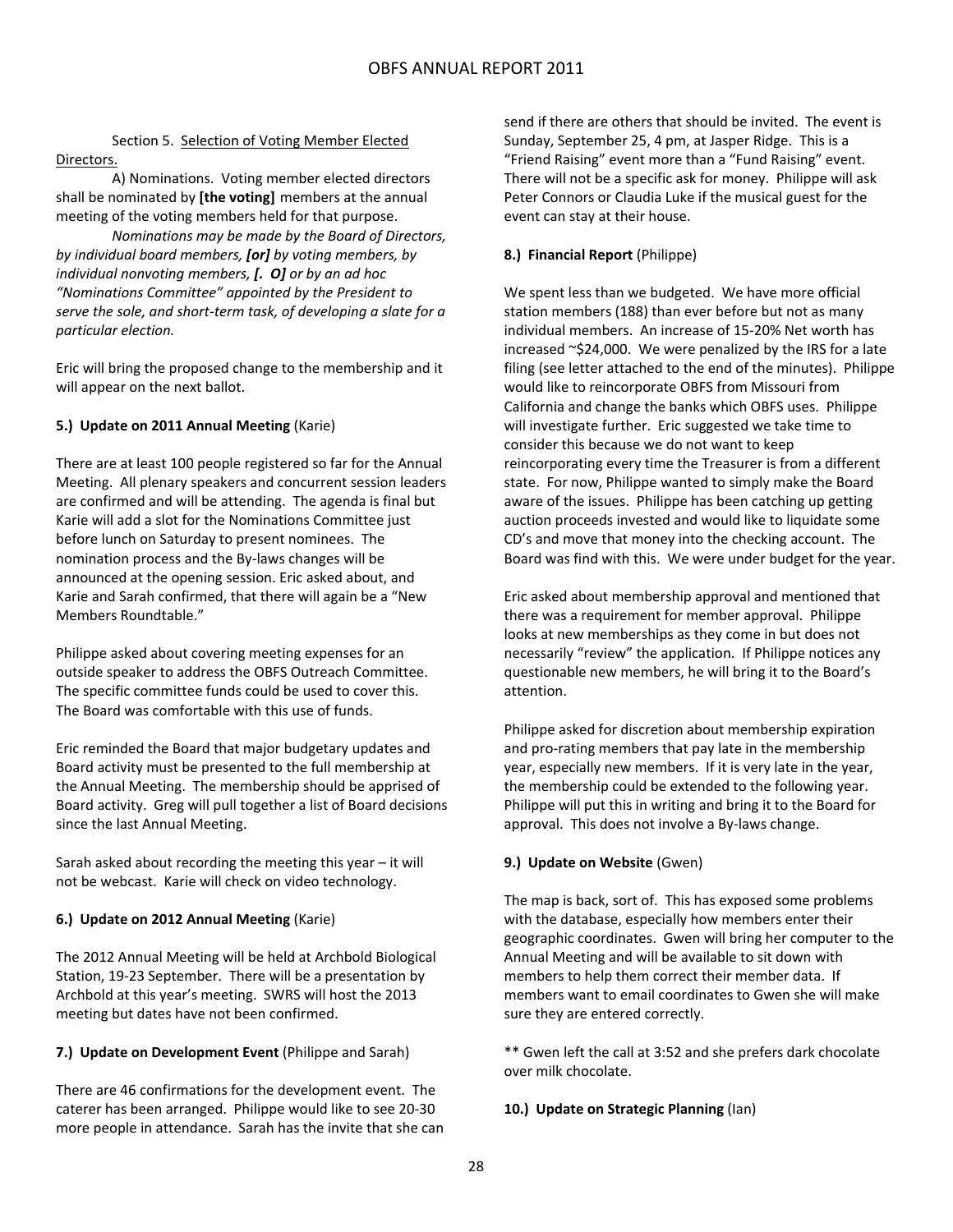**\_\_\_\_\_\_\_\_\_\_\_\_\_\_\_\_\_\_\_\_\_\_\_\_\_\_\_\_\_\_\_\_\_\_\_\_\_\_\_\_\_\_\_\_\_\_\_\_\_\_\_\_\_\_\_\_\_\_\_\_\_\_\_\_\_\_\_\_\_\_\_\_\_\_\_\_\_\_\_\_\_\_\_\_\_\_\_\_\_\_**

You can follow updates on the planning process at http://fsmlfuture.weebly.com/ . Participants have largely been finalized. Given the focus of the workshop the focus on participants has been on scientists. Ian will be discussing the workshop at the Annual Meeting, gathering information and ideas. There will be a real focus at the workshop on the hot topics in science and how field stations and marine labs can tie into this. There are 60 people that will be at the workshop. There is a steering committee that meets every two weeks to continue planning.

### **11.) Other Items**

## **OBFS Board of Directors Meeting OBFS 2011 Annual Meeting**

*(Board meetings were over three different times and were open to all OBFS members)*

### **Wednesday, September 21, 2011, 6:00 pm – 8:00**

**Attending:** Mark Schulze, Art McKee, Ian Billick, Deedra McClearn, Eric Nagy, Bill Schuster, Philippe Cohen, Larry Weider, Karie Slavik, Sarah Oktay

**June 3, 2011,** Board of Directors conference call minutes were approved with no changes (Philippe abstained)

**Budget process:** Philippe updated the Board that 3 new members joined in September. A brief discussion ensued about how formal we want to be regarding accepting new members. Philippe will work on drafting language for new members. Philippe will add budget issues to the ending board meeting agenda as they come up over the next few days. The following changes were proposed for the budget: funding should go up for Congressional Visit Day visits as they become available when some yearly expenditures are reduced (e.g., treasurer costs are going down).  $3^{rd}$  and 4th quarter budget: financially we are in really good shape. Philippe will work to complete the budget in time to be voted on by the members attending this meeting.

Bill S.: question for clarification: Do we have more income because we have more members? Philippe: that is part of it, but we also have more money because last year's auction was amazing; and investments are doing well.

Ian: do we know our annual surplus? Answer: Not Yet. Philippe has included end of year totals; we can see where end of year began in terms of net assets. One thing that is different about the newest budget is that he is capturing the fixed costs occurring on a yearly or monthly basis such as "Member Clicks", web server subscription, and various transactions fees; he will break those out so we can see how much of revenue went to pay those fees.

David asked if we still want to send the OBFS display out to Bodega. The Board agreed and David will send it to Philippe. It can be used for the Annual Meeting and the development event. Philippe will handle the return of it.

The meeting adjourned at 3:57 pm (EST).

Respectfully submitted,

Greg Smith

Art mentioned PayPal used to be a pain, in Member Clicks, Philippe gets a notification; it is easy to track what is going on; he does not have to do separate statement ticklers, credit goes to Gwen. Ian: tracking of dues and attracting new members point to a need to move to an OBFS staff person. Board talked about increasing membership and how strategic planning and tiered membership is helping. Some field stations are willing to give more to support the organization. Very good attendance this year, set a record, 110 attending; lots of new members; the web site is helping; agendas are more attractive to new members, and the exit surveys are really helpful both in planning and to ensure we listen to OBFS member stations feedback.

Ian: Jasper Ridge Event: 2‐3 years ago when Ian was doing a strategic planning for a staff person he thought we should do foundation asks, this has changed over time to be more appropriate and successful to approach private donors; Jasper Ridge is a nice modest step to see whether we can develop a process for "marketing" or getting the word out about OBFS on a larger scale. Perhaps we can consider the reserve fund for providing a small amount that could morph into a staff position to pursue this and other initiatives. Bill Schuster asked if we can start thinking about doing a friend or fund raiser in Florida in Fall 2012?

Larry W. revenue question: Philippe - we have \$125,000 in investments; what is the return?; 5% of all other income rolled into maintaining purchasing value. Do we want to turn it into an endowment? Answer: a little unclear whether that is a good idea‐ both plusses and minuses; if we create one right now it is unrestricted funds; if it is permanently endowed, would be a restricted fund; we would need 1‐2 million to set up an endowment; those funds should be to kick off larger efforts. Eric's comment: people assumed the \$\$ were for special projects not for an endowment or specific projects.

Philippe: we still have about 20 K to invest (being conservative on investments). Ian: This should be true for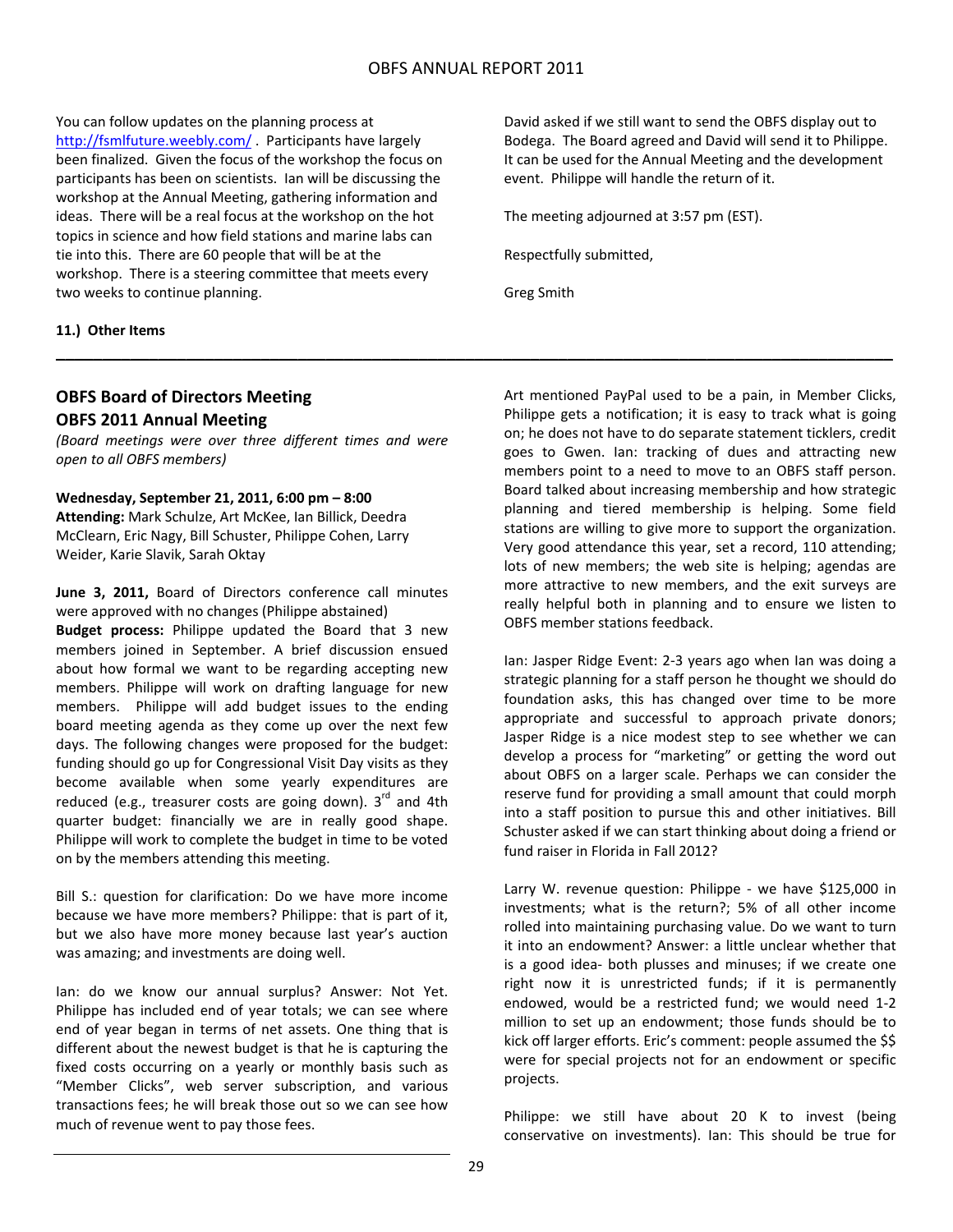expenditures too; don't want to take it all out at one time. Ian: any other budget items? [NO]. We should look at amount needed for an event at Florida.

Speaking about Jasper Ridge: objective- information and networking; getting people to learn about OBFS; Mary Hufty and Jasper Ridge are the hosts; invitations; program Ellen Mcilwaine will perform for 45 minutes; wine, beer, and pisco sours; 65 people; still have room for more‐ \$2500 total costs; jasper ridge is donating stuff; Ian do we want to move from a friend raiser to a fundraiser?; contact attendees with a pledge form asking them to donate; need to follow‐up; want people to become individual members. Useful for member stations to learn how to do this (fundraise); produce report for our policy and procedure manual to show people how to do it; goal of 25‐50 K raised each year would be great. Create a template/protocol covering everything from developing an invite list to creating invitations to setting up the event. Larry's question: how did we solicit invitees? Philippe: from folks who had already expressed an interest in field stations or who had gone on trips to visit other field stations in the Jasper Ridge area; he specifically chose people who would not affect his local fundraising, i.e. should not have to worry that they would give less to Preserve. Mary Hufty put together her list of friends, he got names from Ian, Sarah, and Bill, and he sent out mailed invitations, and Sarah followed up with electronic invites; 35% return rate; lots of people who wanted to come who could not; lots of positive "nos".

Larry asked; can we do a template or a class for new people on how to host and co‐host? Very important; follow‐up is where we could fall down and we should continue to communicate with these people; need to have a regular communicator. Ideal: get field stations to send us news clips to send out to the attendees; target a newsletter to attendees, keep the communication going after the fact. Brian's comment: our member at large positions are amorphous‐ perhaps one of them could do that; constant contact is the way to go.

One of the committees is the development committee which Ian is the chair of; has not done much; be great to have someone to take over that committee and do the constant contact to send that out, get 50 word story to send out to the list regarding the event would be great. Hard to get field station manager to send them the information; don't want to have the same field stations every time; need to expand the reach.

Goals: work on setting up an event at Archbold; maybe one of the Members at large can do this; maintain momentum and forward progress‐ starting out it is critical to keep momentum going. Bill: what about doing an event at SWRS: Portal AZ field station?? Could also make up a fundraising trip out of a

"field station surfari" idea? develop a group of "field station interested" folks to go on a cross country trip to see field stations- too much for now; but maybe 2013. Need a big enough pool to get a decent mass of people. Lots of work to make it happen. Something money can't buy‐ more volunteers.

Brian gave us an update on nominees. 4 nominees for president: 5 nominees for members at large; 4 for president; all new contacts for Member at Large; is Greg staying on as secretary?? [No]. Bill and Brian are on the nominating committee. Regarding Member at Large; 4‐5 nominees agree to serve on the ballot; do we want to limit the nominees? Should not limit the field and be willing to make suggestions and take self nominations, but could require that nominees submit their bios early to Brian. Ian: are people comfortable with going with the Sunday deadline?? [Yes]

We should make an announcement on Friday/or Thursday about the Sunday at noon deadline‐ if they need a couple of days to get it in, have discretion to accept them for a week; so stick with Sunday but take slightly later names. How are we going to hold the election‐ survey monkey? [Yes‐ working well]. Brian needs to renew survey monkey‐ he'll submit for reimbursement for the cost. Agreed to have statements on Sunday; Brian will have descriptions and might extend the deadline for a week.

Karie: on the agenda; there is nominations report on 10:00 on Friday morning‐ we will do it Thursday night; 5 minutes max; Ian will introduce Brian‐ and we agreed to use survey monkey‐ Philippe has created the membership list and reiterated that we have three new members who signed up yesterday; excellent news. Nothing else on nominations and elections.

Ian briefly talked about goals for the meeting; his are straightforward; have meetings that excite people and retain people and get them coming back the following year; theme is land use planning but kind of diffuse.

New member round table; big feedback to have member list available ahead of time; introduce around the room expertise; let people know what you are good at; think of one or two things to emphasize; hard for new members to know who to go to for advice: very helpful to keep it short; how do we structure it? Make an announcement to tell people to not to be shy about telling people to look for mentors and networking opportunities. And we will mention it at new member roundtable.

Any other agenda questions? [No]

Adjourned at 8:07 pm.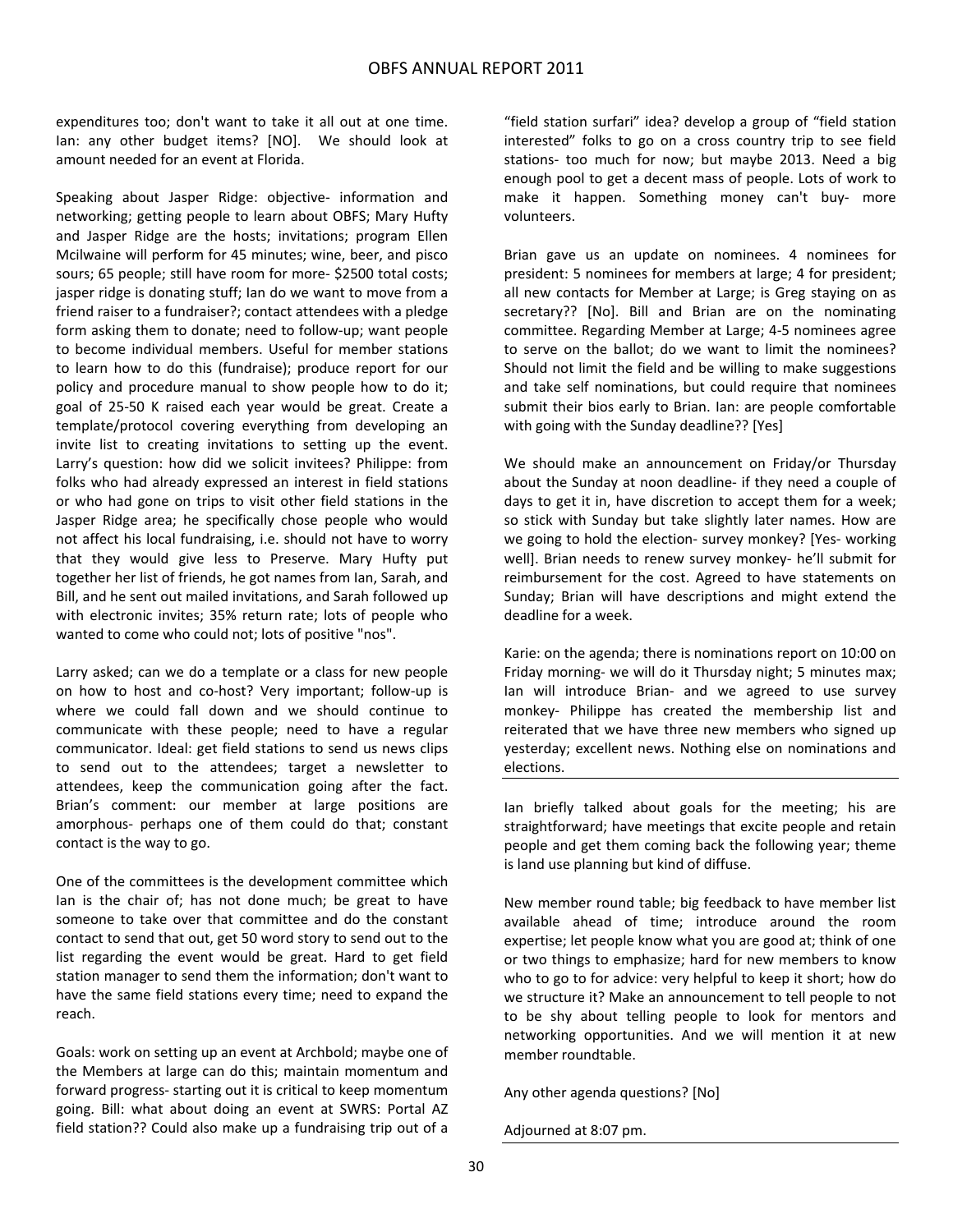### **OBFS Board of Directors Meeting (continued)**

OBFS Business and Board meeting Sunday September 25, 2011

**Attending:** Ian Billick, Bill Schuster, Eric Nagy, Philippe Cohen, Sarah Oktay, Deedra Maclearn, Jeff Brown, Jerald Dosch, Karie Slavik, Art McKee, Brian Koepple, Mark Schulze, Claudia Luke, Gwen Pearson, Mark Stromberg, Jan Hodder.

Nominations for officers; Bill Schuster the only one running for President; currently, Sarah Oktay is the only candidate for Secretary. Other nominations: Member at Large: Jeff Brown, Jerald Dosch, Becca Fenwick, Deedra McClearn, Stacy McNulty, Tom Risch.

Ian: Reminded everyone that we have quarterly phone calls in which anyone can participate. We need people who want to volunteer time; someone who is interested in taking on a recruitment committee‐ need help with that. Gwen wants to add to his list; in terms of the recruitment committee; if someone could find her the info of the non member stations‐ that would be a great project for someone. Claudia said that info is in the old newsletters. Ian has funding to do a survey in the strategic plan; Art‐ Mark Stromberg sent around a cd with pdfs of old newsletters‐ he will forward them.

### Philippe, treasurer's report:

He projected the results on the spreadsheet; fiscal year end is august  $31<sup>st</sup>$  and projected draft budget;

- ◆ First the good news; we are better than solvent; did not spend as much as projected.
- As of today we have 195 field station members (New high)
- ◆ ended with \$24,000 in member fees
- so total revenue \$24,552 expenditures \$22,530 (budgeted 32,000)
- largest expenditure congressional visit day (\$5500 budgeted) see sheet for specifics
- no unusual aspects to our new expenditures

 tax penalty, we were moving from calendar year to a fiscal year- and Philippe had to miss the filing; Jan Hodder said she always files an automatic extension‐ good idea

 $\bullet$  he is projecting only expense for tax filing next year is \$50.00 (registered mail fee)

 Philippe points out one of the things that expedites filing is Urban Institute has a automated way to help non profits submit tax info

 this evening's event will be around \$2500 (we have already gotten a donation for \$2000)

 projecting a budget of \$24,xxx …net assets \$100,000 invested; 33 K in CDs, most of those are auctions monies; he is trying to get those \$\$ invested; \$145,000 total net worth; should be \$158,000 net assets

\$6832 in auction proceedings

 he is slowly but surely refining budget categories

◆ recurring expense member clicks

memberships‐ maintains our website \$2120.00

 Peter Connors will provide an investment committee report‐ two green funds managed by Sentinel investments‐ have done well, beating bench mark average; \$92,712 invested; 18.7% gain from investment doing well; will monitor the performance. Investment criteria established in previous meetings.

Ian would like to insert an additional \$2500.00 for the strategic planning effort (might not use it but would be good to have; total of \$5000). Philippe: the organizational development slot would be the best place to put that line item.

Question‐ did we do the internal audit? (no, not yet‐ Philippe needs to finish getting materials together‐ will include bank statements and receipts) tricky part is a protocol to send to Karie.

Congressional Visit Day Budget:

Bill Schuster: even though we squeezed under budget for CVD‐ we should raise the total. Ian: that makes sense if we had new people who wanted to go.

Claudia: See if there is a greater recruitment need then we currently have funding for, then we should bump it up. Otherwise, leave it alone.

Philippe: can he just have the description to increase the allocation or do we have to do it now? Ian‐ better to do it the same way and bump up if need is evident.

Deedra‐ some folks paid their own way (Deedra and Sarah).

Income from dues‐ why does it seem low?; Philippe because the way the FY falls‐ many stations paid after end of FY.

Ian next question; is there any other unfinished business?

Small stations subcommittee: table topics is a good idea; people like it; talk to Gerald.

Karie has done a great job, recognized her hard work.

Adjourned at 10:18 am

◆ no money requested by any committee;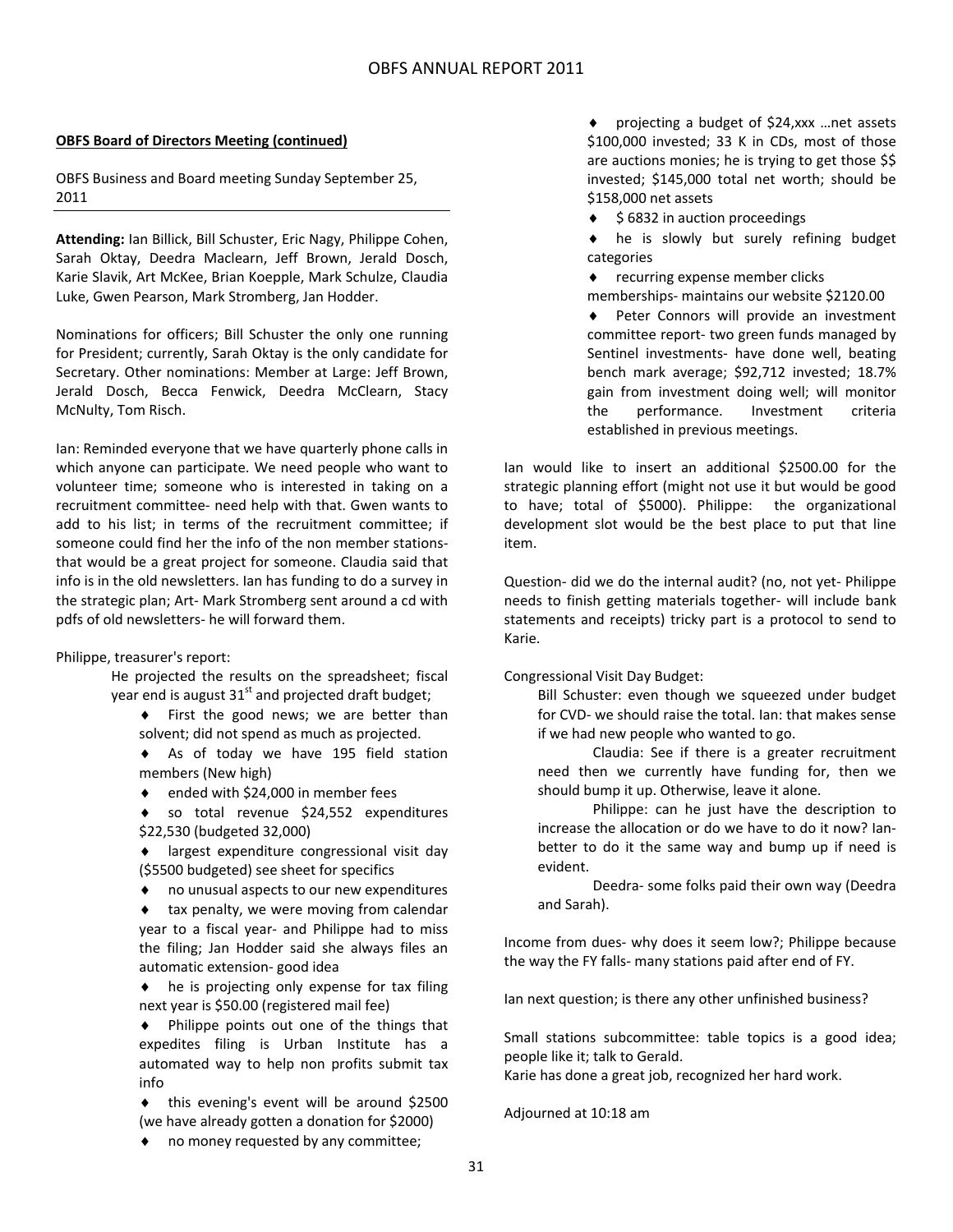### **Sunday September 25th, 2011 OBFS Board meeting (continued)**

**Attending**: Ian Billick, Bill Schuster, Eric Nagy, Sarah Oktay, Deedra Maclearn, Jeff Brown, Jerald Dosch, Karie Slavik, Art McKee, Philippe Cohen, Gwen Pearson, Mark Stromberg, Claudia Luke, Jan Hodder, others?

Called the meeting to order at 10:31 am: we have a quorum.

Ian: any changes to the budget? Philippe: he will put in \$100 for the outreach committee in case there are any costs. Member clicks is \$135 per month- \$2120 total per year Provides 24/7 tech support. The Member Clicks ledger gives us useful information and generates receipts with a quick turn around.

Deedra: I am still interested in getting more international field stations to come to our annual meeting. Can we put in \$\$ to help someone come from Africa for instance? We discussed the issues involved, we would need to administer it and set a deadline and have someone run the application process. Phillipe: will add \$1000 for international travel.

Other budget suggestions: \$ 2500 added for strategic planning (added it to organizational development). Line 13; why are dues less? Answer: tied into cash flow; special request from AIBS for \$200. CVD day; will let that float‐ if there is new interest, can provide more money.

### **Motion to accept budget moved seconded and passed**

We discussed as a group how to work with lapsed and or late payments from stations and stations who list the cost as a hurdle. Not many station requests for leniency on dues, few enough for Philippe to handle. Philippe has new language for dues payments and timing.

### **Moved to adopt the new language, seconded and adopted. [Note, Philippe will provide the new language via email]**

Deedra: Chair, International Station committee: Two things the committee has done recently are database related: one was successful and one was not. What they tried to do was to go back to the list of international field stations that Rick Weimer surveyed; started first with Latin American field stations; sent 300 emails, got 20 responses; still interested in developing a list of international field station but it is a challenge‐ need to figure out a good way to get there. Second item is a RCN grant which includes a "cross station" data base (meteorology) staying with the neotropical stations and emphasizing weather‐ Bill Michener and Steve Patton are on the committee and they are putting together the web site and the protocols; they used this meeting to have their bioinformatics meeting for that grant, got more done in 3 days than in the previous year; perfect time to be doing this as Bill is working on Data One. They want to finalize by Christmas time and then open it up to other tropical field stations; idea to have good meteorology and species data for these field stations and eventually hand over to Data One (using LTER standards). She has not been concentrating much on member recruitment; she is still committed to the idea of expanding the membership.

Ian's question: is there something we should be doing with our annual meeting agenda to make it more productive for international stations? Answer: she'll ask the people who came to this meeting if it is helpful; may not need special sessions the immersion is helpful. Ian: let us know if there is something we can do

Discussion about whether we should do an event next year and if we did should it be in conjunction with the OBFS annual meeting. Some worries that central Florida is not the best place. Ian's suggestion is to write up a formal proposal for Hilary to review and if she thinks we should, then we should. Talked about whether we should do one instead in the Northeast perhaps near NYC at a time other than the annual meeting. Of course, that route eliminates the advantage of showing attending field members how to do development. Another option is to do it in Miami. Either way, we would have to be more active in generating names (Philippe provided most of the names for Jasper Ridge) and we should do it close to an optimal donor base (vacationers, resort, or high income part of the country. We'll know better how these might go after the event today.

Important to manage expectations and if possible tie it into a meeting location and date to capitalize on us being in the area to work together on an event. Also important to have co‐hosts and contacts in the area, whether it is Miami or closer to Archbold or wherever we hold it. Deedra knows some folks in the Miami area and we might want to talk to the Disney Preserve. Brian and Bill offered to help the development committee and said we should put this on our "to do" list to start the process.

Bill's questions: as incoming president can he make committee assignments?; need to be clear. Every April we update them; that is when Bill comes in for incoming president

### Other New Business:

Bill wants to spearhead a membership drive; some logical candidates out there; LTER sites have dropped out and should be approached; lost 4‐5 Canadian stations who are lapsed members; Art would be willing to get the Canadians back into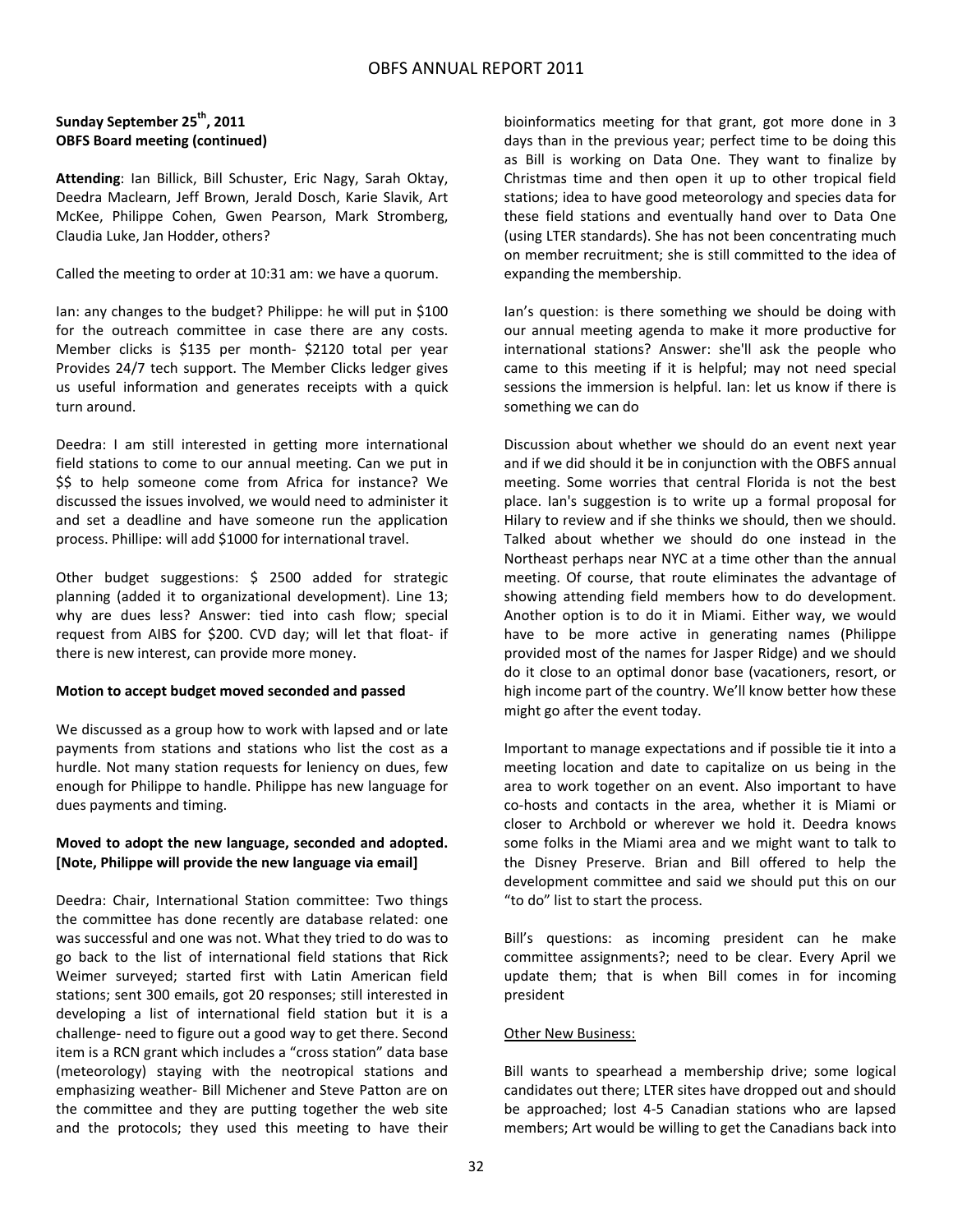the mix. What is our point of entry for NEON? Both Jim and Hilary are on the NEON board and would champion it.

Geographically need to reach out; do we want to have 6 Members at Large? Either expand Member at Large positions or assign them specific tasks. Mark is happy to have a task like helping with new member solicitation; or maybe give someone the job of generating newsletter content. What do people think? Don't need to create new Members at Large, instead create as many committees as we want and add them to the board (Eric's reminder‐ can have 16 people max). Discussed the other committees and their efforts and spoke briefly about the ad hoc nature (which seems to be working) for this year's small field stations committee. Do we need additional committee for constituents like profit groups, undergraduate only institutes? Committees need to be functional.

#### Is there an IT data management committee?

Gwen will eventually have to back out; needs to pass to someone else; currently she is the network coordinator. Art discussed Bill Michener's role in data management services for OBFS. Suggested that maybe the historian position could be tasked to do a lot more including but not limited to capturing data of/for OBFS. Jerald mentioned that the historian could do that (post meeting information like handouts); or post it as a newsletter. Ian: until we get to the point that we have a staff person, people can upload their own PowerPoints. Should suggest to presenters to upload to the OBFS Google sites. Need to start thinking about how to manage this content; how and who? Eventually will need a person or ½ a person; we have solved the pressing need, now we can chip away on things like archival data and member services type documents. There is a series of pages that she has not reproduced because there are some old messy files (like the history of the gong) that needs to be incorporated into the site; need a history and big picture page; also should upload oral interviews of long time members. Ian: Keeping some type of continuity is tough. Lost tie with the web and with changes in personnel; plan for digitization up front; say it as an expectation ahead of time; build it in ahead of time; capture all the info. Bill; Is outreach doing that?? Gwen: sort of; Eric is checking out the website and looking for things that don't logically flow, now that we can find the lost content.

Still have trouble making it obvious where documents like "how to run a field station" are. They are on the website but people are complaining that it is hard to find. Key documents used to be pretty easy to find; (now that is very easy to find annual meeting documents on our annual meeting page). Peter: at least the agenda for each year should be on the web page. How do we manage it when Gwen is gone?

Ian: we should talk about some kind of staff position. Do you have thoughts about that Bill??

Bill S.: will they be our representative or our worker? 2 very different skill sets, someone like an Exec. Director versus web designer. Discussions ensured about how to set a goal and attain it of raising dollars to pay for an Executive Director/Staff person. In 2‐3 years we should have enough from yearly events, donations, or other means to fund a person to be our representative and help grow and administer to the OBFS. Need to facilitate external communications like a newsletter that targets the names at the event tonight; start with those of us who have time to volunteer now and grow it into a job that someone can do.

For our next event: does it coincide with the  $50<sup>th</sup>$  anniversary of when was OBFS founded?: OTS and ATBC also their 50<sup>th</sup> (AIBS is their  $65<sup>th</sup>$  year)

Meeting adjourned at 11:30 am.

Respectfully submitted by Greg Smith and Sarah Oktay.

## **OBFS Board of Directors Meeting Conference Call December 5, 2011 – 3:00 pm (EST)**

**In Attendance:** Ian Billick, Philippe Cohen, Brian Kloeppel, Deedra McClearn, Art McKee, Eric Nagy, Sarah Oktay, Gwen Pearson, Mark Schulze, Bill Schuster, Karie Slavik, Greg Smith, David White

#### **Meeting Action Items:**

‐‐ combine meeting minutes and send around for approval (Greg, Sarah)

‐‐ set Art up for logging into the OBFS website (Philippe)

‐‐ develop theme ideas and agenda for 2012 Annual Meeting (Karie)

‐‐ news item on OBFS website from the 2011 development event (Sarah, Gwen)

‐‐ remove attendee lists (or put them behind a log‐in) from minutes of Annual Meetings (Gwen)

#### **Motions:**

‐‐ MOTION to approve the minutes of the Annual Meeting was withdrawn.

**1.) Approval of Minutes from June 3, 2011 Board Meeting** (Ian)

**\_\_\_\_\_\_\_\_\_\_\_\_\_\_\_\_\_\_\_\_\_\_\_\_\_\_\_\_\_\_\_\_\_\_\_\_\_\_\_\_\_\_\_\_\_\_\_\_\_\_\_\_\_\_\_\_\_\_\_\_\_\_\_\_\_\_\_\_\_\_\_\_\_\_\_\_\_\_\_\_\_\_\_\_\_\_\_\_\_\_**

<sup>‐‐</sup> organize a meeting to discuss the 2012 development event (Bill)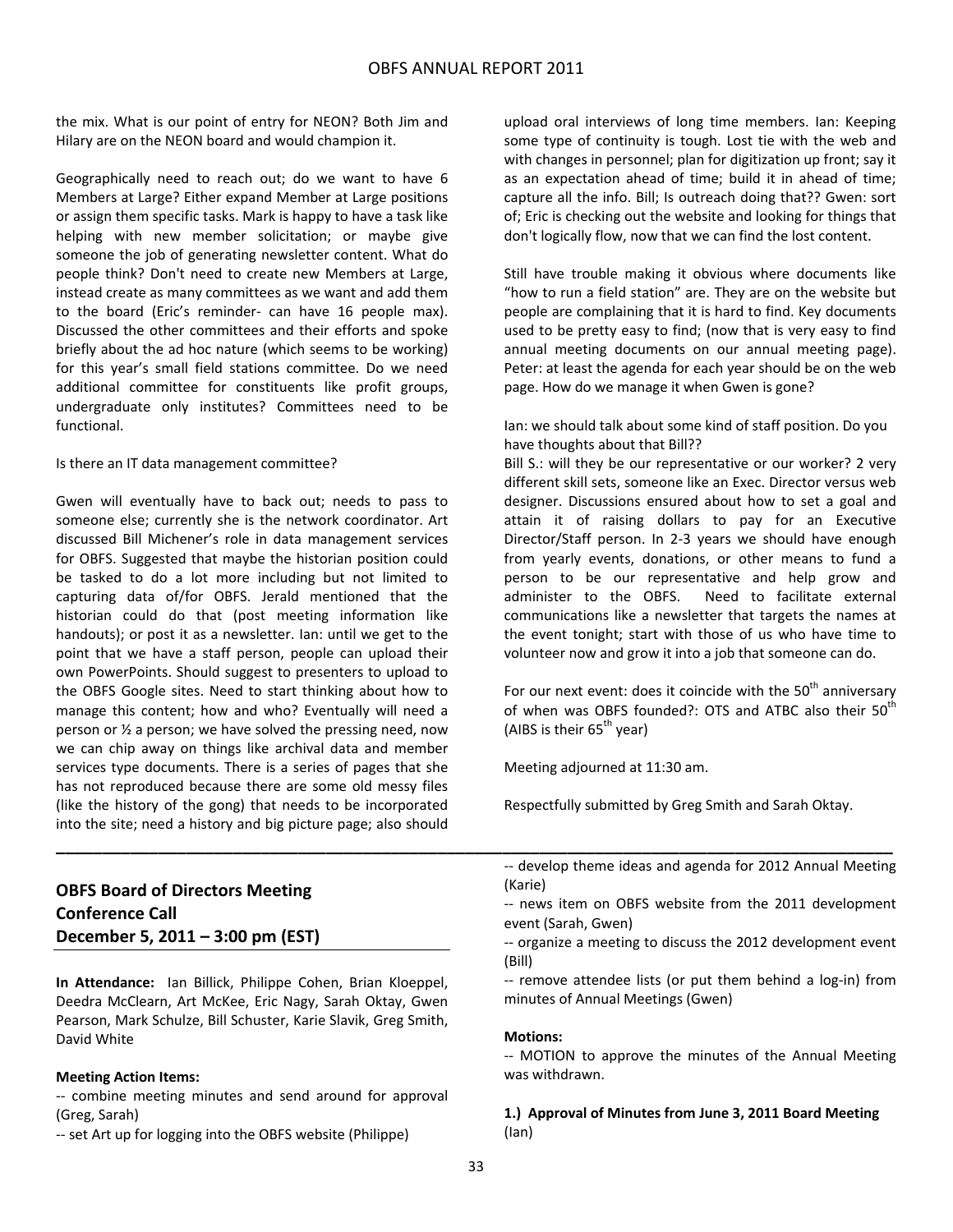Some corrections were submitted. Minutes will be combined and voted on as a single set of Annual Meeting Minutes via email.

### **2.) Schedule for Next Board of Directors Conference Call** (Ian)

The next BOD meeting will be held at the Annual Meeting.

### **3.) Election Update** (David)

Elections will close on December 18. So far 66 stations have voted. Reminders have been sent out twice and will be sent out two more times. The election will have been opened for one month. Gwen added a field in the OBFS database to identify a single email as the voting member. This is so a voter can be identified by SurveyMonkey.

Art mentioned that individual members should be kept in‐ the‐loop and feel like their contributions are appreciated. Philippe will send Art a username and password.

### **4.) Financial Items** (Philippe)

Philippe sent around a 2012 Q1 budget. The auction this year raised \$7430. Philippe is waiting for one more check and the auction proceeds will be cleared. Membership dues are front-loaded in the first quarter. There are still about 70 stations that have not yet paid dues. When memberships expire the stations will receive an automatic notice. Tax costs will be down this year because there will be no penalty. Website costs are down this year as well because the set-up has been completed and now it is just maintenance. Since the internal audit has not yet been completed, Ian asked Philippe for bank statements and reviewed OBFS accounting. He did not identify any issues. The audit is typically done by the Vice‐President after the Annual Meeting.

### **5.) Workshop Report** (Ian)

The OBFS/NAML workshop was held in mid‐November in Colorado Springs. About 65 people participated in two days of conversation. There will be a draft report out in the spring. A survey will also be developed to identify resources and help increase networking. A final report will incorporate the workshop report and the survey results. All reports will be posted on the website: http://fsmlfuture.weebly.com/. Art asked if Ian had received any guidance from NSF about the report. The group is trying to identify target audiences using NAML's lobbyists in order to expand the reach of the report. We cannot make recommendations about specific NSF programs. NSF has specific ways in which they do this. Ian has been working with NSF to frame the executive summary. There will also be an attempt to develop a complete list of field stations and marine labs, even if they are not members of OBFS and/or NAML.

### **6.) Potential Joint OBFS/NAML Meeting** (Brian)

In order to bring the organizations of OBFS and NAML closer, there has been discussion of a joint meeting between the two. Brian asked if the Board was interested in such a meeting. There was discussion of whether the two meetings are compatible. The Annual Meeting of 2014 would be a possible meeting opportunity. We could still do our usual September meeting and invite NAML to join us. The general thought was that it would be an experiment, but we should give it a shot. It would likely be of little risk to us and we would have time to identify an appropriate venue and tweak an agenda.

### **7.) Discussion of 2012 Meeting and Workshops** (Karie)

The 2012 Annual Meeting will be held at Archbold Biological Station in Florida. Karie will be talking to Hilary later this week to discuss a theme and theme ideas are welcome from the Board. Karie will shoot for having information available by mid to late January and registration will open in May. The host will work to help develop the agenda based on the previous year's agenda. Any suggestions are welcome. Brian suggested using the exit survey to help craft the 2012 agenda. The 2011 exit survey has not yet been compiled. An email can also be sent to the listserve to make agenda suggestions.

### **8.) Discussion of 2012 Development Event** (Bill)

The development event in 2011 went well and it is something we might consider doing every year. Before or after the 2012 meeting we might consider a meeting in the Miami area. Philippe will be talking with Mary Hufty about possibilities. Also, 2013 is the  $50<sup>th</sup>$  Anniversary of OBFS and we should take advantage of this. Brian volunteered to help with the event. We should try to have musical entertainment also. This year the musical guest was fantastic. We did receive donations as a result of the event even though we did not actively solicit. There was discussion about how to make OBFS members more aware of such events. Gwen will post a news item on the OBFS website if someone will send her content.

\*\* Ian left the call at 3:51 pm (EST). Karie facilitated the remainder of the meeting.

### **9.) Update on Website** (Gwen)

Most of the back content is now online again. Gwen asked if Board Meeting minutes from the Annual meetings from years